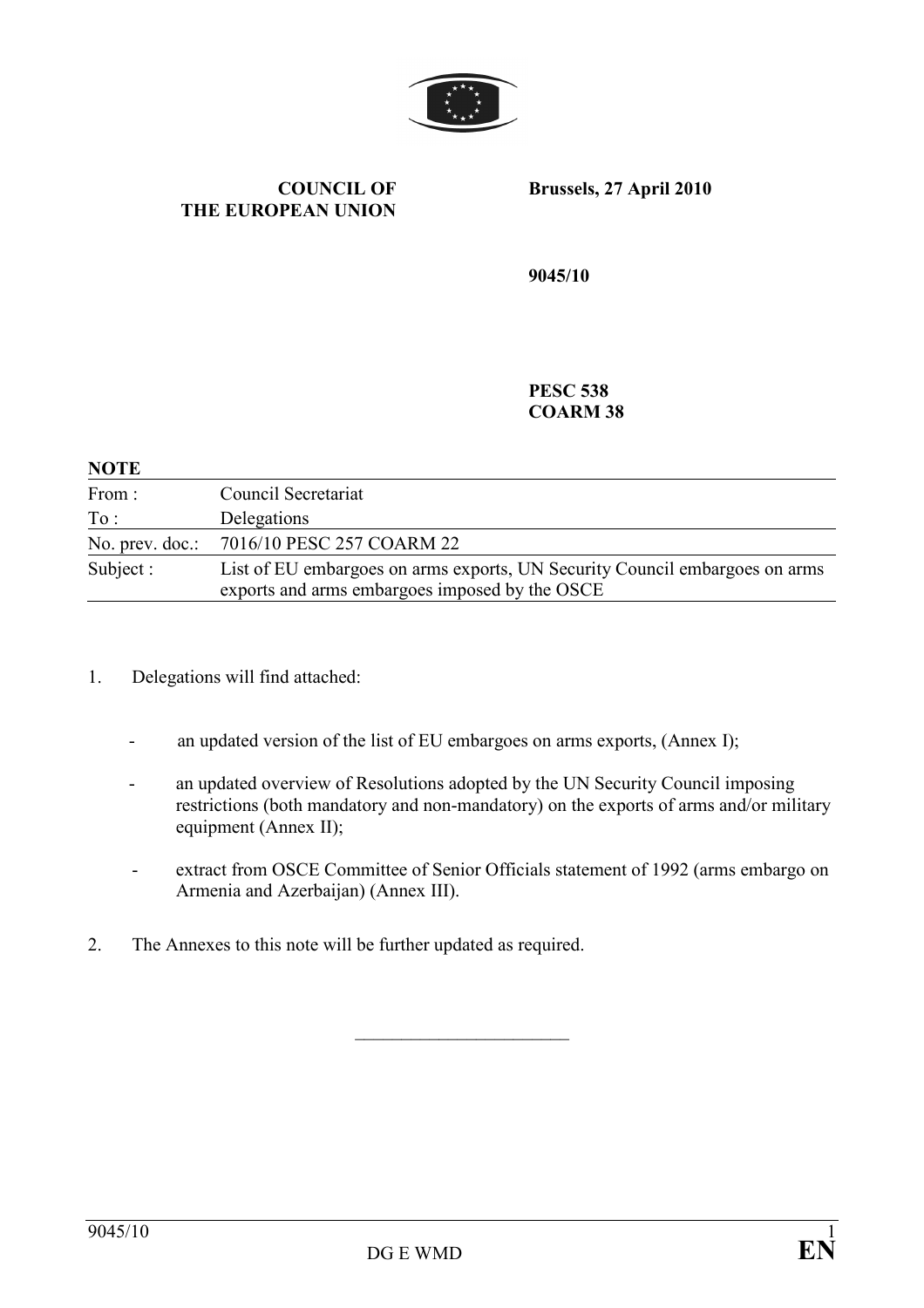## A. LIST OF EU EMBARGOES ON ARMS EXPORTS

#### (i) Miscellaneous

- Exports to countries clearly implicated in supporting terrorism
- Direct or indirect supply, etc. to Osama bin Laden, members of Al-Qaeda and the Taliban and other individuals, groups, undertakings and entities associated with them

#### (ii) List of countries subject to embargoes

BURMA/MYANMAR **CHINA** COTE D'IVOIRE DEMOCRATIC PEOPLE'S REPUBLIC OF KOREA DEMOCRATIC REPUBLIC OF CONGO GUINEA (Republic of) ERITREA IRAN IRAQ LEBANON LIBERIA SIERRA LEONE SOMALIA **SUDAN** ZIMBABWE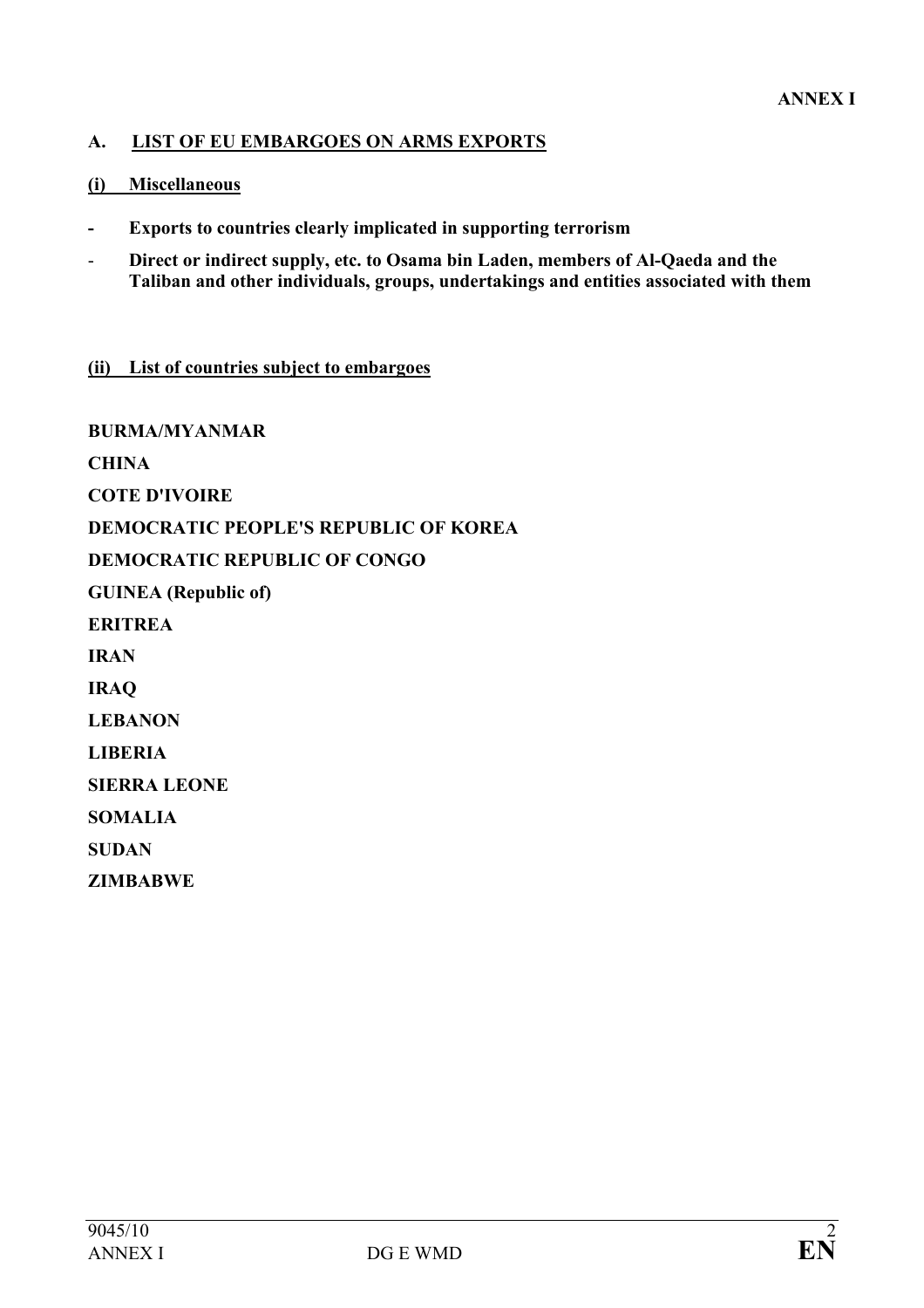### B. DETAILS OF EMBARGOES

#### (i) Miscellaneous

Declaration on international terrorism by the Ministers for Foreign Affairs, 27 January 1986

 Prohibition of exports of arms or other military equipment to countries which are clearly implicated in supporting terrorism.

- Common Position 2002/402/CFSP of 27 May 2002 (OJ No. L 139, 29.5.2002, p. 4)

#### Resume

Prohibition of direct or indirect supply sale and transfer of arms and related materiel of all types including weapons and ammunition, military vehicles and equipment, paramilitary equipment and spare parts to Usama bin Laden, members of the Al-Qaida organisation and the Taliban and other individuals, groups undertakings and entities associated with them.

#### (ii) Countries

#### BURMA/MYANMAR

- Declaration by the General Affairs Council, 29 July 1991 Decision to refuse the sale of any military equipment from Community countries to Burma.
- Common Position 2003/297/CFSP of 28 April 2003 (OJ No. L 106 of 29.4.2003, p. 36).

#### Resume

Embargo on arms, munitions and military equipment (weapons designed to kill and their ammunition, weapon platforms, non-weapon platforms and ancillary equipment as well as spare parts, repairs, maintenance and transfer of military technology; contracts entered into force prior to 8 November 1996 are not affected). The provision to Burma/Myanmar of technical training or assistance related to the provision, manufacture, maintenance or use of the aforementioned items by nationals of Member States or from the territories of the Member States, shall be prohibited; the above provisions shall not apply to supplies of non-lethal military equipment intended solely for humanitarian or protective use, and related technical assistance or training, nor shall they apply to protective clothing, including flak jackets and military helmets, temporarily exported to Burma/Myanmar by United Nations personnel, representatives of the media and humanitarian and development workers and associated personnel for their personal use only.

- Common Position 2003/461/CFSP of 20 June 2003 (OJ No. L 154 of 21.6.2003, p. 116).

#### Resume

Implementation of Article 2(2) (embargo on technical training or assistance) of Common Position 2003/297/CFSP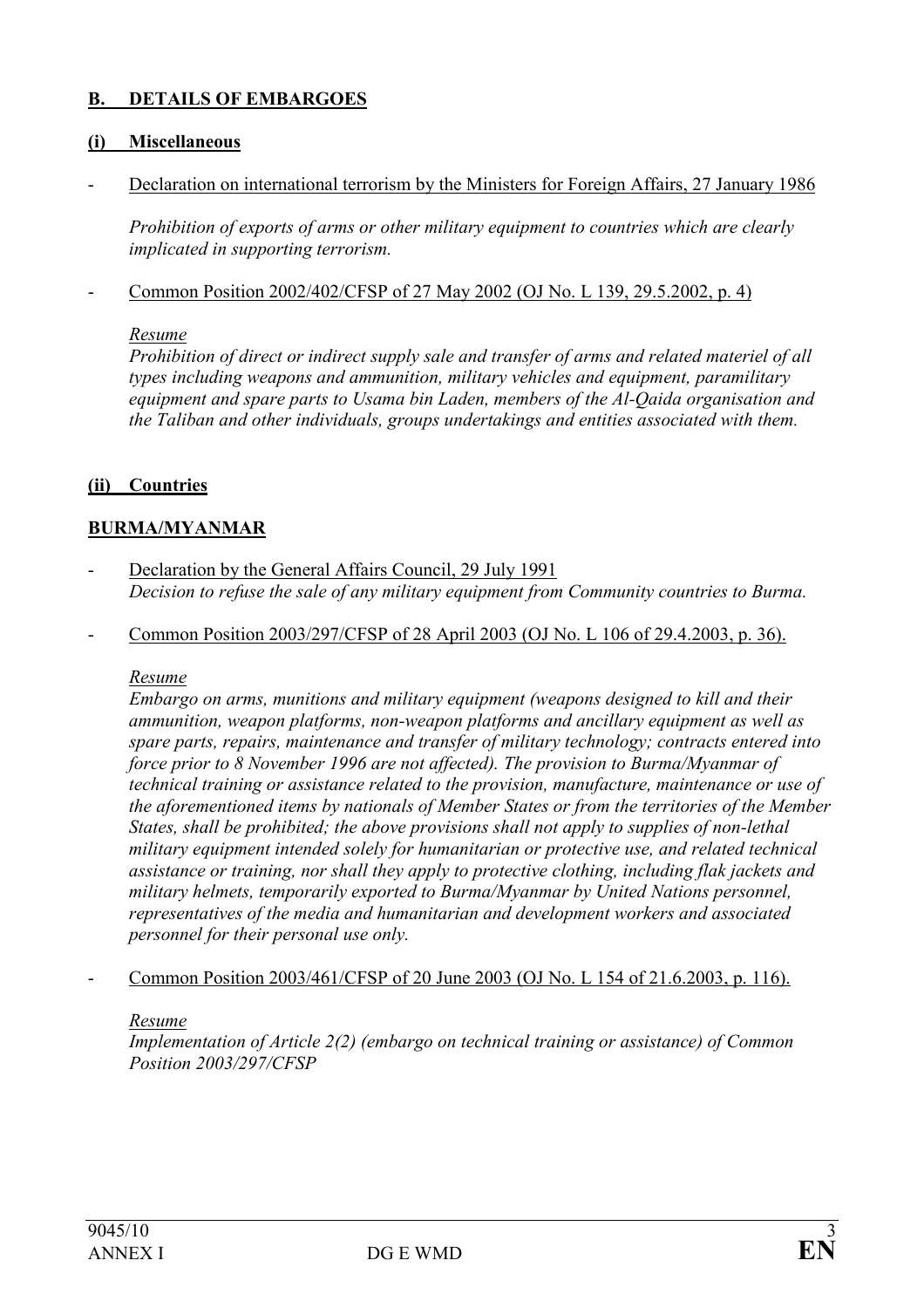- Common Position 2004/423/CFSP of 26 April 2004 (OJ No. L 125 of 28.4.2004, p. 61). Renewing Common Position 2003/297/CFSP as amended by Council Decision 2003/907/CFSP

#### Resume

Renewal of restrictive measures against Burma/Myanmar for a further twelve month period (taking effect on 30 April 2004).

- Common Position 2005/340/CFSP of 25 April 2005 (OJ No. L 108 of 29.4.2005, p. 88). Renewing Common Position 2004/423/CFSP

#### Resume

Renewal of restrictive measures against Burma/Myanmar for a further twelve month period (taking effect on 25 April 2005).

- Common Position 2006/318/CFSP of 27 April 2006 (OJ No. L 116 of 29.4.2006, p. 77). Renewing Common Position 2005/340/CFSP

#### Resume

Renewal of restrictive measures against Burma/Myanmar for a further twelve month period (taking effect on 30 April 2006). Exceptions for non-lethal military equipment or equipment for internal repression intended solely for humanitarian or protective use, or for institutionbuilding programmes of the UN the EU and the Community, and for material intended for EU and UN crisis management operations; exception for sale, supply, transfer or export of demining equipment and material for use in demining operations… ).

- Common Position 2007/248/CFSP of 23 April 2007 (OJ No. L 107 of 25.4.2007, p. 8). Renewing Common Position 2006/318/CFSP

#### Resume

Renewal of restrictive measures against Burma/Myanmar until 30 April 2008 (taking effect on 23 April 2007).

Common Position 2008/349/CFSP of 29 April 2008 (OJ No. L 116 of 30.4.2008, p. 57). Renewing Common Position 2006/318/CFSP

#### Resume

Renewal of restrictive measures against Burma/Myanmar until 30 April 2009 (taking effect on 29 April 2008).

- Common Position 2009/351/CFSP of 27 April 2009 (OJ No. L 108 of 294.2009, p. 54). Renewing Common Position 2006/318/CFSP

### Resume

Renewal of restrictive measures against Burma/Myanmar until 30 April 2010 (taking effect on 27 April 2009).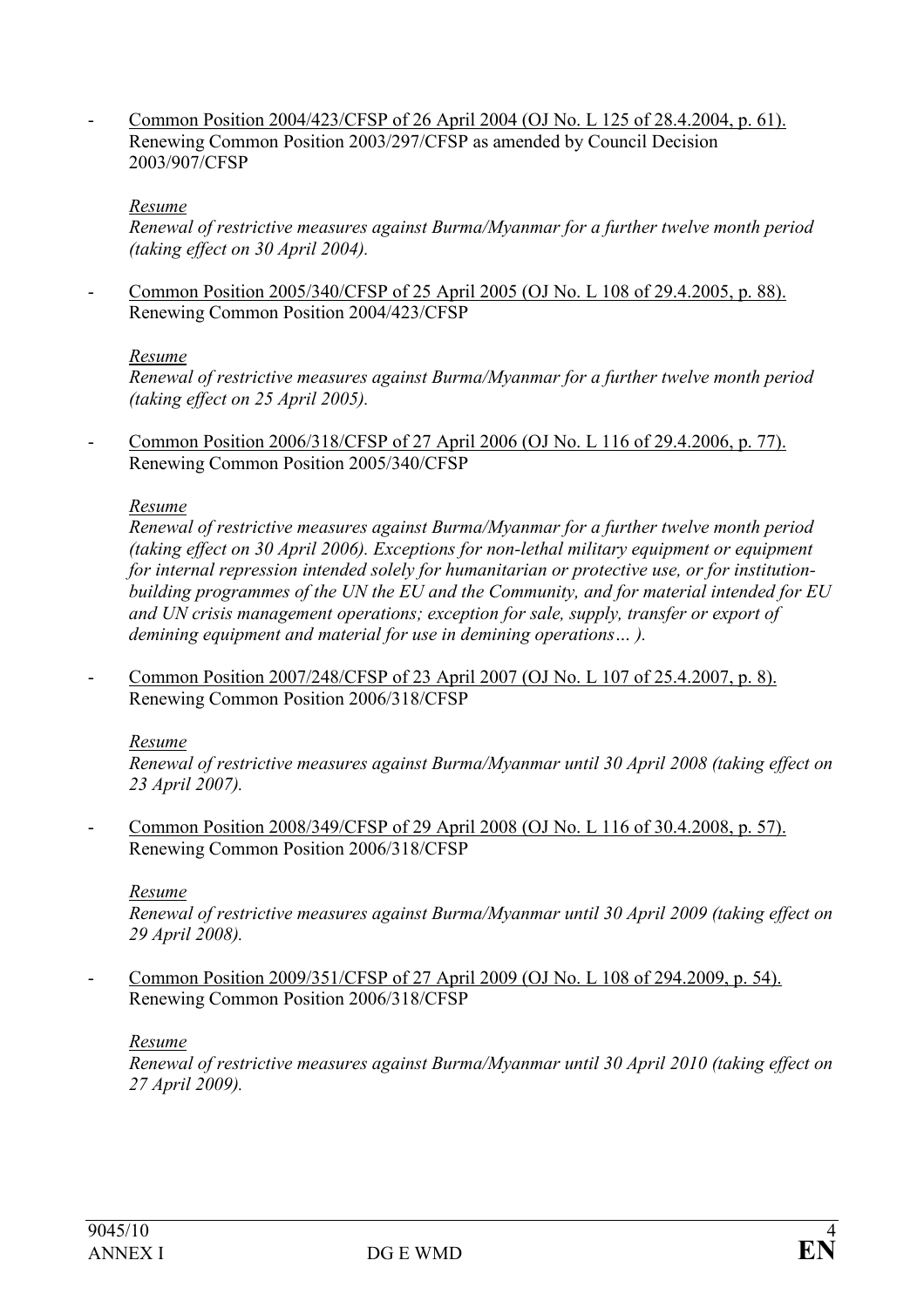- Council Decision 2010/232/CFSP of 26 April 2010 (OJ No. L 105 of 27.4.2010, p. 22). Renewal of restrictive measures against Burma/Myanmar until 30 April 2011 (taking effect on 26 April 2010).

Extract

Article 1

1. The sale, supply, transfer or export of arms and related materiel of all types, including weapons and ammunition, military vehicles and equipment, paramilitary equipment and spare parts for the aforementioned, as well as equipment which might be used for internal repression, to Burma/Myanmar by nationals of Member States or from the territories of Member States or using their flag vessels or aircraft shall be prohibited whether originating or not in their territories.

2. It shall be prohibited:

(a) to provide technical assistance, brokering services and other services related to military activities and to the provision, manufacture, maintenance and use of arms and related materiel of all types, including weapons and ammunition, military vehicles and equipment, paramilitary equipment, and spare parts for the aforementioned, as well as equipment which might be used for internal repression, directly or indirectly to any natural or legal person, entity or body in, or for use in Burma/Myanmar;

(b) to provide financing or financial assistance related to military activities, including in particular grants, loans and export credit insurance for any sale, supply, transfer or export of arms and related materiel, as well as equipment which might be used for internal repression, or for the provision of related technical assistance, brokering and other services directly or indirectly to any person, entity or body in, or for use in Burma/Myanmar;

(c) to participate, knowingly and intentionally, in activities the object or effect of which is to circumvent the prohibitions referred to in points (a) or (b).

Article 2

1. Article 1 shall not apply to:

(a) the sale, supply, transfer or export of non-lethal military equipment, or of equipment which might be used for internal repression, intended solely for humanitarian or protective use, or for institution-building programmes of the UN and the EU, or of materiel intended for EU and UN crisis management operations;

 $(\ldots)$ 

on condition that such exports have been approved in advance by the relevant competent authority.

# **CHINA**

Declaration by the Madrid European Council, 27 June 1989

Resume

Embargo on trade in arms with China.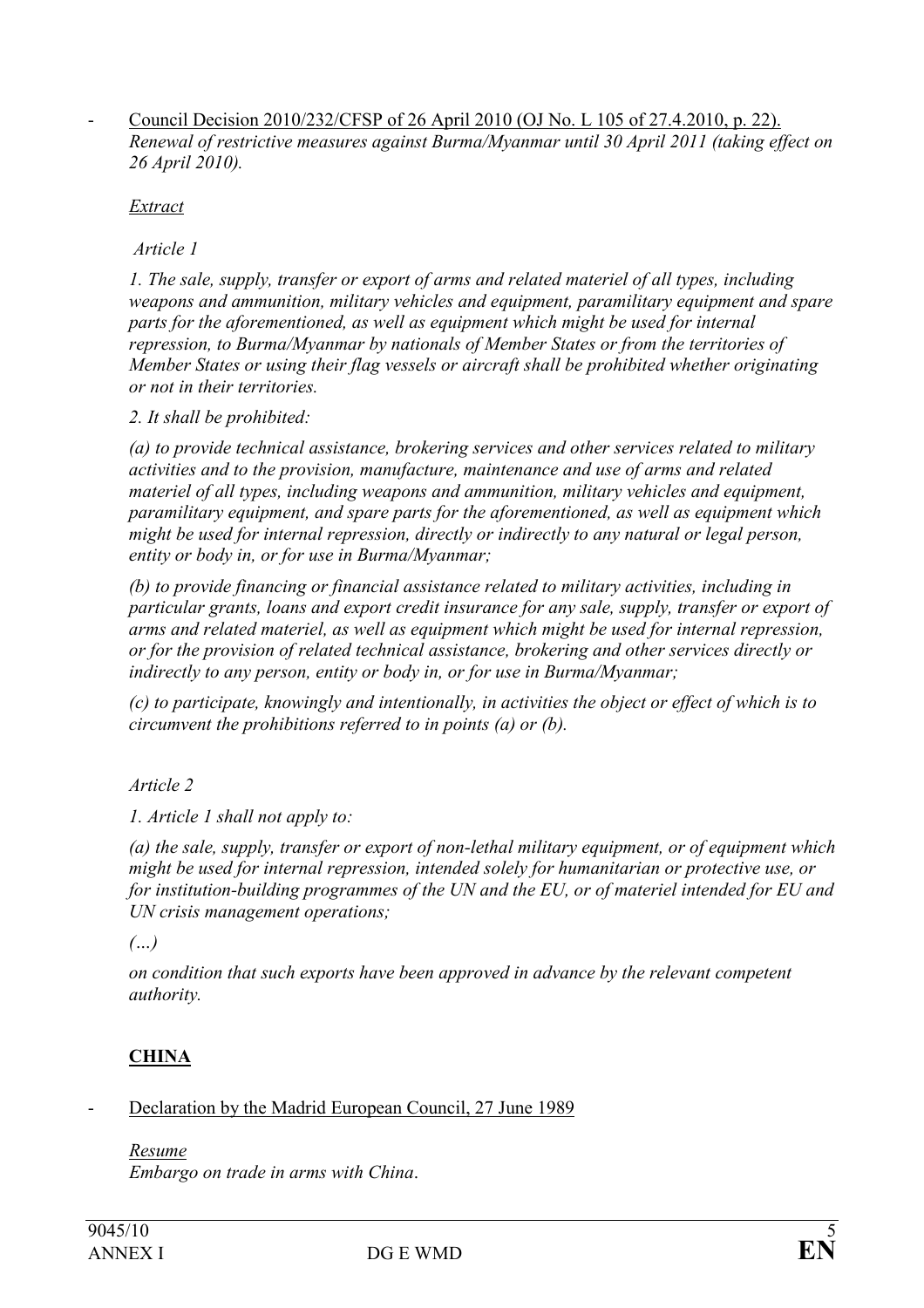### COTE D'IVOIRE<sup>1</sup>

- Common Position 2004/852/CFSP of 13 December 2004 (OJ No. L 368 of 15.12.2004, p. 50). Applicable until 15 December 2005

#### Resume

Prohibition of the sale, supply, transfer or export of arms and related materiel of all types, including weapons and ammunition, military vehicles and equipment, paramilitary equipment and spare parts for the aforementioned, as well as equipment which might be used for internal repression, to Côte d'Ivoire by nationals of Member States or from the territories of Member States or using their flag vessels or aircraft whether originating or not in their territories.

Prohibition to grant, sell, supply, or transfer technical assistance, brokering services and other services related to military activities and to the provision, manufacture, maintenance and use of arms and related materiel of all types, including weapons and ammunition, military vehicles and equipment, paramilitary equipment, and spare parts for the aforementioned, as well as equipment which might be used for internal repression, directly or indirectly, to any person, entity or body in, or for use in Côte d'Ivoire.

### Exemption from prohibition for:

- (a) supplies and technical assistance intended solely for the support of or use by the United Nations Operation in Côte d'Ivoire and the French forces who support them;
- (b) the sale, supply, transfer or export of non-lethal military equipment intended solely for humanitarian or protective use, including such equipment intended for EU, UN, African Union and ECOWAS crisis management operations, and the provision of technical assistance and training related to such equipment;
- (c) the sale, supply, transfer or export of protective clothing, including flak jackets and military helmets, temporarily exported to Côte d'Ivoire by United Nations personnel, personnel of the EU, the Community or its Member States, representatives of the media and humanitarian and development workers and associated personnel for their personal use only;
- (d) the sale, supply, transfer or export of arms and related materiel and technical training and assistance intended solely for support of or use in the process of restructuring defence and security forces pursuant to paragraph 3, subparagraph (f) of the Linas-Marcoussis Agreement.
- Common Position 2006/30/CFSP of 23 January 2006 (OJ No. L 19 of 24.1.2006, p. 36). Applicable until 15 December 2006

#### Resume

Renewal of restrictive measures until 15 December 2006, unless the Council decides otherwise in accordance with any future relevant UN Security Council Resolution.

 $\frac{1}{1}$  See UN Security Council Resolutions 1572 (2004), 1643 (2005),1727 (2006), 1782 (2007), 1842 (2008) and 1893 (2009), pages 23 and 24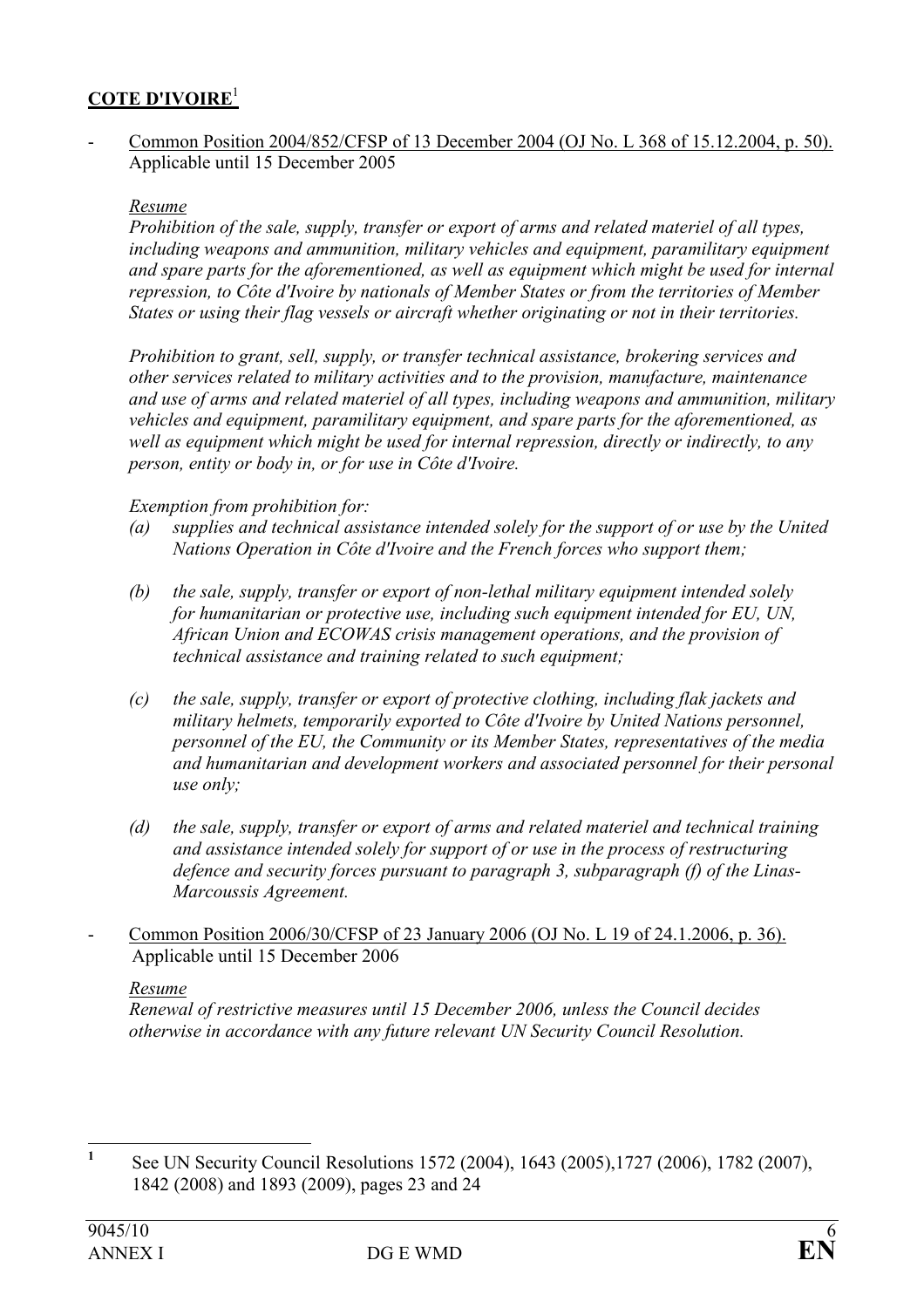- Common Position 2007/92/CFSP of 12 February 2007 (OJ No. L 41 of 13.2.2007, p. 16). Applicable until 31 October 2007

## Resume

Renewal of restrictive measures until 31October 2007, unless the Council decides otherwise in accordance with any future relevant UN Security Council Resolution.

- Common Position 2007/761/CFSP of 22.11. 2007 (OJ No. L 305 of 23.11.2007, p. 61). Applicable until 31 October 2008

#### Resume

The measures imposed by Common Position 2004/852/CFSP and Common Position 2006/30/CFSP shall be applied until 31 October 2008, unless the Council decides otherwise in accordance with any future relevant United Nations Security Council Resolution.

#### - Common Position 2008/873/CFSP of 18.11. 2008 (OJ No. L 308 of 19.11.2008, p. 52).

Resume

 The measures imposed by Common Position 2004/852/CFSP and Common Position 2006/30/CFSP renewed with effect from 1 November 2008. Common Position shall take effect on the date of its adoption. It shall be amended or repealed, as appropriate, in the light of determinations made by the United Nations Security Council.

## DEMOCRATIC PEOPLE'S REPUBLIC OF KOREA<sup>2</sup>

- Common Position 2006/795/CFSP of 20 November 2006 (OJ No. L 322 of 22.11.2006, p. 32).

Extract

Article 1

 1. The direct or indirect supply, sale or transfer of the following items and technology, including software, to the DPRK by nationals of Member States or through or from the territories of Member States, or using their flag vessels or aircraft, shall be prohibited whether or not originating in their territories:

 (a) arms and related materiel of all types, including weapons and ammunition, military vehicles and equipment, paramilitary equipment and spare parts for the aforementioned, with the exception of non-combat vehicles which have been manufactured or fitted with materials to provide ballistic protection, intended solely for protective use of personnel of the EU and its Member States in the DPRK;

 (b) all items, materials, equipment, goods and technology as determined by the UN Security Council or the Committee in accordance with paragraph  $8(a)(ii)$  of UNSCR 1718 (2006), which could contribute to DPRK's nuclear-related, ballistic missile-related or other weapons of mass destruction-related programmes.

 $\overline{a}$ <sup>2</sup> See UN Security Council Resolutions 1718 (2006) and 1874 (2009) pages 24 and 25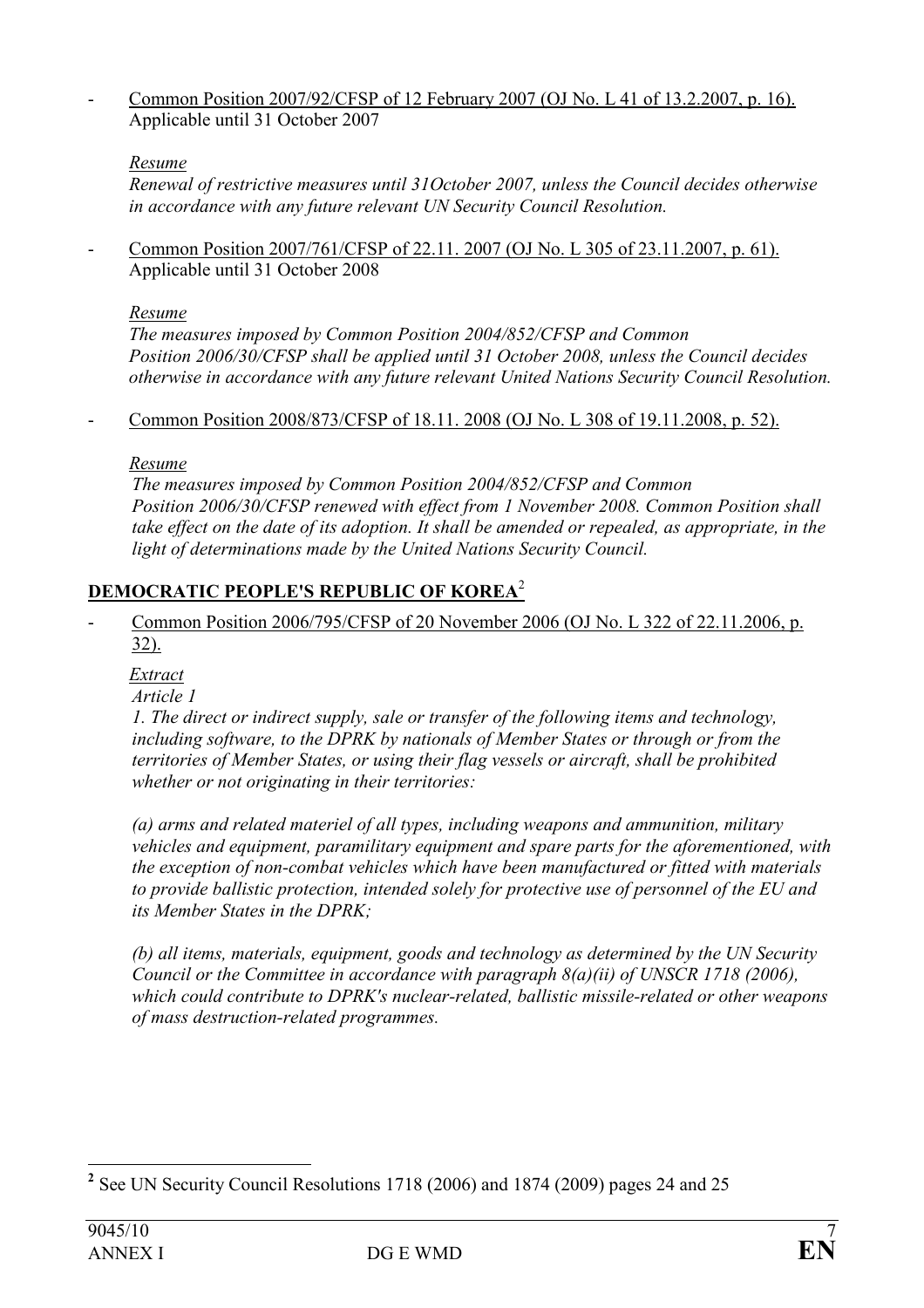2. It shall also be prohibited to:

 (a) provide technical training, advice, services, assistance or brokering services, related to items and technology set out in paragraph 1 and to the provision, manufacture, maintenance and use of these items, directly or indirectly to any person, entity or body in, or for use in the DPRK;

.....

 3. The procurement by nationals of Member States, or using their flag vessels or aircraft, of items and technology referred to in paragraph 1 from the DPRK shall also be prohibited, whether or not originating in the territory of the DPRK.

#### - Common Position 2009/573/CFSP of 27 July 2009 amending Common Position 2006/795/CFSP (OJ No. L 197 of 29.07.2009, p. 111)

Extract

Article 1

Common Position 2006/795/CFSP is hereby amended as follows:

1. Article 1 shall be amended as follows:

(b) paragraph 3 shall be replaced by the following:

 '3. The procurement by nationals of Member States, or using their flag vessels or aircraft, of items and technology referred to in paragraph 1 from the DPRK, as well as the provision to nationals of Member States by DPRK of technical training, advice, services, assistance, financing and financial assistance referred to in paragraph 2, shall also be prohibited, whether or not originating in the territory of the DPRK.

# DEMOCRATIC REPUBLIC OF CONGO<sup>3</sup>

- Declaration N° 33/93 on Zaire, 7 April 1993 Embargo on arms sales.
- Common Position 2008/369/CFSP of 14 May 2008 (OJ No. L 127 of 15.05.2008, p. 84) Concerns restrictive measures against the Democratic Republic of the Congo and repeals Common Position 2005/440/CFSP.

## Extract

Article 1: The direct or indirect supply, sale or transfer of arms and any related materiel of all types, including weapons and ammunition, military vehicles and equipment, paramilitary equipment and spare parts for the aforementioned to all non-governmental entities and individuals operating in the territory of the Democratic Republic of the Congo (DRC) by nationals of Member States or from the territories of Member States, or using their flag vessels or aircraft, shall be prohibited whether originating or not in their territories.

 3 See UN Security Council Resolutions 1493 (2003), 1596 (2005),1771 (2007), 1799 (2008), 1807 (2008) and 1857 (2008) pages 25, 26, 27 and 28.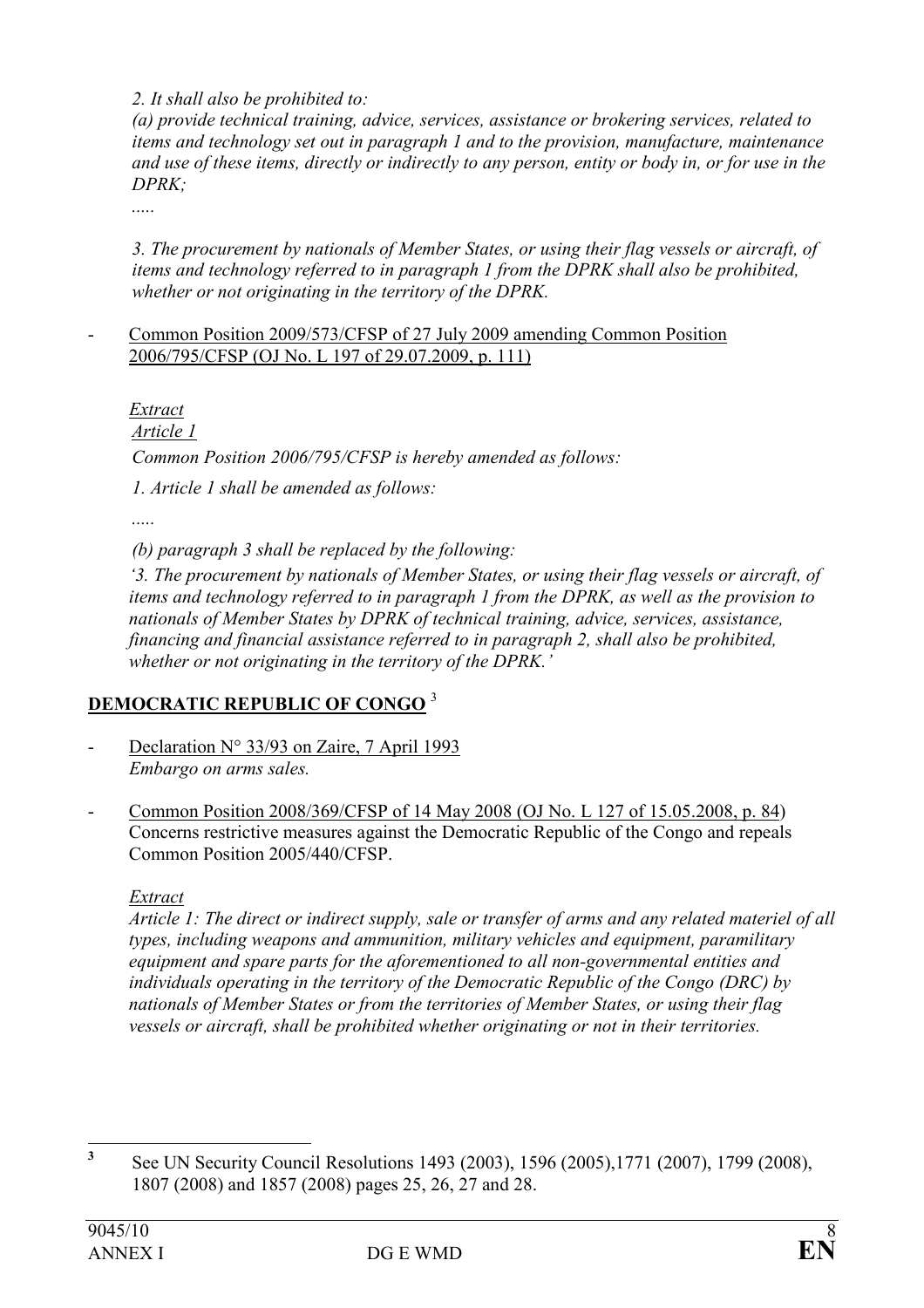Article 2: It shall also be prohibited to:

(a) grant, sell, supply or transfer technical assistance, brokering services and other services related to military activities and to the provision, manufacture, maintenance and use of arms and related materiel of all types, including weapons and ammunition, military vehicles and equipment, paramilitary equipment, and spare parts for the aforementioned, directly or indirectly to all non-governmental entities and individuals operating in the territory of the DRC;

(b) provide financing or financial assistance related to military activities, including in particular grants, loans and export credit insurance, for any sale, supply, transfer or export of arms and related materiel, or for any grant, sale, supply, or transfer of related technical assistance, brokering services and other services, directly or indirectly to all nongovernmental entities and individuals operating in the territory of the DRC.

### Article 1 shall not apply to:

(a) the supply, sale or transfer of arms and any related materiel or the provision of technical assistance, financing, brokering services and other services related to arms and related materiel intended solely for support of, or use by, the United Nations Organisation Mission in the DRC (MONUC);

(b) the supply, sale or transfer of protective clothing, including flak jackets and military helmets, temporarily exported to the DRC by United Nations personnel, representatives of the media and humanitarian and development workers and associated personnel, for their personal use only;

(c) the supply, sale or transfer of non-lethal military equipment intended solely for humanitarian or protective use, or the provision of technical assistance and training, related to such non-lethal equipment.

The supply, sale or transfer of arms and any related materiel or the provision of services or technical assistance and training referred to in paragraph 1 shall be subject to prior authorisation by the competent authorities of the Member States.

Member States shall give the Sanctions Committee established pursuant to UNSCR 1533 (2004) (Sanctions Committee) advance notification of any shipment of arms and related materiel for the DRC, or any provision of technical assistance, financing, brokering services and other services related to military activities in the DRC, other than those referred to in paragraphs 1(a) and (b). Such notification shall contain all relevant information, including, where appropriate, the end-user, the proposed date of delivery and the itinerary of shipments.

Member States shall consider deliveries under paragraph 1 on a case-by-case basis, taking full account of the criteria set out in the European Union Code of Conduct on Arms Exports. Member States shall require adequate safeguards against misuse of authorisations granted pursuant to paragraph 2 and, where appropriate, make provisions for repatriation of the arms delivered and related materiel.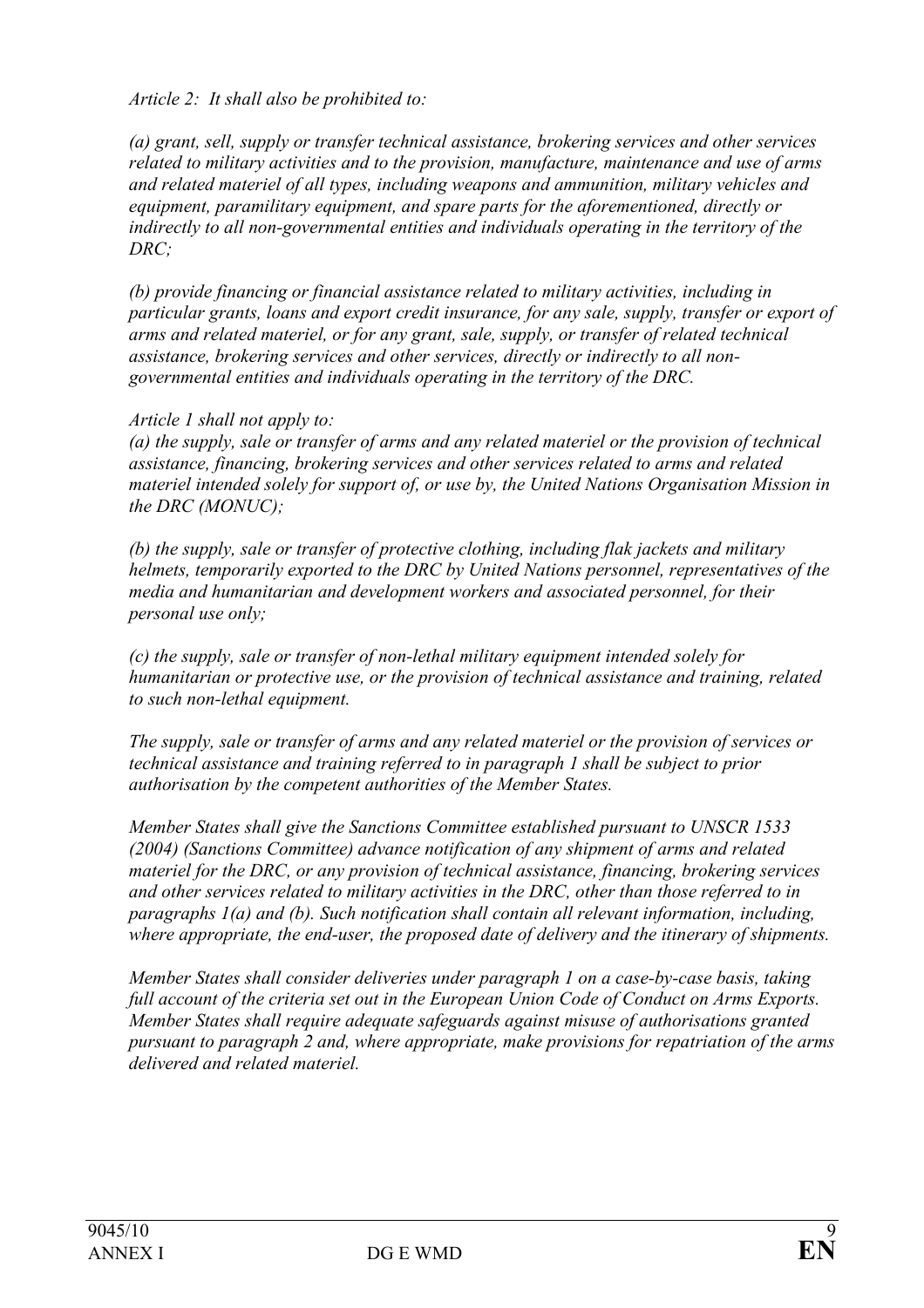# ERITREA<sup>4</sup>

Council Decision 2010/127/CFSP of 1 March 2010 (OJ No. L 51 of 02.03.2010, p.19 ).

Extract

Article 1

- 1. Member States shall take the necessary measures to prevent the sale or supply of arms and related material of all types, including weapons and ammunition, military vehicles and equipment, paramilitary equipment and spare parts for the aforementioned to Eritrea by nationals of Member States or from the territories of Member States or using the flag vessels or aircraft of Member States whether originating or not in their territories.
- 2. The supply to Eritrea of technical assistance, training, financial and other assistance related to military activities or the provision, manufacture, maintenance or use of the items mentioned in paragraph 1, by nationals of Member States or from the territories of the Member States, shall be prohibited.

Article 8

This Decision shall be reviewed, amended or repealed as appropriate, in accordance with relevant decisions of the United Nations Security Council.

## GUINEA (Republic of)

- Common Position 2009/788/CFSP of 27 October 2009 (OJ No. L 281 of 28.10.2009, p. 7).

Extract

Article 6 This Common Position shall apply for a period of 12 months. (…)

- Council Decision 2009/1003/CFSP of 22 December 2009 (OJ No. L 346 of 23.12.2009, p. 51). Amends Common Position 2009/788/CFSP.

Extract

Common Position 2009/788/CFSP is hereby amended as follows:

 $\overline{a}$ <sup>4</sup> See UN Security Council Resolutions 1907 (2009) pages 28 and 29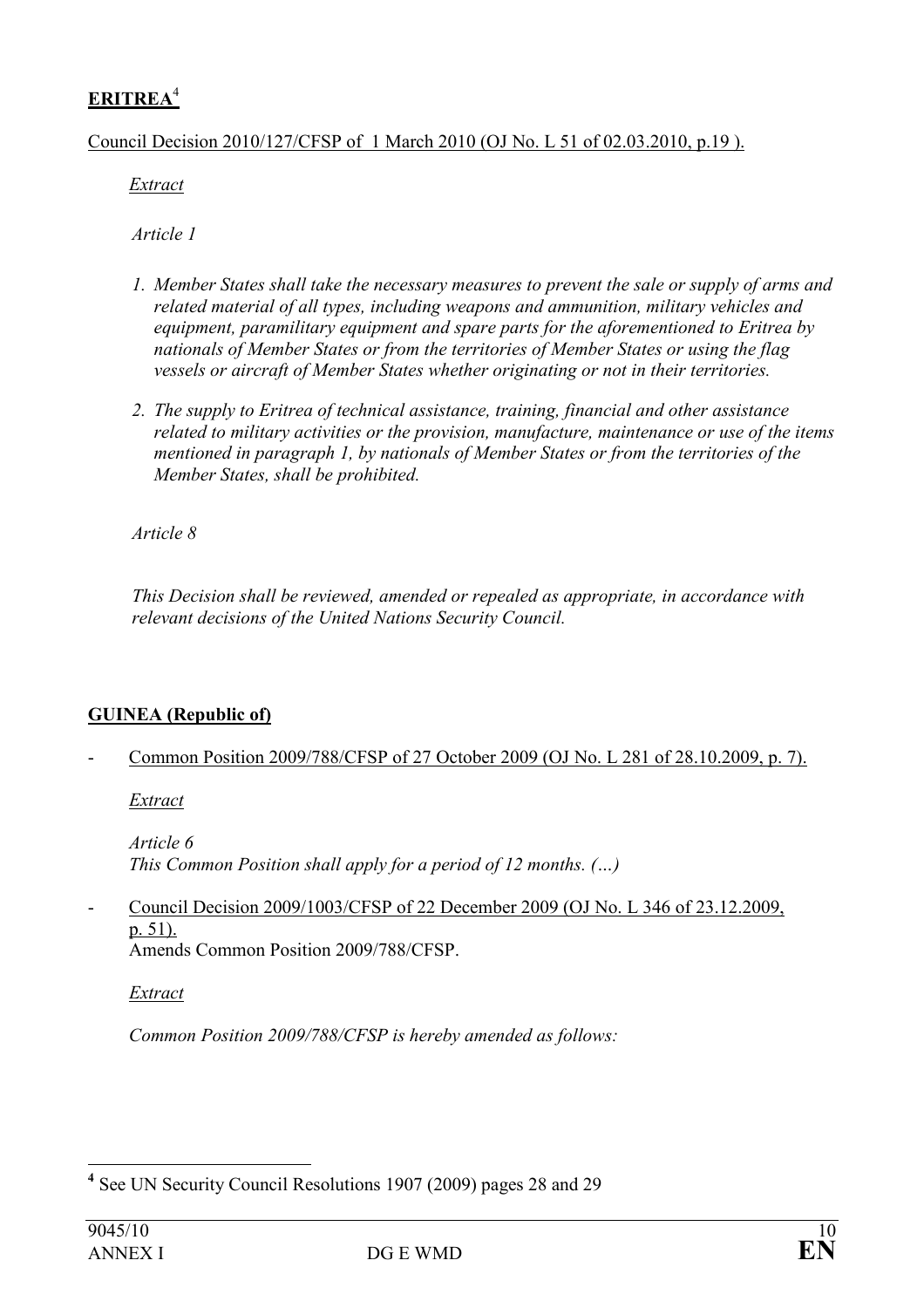1. Article 1 shall be replaced by the following:

'Article 1

1. The sale, supply, transfer or export of arms and related material of all types, including weapons and ammunition, military vehicles and equipment, paramilitary equipment and spare parts for the aforementioned, as well as equipment which might be used for internal repression, to the Republic of Guinea by nationals of Member States or from the territories of Member States or using their flag vessels or aircraft, shall be prohibited whether originating or not in their territories.

# 2. It shall be prohibited:

(a) to provide, directly or indirectly, technical assistance, brokering services or other services related to the items referred to in paragraph 1 or related to the provision, manufacture, maintenance and use of such items, to any natural or legal person, entity or body in, or for use in, the Republic of Guinea;

(b) to provide, directly or indirectly, financing or financial assistance related to the items referred to in paragraph 1, including in particular grants, loans and export credit insurance, for any sale, supply, transfer or export of such items, or for the provision of related technical assistance, brokering services or other services to any natural or legal person, entity or body in, or for use in, the Republic of Guinea;

(c) to participate, knowingly and intentionally, in activities, the object or effect of which is to circumvent the prohibitions referred to in points (a) or (b).';

2. Article 2 shall be replaced by the following:

'Article 2

1. Article 1 shall not apply to:

(a) the sale, supply, transfer or export of non-lethal military equipment or of equipment which might be used for internal repression, intended solely for humanitarian or protective use, or for institution building programmes of the United Nations(UN) and the EU, or for EU and UN crisis management operations;

(b) the sale, supply, transfer or export of non-combat vehicles which have been manufactured or fitted with materials to provide ballistic protection, intended solely for protective use of personnel of the EU and its Member States in the Republic of Guinea;

(c) the provision of technical assistance, brokering services and other services related to such equipment or to such programmes and operations;

(d) the provision of financing and financial assistance related to such equipment or to such programmes and operations,

on condition that such exports and assistance have been approved in advance by the relevant competent authority.

2. Article 1 shall not apply to protective clothing, including flak jackets and military helmets, temporarily exported to the Republic of Guinea by UN personnel, personnel of the EU or its Member States, representatives of the media and humanitarian and development workers and associated personnel for their personal use only.';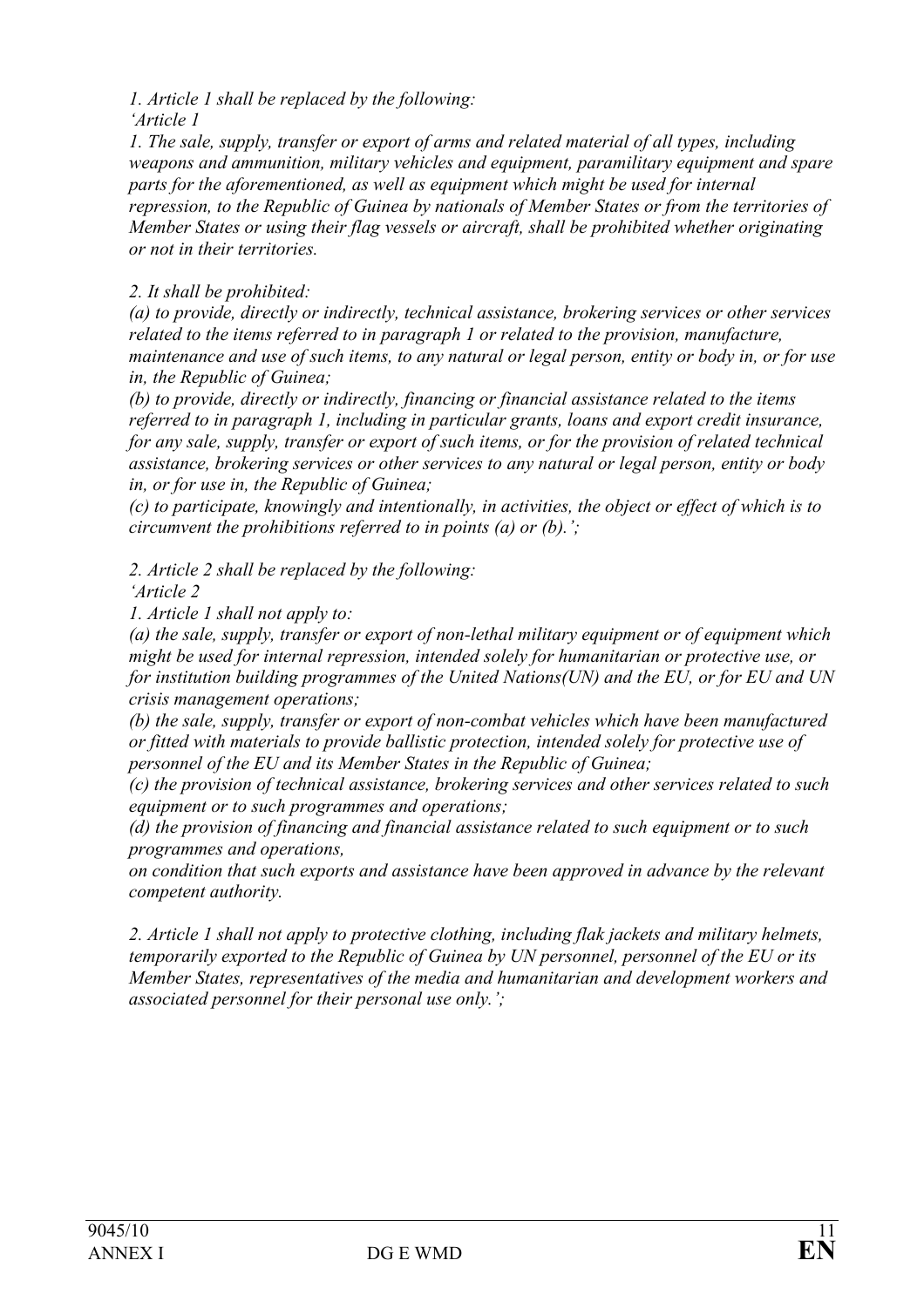# $IRAN<sup>5</sup>$

## - Common Position 2007/246/CFSP of 23 April 2007 (OJ No. L 106 of 24.4.2007, p. 67).

### Resume

Embargo on sales of arms and related materiel of all types, including weapons and ammunition, military vehicles and equipment, paramilitary equipment and spare parts to Iran.

Exception for non-combat vehicles which have been manufactured or fitted with materials to provide ballistic protection, intended solely for protective use of personnel of the EU and its Member States in Iran

# $IRAO<sup>6</sup>$

Declaration  $N^{\circ}$  56/90 of 4 August 1990 on the invasion of Kuwait by Iraq

Resume

Embargo on sales of arms and other military equipment to Iraq.

- Common Position 2003/495/CFSP of 7 July 2003 (OJ No. L 169 of 8.7.2003, p. 72).

## Resume

Confirmation of embargo on sales of arms and other military equipment to Iraq; exception for arms and related material required by 'the Authority' to serve the purposes of Security Council Resolution 1483(2003) and other related Security Council Resolutions.

- Common Position 2004/553/CFSP of 19 July 2004 (OJ L 246 of 20 July 2004) Amends Common Position 2003/495.

# Resume

Confirmation of embargo on sales of arms and other military equipment to Iraq Exemption from embargo for sale, supply, transfer or export of arms and related material required by the Government of Iraq or the multinational force established under UNSCR 1511 (2003) to serve the purposes of UNSCR 1546 (2004)

# LEBANON<sup>7</sup>

- Common Position 2006/625/CFSP of 15 September 2006 (OJ No. L 253 of 16.09.2006, p. 36).

## Resume

Prohibition accordance with UNSCR 1701(2006) of direct or indirect sale, supply, transfer or export of arms and related materiel of all types, including weapons and ammunition, military vehicles and equipment, paramilitary equipment and spare parts for the aforementioned, to any entity or individual in Lebanon by nationals of Member States or from the territories of Member States or using their flag vessels or aircraft, whether originating or not in their territories.

 5 See UN Security Council Resolution 1747 (2007) page 29

<sup>6</sup> See UN Security Council Resolutions 661 (1990), 1483 (2003) and1546 (2004) pages 29 and 30

<sup>7</sup> See UN Security Council Resolution 1701 (2006), pages 30 and 31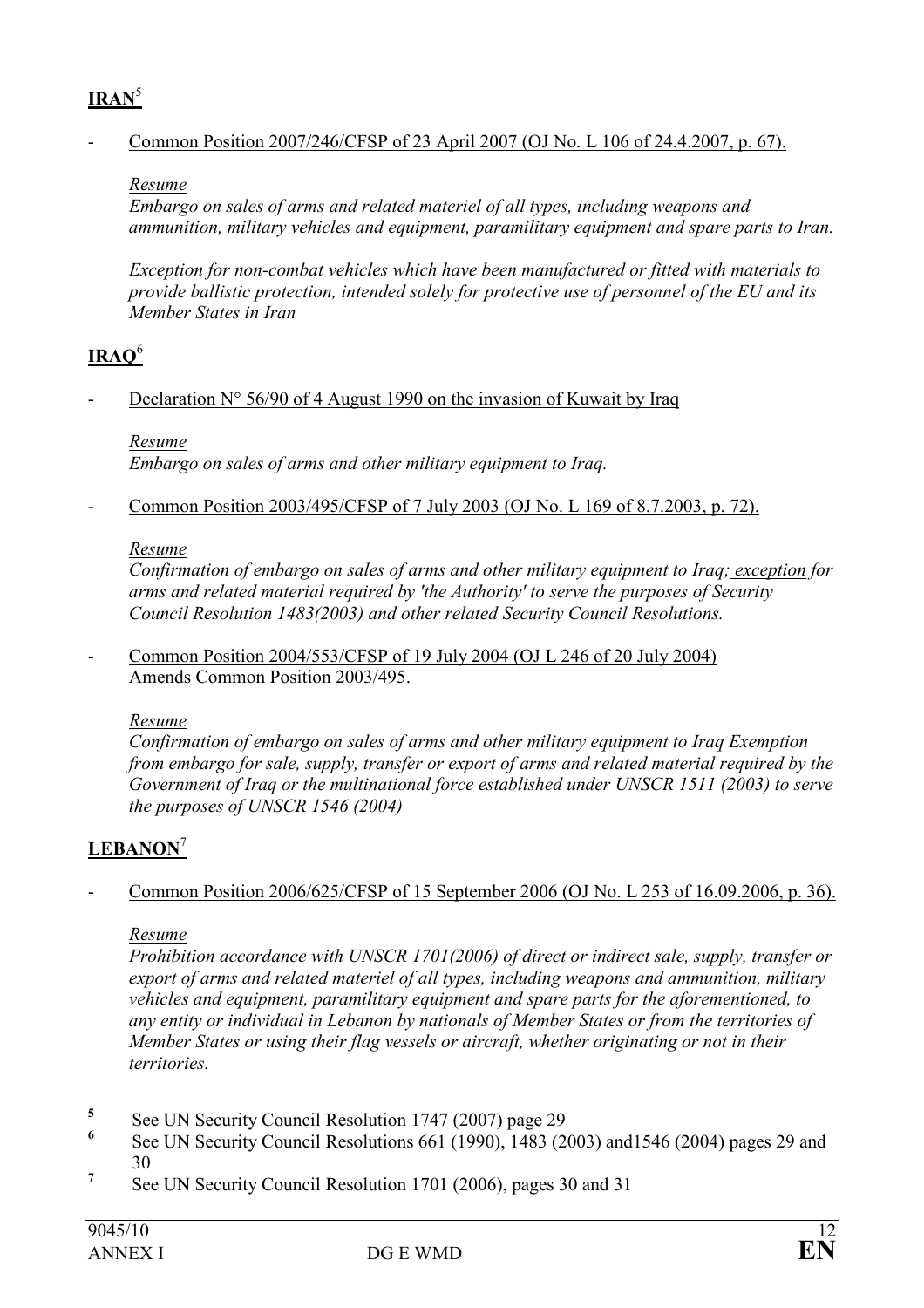It shall also be prohibited to provide technical assistance, brokering services and other services related to military activities and to the provision, manufacture, maintenance and use of arms and related materiel of all types, including weapons and ammunition, military vehicles and equipment paramilitary equipment and spare parts for the aforementioned, directly or indirectly to any natural or legal person, entity or body in, or for use in Lebanon..

### The above shall not apply provided that...:

- (a) the goods or services are not supplied, directly or indirectly, to any militia for whose disarmament the UN Security Council has called in its Resolutions 1559 (2004) and 1680 (2006), and
- (b) the transaction has been authorised by the Government of Lebanon or UNIFIL, or
- (c) the goods or services are for the use by UNIFIL in the performance of its mission or by the Lebanese armed forces.

# LIBERIA<sup>8</sup>

### - Common Position 2004/137/CFSP of 10 February 2004 (OJ No. L 40 of 12.2.2004, p. 35).

### Resume

Prohibition under the conditions set out in UNSCR 1521 (2003) of the sale, supply, transfer or export of arms and related materiel of all types, including weapons and ammunition, military vehicles and equipment, paramilitary equipment and spare parts for the aforementioned, to Liberia by nationals of Member States or from the territories of Member States or using their flag vessels or aircraft, whether originating or not in their territories.

It shall also be prohibited to grant, sell, supply, or transfer technical assistance, brokering services and other services related to military activities and to the provision, manufacture, maintenance and use of the above items, directly or indirectly to any person, entity or body in, or for use in, Liberia, or to provide financing or financial assistance related to military activities, including in particular grants, loans and export credit insurance, for any sale, supply, transfer or export of the above items, directly or indirectly to any person, entity or body in, or for use in Liberia.

The above shall not apply to:

- (a) arms and related materiel and technical training and assistance intended solely for support of or use by the United Nations Mission in Liberia;
- (b) arms and related materiel and technical training and assistance intended solely for support of or use in an international training and reform programme for the Liberian armed forces and police, as approved in advance by the Committee established by paragraph 21 of UNSCR 1521(2003) ("the Committee");

 8 See UN Security Council Resolutions 1343 (2001), 1478, 1497, 1509 and 1521 (2003), 1647 (2005), 1683 (2006),1731 (2006),1792 (2007),1854 (2008) and 1903 (2009) pages 31, 32, 33 and 34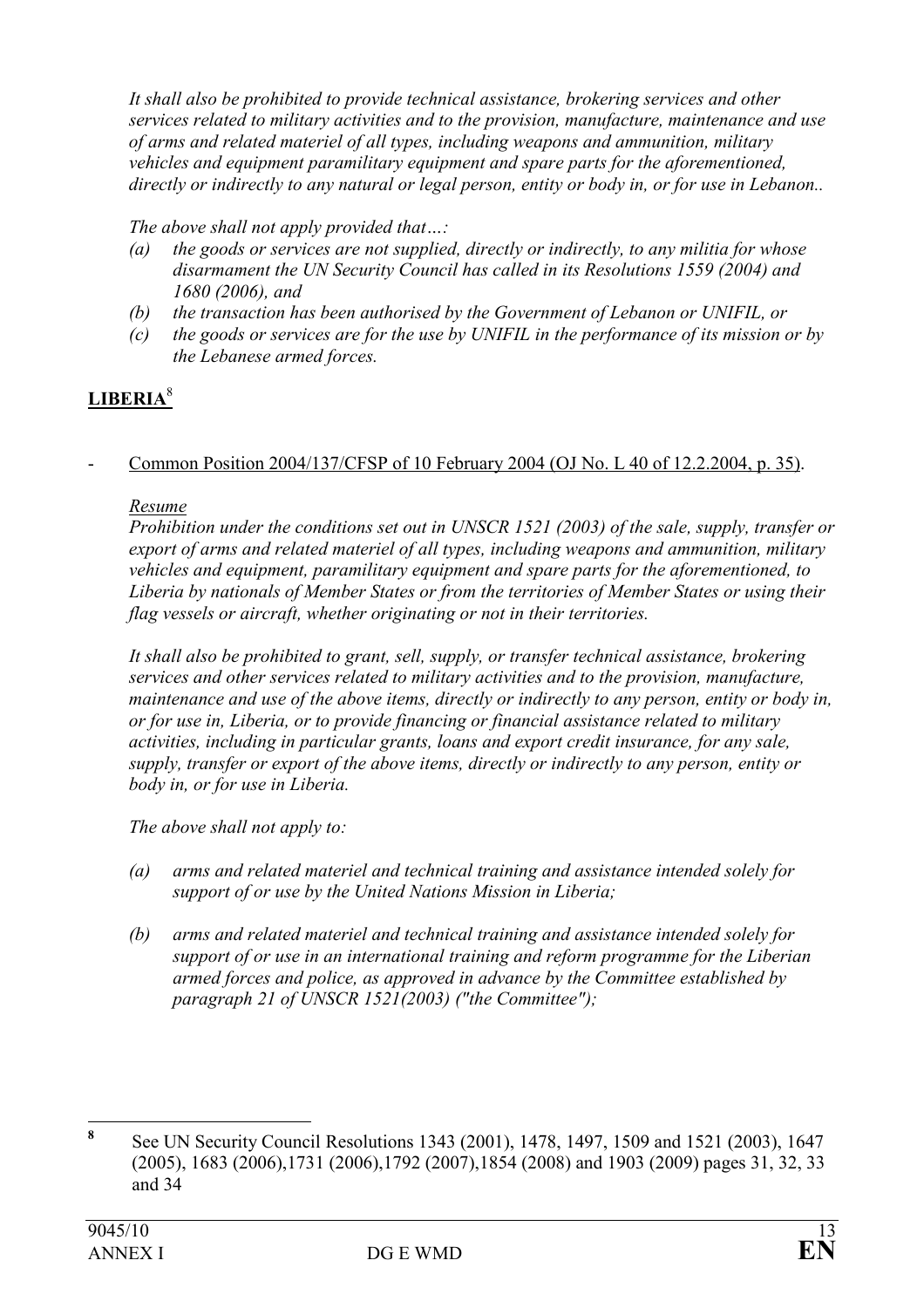- (c) non-lethal military equipment intended solely for humanitarian or protective use, and related technical assistance or training, as approved in advance by the Committee;
- (d) protective clothing, including flak jackets and military helmets, temporarily exported to Liberia by United Nations personnel, representatives of the media and humanitarian and development workers and associated personnel, for their personal use only.

The supply, sale or transfer of arms and related material or the provision of services, referred to in (a), (b) and (c) above, shall be subject to an authorisation granted by the competent authorities of the Member States. Member States shall consider deliveries under paragraph  $2(a)$ , (b) and (c) on a case-by-case basis, taking full account of the criteria set out in the European Union code of conduct on arms exports. Member States shall require adequate safeguards against misuse of authorisation granted pursuant to this paragraph and, where appropriate, make provisions for repatriation of the delivered arms and related material.

For the purposes of this Common Position, "technical assistance" shall mean any technical support related to repairs, development, manufacture, assembly, testing, maintenance, or any other technical service, and may take forms such as instruction, advice, training, transmission of working knowledge or skills or consulting services. Technical assistance includes verbal forms of assistance.

- Common Position 2006/31/CFSP of 23 January 2006 (OJ No. L 19. of 24.1.2006, p. 38).

## Resume

Extension of measures imposed by Articles 1 and 2 of Common Position 2004/137 CFSP for a further period of 12 months, unless the Council decides otherwise in accordance with any future relevant UN Security Council Resolution.

- Common Position 2006/518/CFSP of 24 July 2006 (OJ No. L 201. of 25.7.2006, p. 36).

# Resume

Modification and renewal of measures imposed by Articles 1 and 2 of Common Position 2004/137 CFSP for a further period of six months, unless the Council decides otherwise in accordance with any future relevant UN Security Council Resolution.

In addition to the exemptions from application set out in Article 1(2) of Common Position 2004/137/CFSP, the measures imposed pursuant to Article 1(1) of Common Position 2006/31/CFSP shall not be applied to:

- (a) weapons and ammunition already provided to members of the Special Security Service (SSS) for training purposes and remaining in the custody of the SSS for unencumbered operational use, provided that their transfer to the SSS had been approved in advance by the Committee established by paragraph 21 of UNSC 1521 (2003) ('the Committee'), and technical and financial assistance related to such weapons and ammunition;
- (b) weapons and ammunition intended for use by members of the Government of Liberia police and security forces who have been vetted and trained since the inception of the United Nations Mission in Liberia, provided that such supplies have been approved in advance by the Committee, upon a joint request by the Government of Liberia and the exporting State, and technical and financial assistance related to such weapons and ammunition.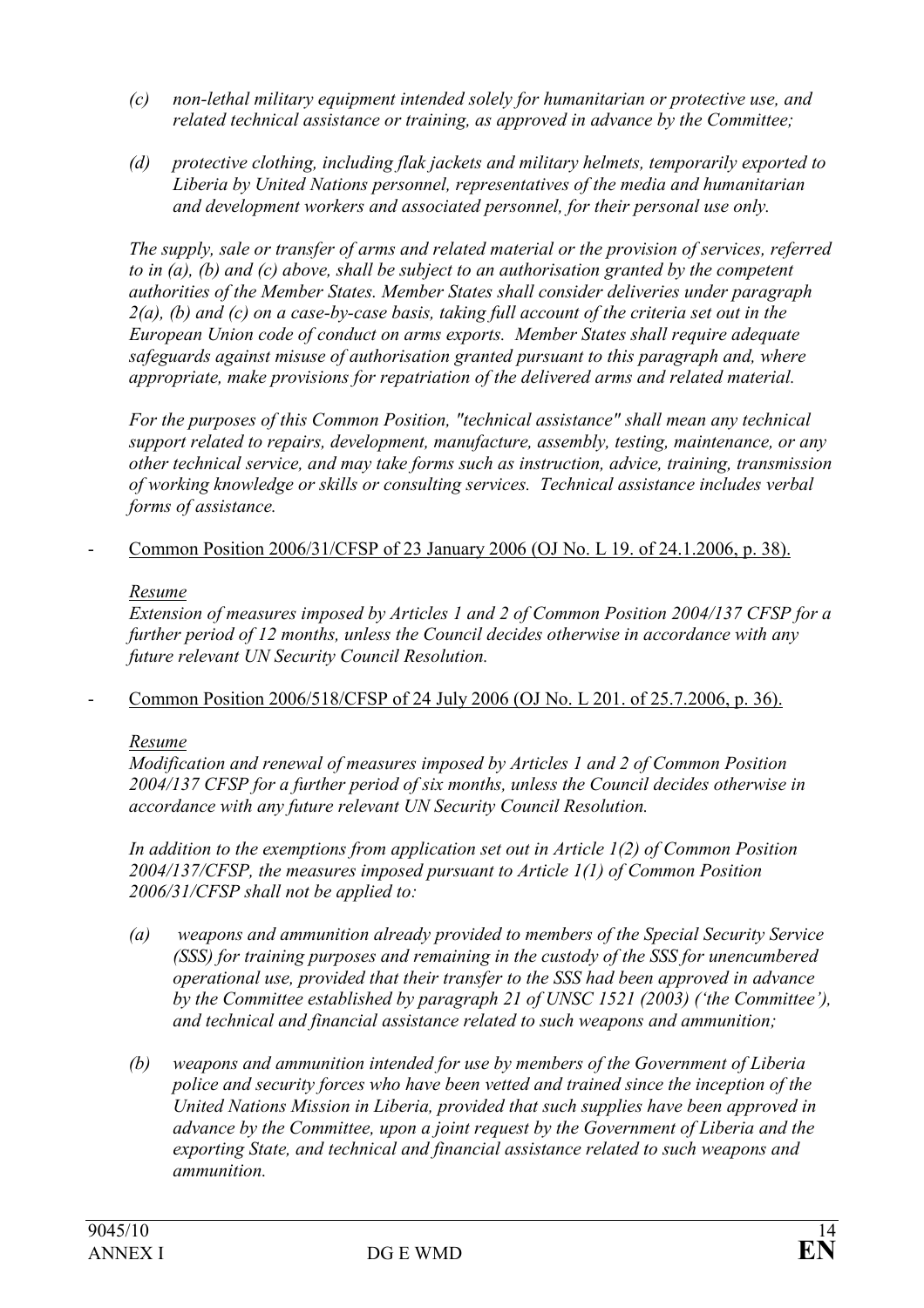# - Common Position 2007/93/CFSP of 12 February 2007 (OJ No. L 41 of 12.2.2007, p. 17).

### Resume

Renewal of measures imposed under Articles 1 and 2 of Common Position 2004/137CFSP until 22 December 2007 and additional exemption for supplies of non-lethal military equipment other than non-lethal weapons and ammunitions, as notified in advance to the Committee established by paragraph 21 of UNSCR 1521 (2003), intended solely for use by members of the Government of Liberia police and security forces who have been vetted and trained since the inception of the United Nations Mission in Liberia in October 2003.

### - Common Position 2008/109/CFSP of 13 February 2008 (OJ No. L 38 of 13.2.2008, p. 26).

### Resume

In the light of the developments in Liberia, the United Nations Security Council adopted on 19 December 2007UNSCR 1792 (2007) renewing the restrictive measures on arms and on travel for a further period of 12 months. All past measures imposed under Articles 1 and 2 of Common Position 2007/93/CFSP are renewed and take effect on the date of the adoption of the Common Position 2008/109/CFSP. It shall be amended or repealed as appropriate, in light of determinations made by the United Nations Security Council.

- Council Decision 2010/129/CFSP of 1 March 2010 (OJ No. L 51 of 02.03.2010, p.23 ). Amends Common Position 2008/109/CFSP.

### Extract

Article 1

Member States shall take the necessary measures to prevent the direct or indirect supply, sale or transfer of arms and any related materiel and the provision of any assistance, advice or training related to military activities, including financing and financial assistance, by nationals of Member States or from the territories of Member States, or using the flag vessels or aircraft of Member States, to all non-governmental entities and individuals operating in the territory of Liberia.

## SIERRA LEONE<sup>9</sup>

## - Common Position 98/409/CFSP of 29 June 1998 (OJ No L 187, 01.07.98, p.1).

### Resume

Embargo on the sale or supply of arms and related material of all types, including weapons and ammunition, military vehicles and equipment, paramilitary equipment and spare parts for the aforementioned, in accordance with UNSC Resolution 1171. This embargo shall not apply to the Government of Sierra Leone or to sales or supplies for the sole use of ECOMOG or the United Nations.

 9 See UN Security Council Resolutions 1171 (1998) and 1299 (2000), pages 34 and 35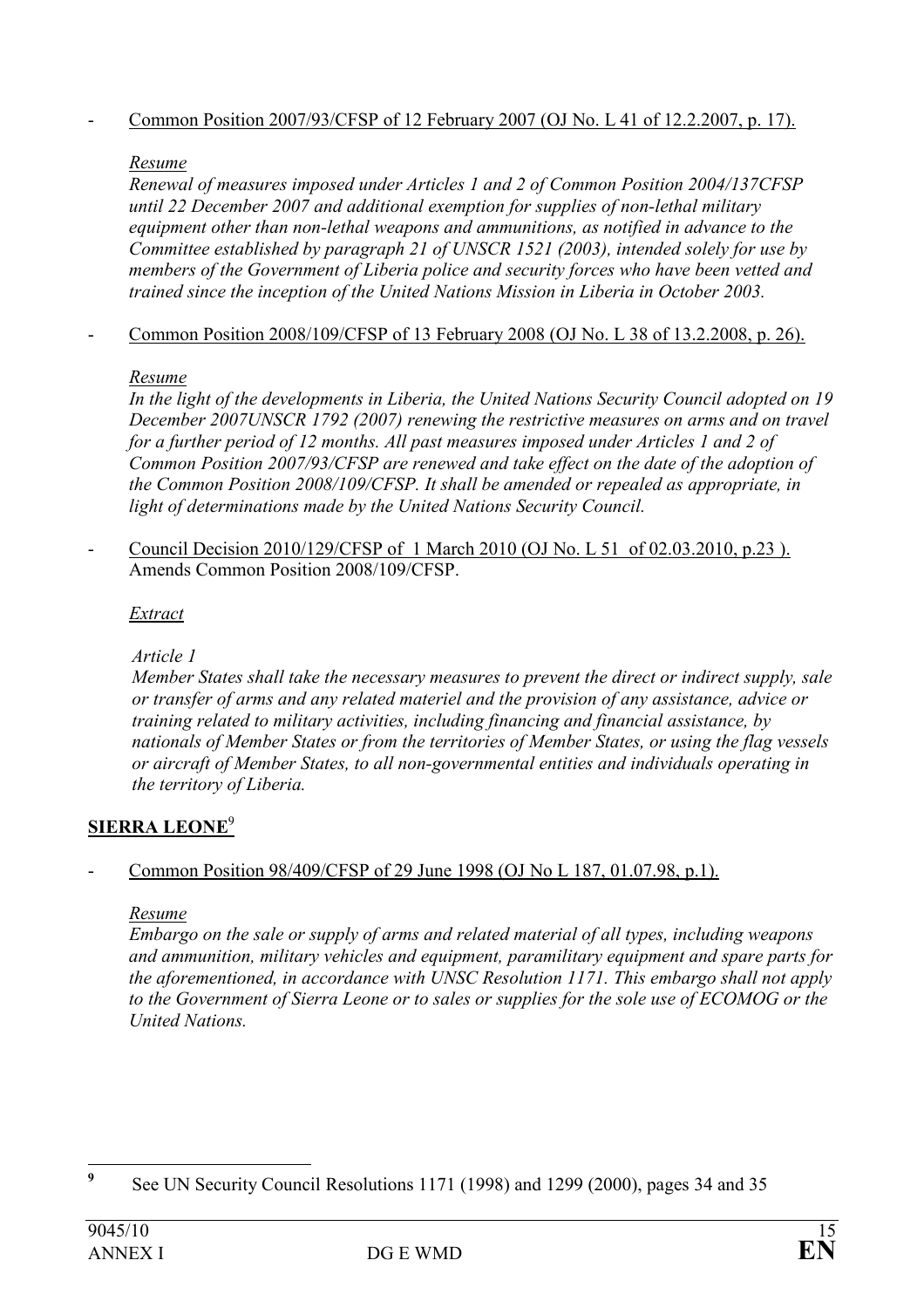### SOMALIA10

- Common Position 2009/138/CFSP of 16 February 2009 (OJ No. L 46 of 16.02.2009, p. 73). (Repealing Common Position 2002/960/CFSP)
- Council Decision 2010/126/CFSP of 1 March 2010 (OJ No. L 51 of 02.03.2010, p. 18). (Amending Common Position 2002/960/CFSP)

The article 3a is inserted

### Article 3a

- 1. Member States shall inspect, in accordance with their national authorities and legislation and consistent with international law, all cargo to and from Somalia in their territory, including at their airports and seaports, if they have information that provides reasonable grounds to believe that the cargo contains items whose supply, sale, transfer or export is prohibited under Article 3.
- 2. Aircrafts and vessels transporting cargo to and from Somalia shall be subject to the requirement of additional pre-arrival or pre-departure information for all goods brought into or out of a Member State.
- 3. Member States shall, upon discovery, seize and dispose of (either by destroying or rendering inoperable) items whose supply, sale, transfer or export is prohibited under Article 3.

### Article 3

Member States shall take the necessary measures to prevent the direct and indirect supply, sale or transfer of weapons and military equipment and the direct or indirect supply of technical assistance or training, financial and other assistance including investment, brokering or other financial services, related to military activities or to the supply, sale, transfer, manufacture, maintenance or use of weapons and military equipment, to persons or entities referred to in Article 2.

- Council Decision 2010/231/CFSP of 26 April 2010 (OJ No. L 105 of 27.04.2010, p. 17). Repealing Common Position 2009/138/CFSP

#### Extract Article 1

1. The direct or indirect supply, sale or transfer of arms and related material of all types, including weapons and ammunition, military vehicles and equipment, paramilitary equipment and spare parts for the aforementioned to Somalia by nationals of Member States or from the territories of Member States shall be prohibited whether originating or not in their territories.

 $10$ See UN Security Council Resolutions 733 (1992), 1356 (2001), 1425 (2002), 1725 (2006), 1744 (2007), 1772 (2007), 1801 (2008),1811 (2008), 1844 (2008), 1897 (2009), 1907 (2009) and 1916 (2010) pages 35, 36, 37 and 38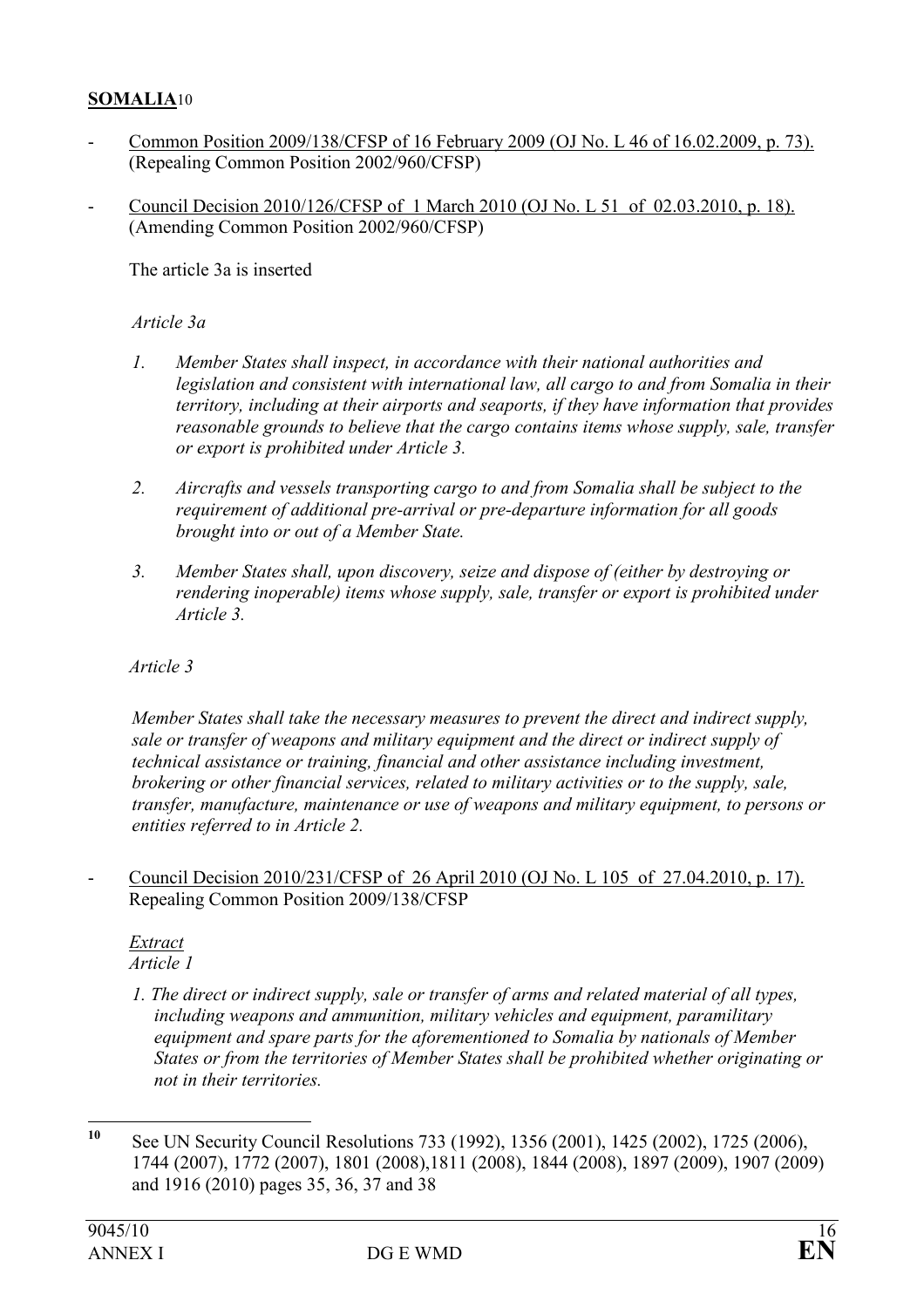- 2. The direct or indirect supply to Somalia of technical advice, financial and other assistance and training related to military activities, including in particular technical training and assistance related to the provision, manufacture, maintenance or use of the items mentioned in paragraph 1, by nationals of Member States or from the territories of the Member States, shall be prohibited.
- 3. Paragraphs 1 and 2 shall not apply to:
- (a) the supply, sale or transfer of arms and related material of all types and the direct or indirect supply of technical advice, financial and other assistance and training related to military activities intended solely for the support of or use by AMISOM as stipulated in paragraph 4 of UNSCR 1744 (2007) or for the sole use of States and regional organisations undertaking measures in accordance with paragraph 6 of UNSCR 1851 (2008) and paragraph 10 of UNSCR 1846 (2008);
- (b) the supply, sale or transfer of arms and related material of all types and to the direct or indirect supply of technical advice intended solely for the purpose of helping to develop security sector institutions, consistent with the political process set out in paragraphs 1, 2 and 3 of UNSCR 1744 (2007) and in the absence of a negative decision by the Sanctions Committee within five working days of receiving the relevant notification;

(…)

## Article 2

Restrictive measures as provided for in Articles 3, 5(1) and 6(1) and (2) shall be imposed against persons and entities designated by the Sanctions Committee as:

## $(\ldots)$

— having acted in violation of the arms embargo and related measures as referred to in Article 1,

## Article 3

Member States shall take the necessary measures to prevent the direct and indirect supply, sale or transfer of weapons and military equipment and the direct or indirect supply of technical assistance or training, financial and other assistance including investment, brokering or other financial services, related to military activities or to the supply, sale, transfer, manufacture, maintenance or use of weapons and military equipment, to persons or entities referred to in Article 2.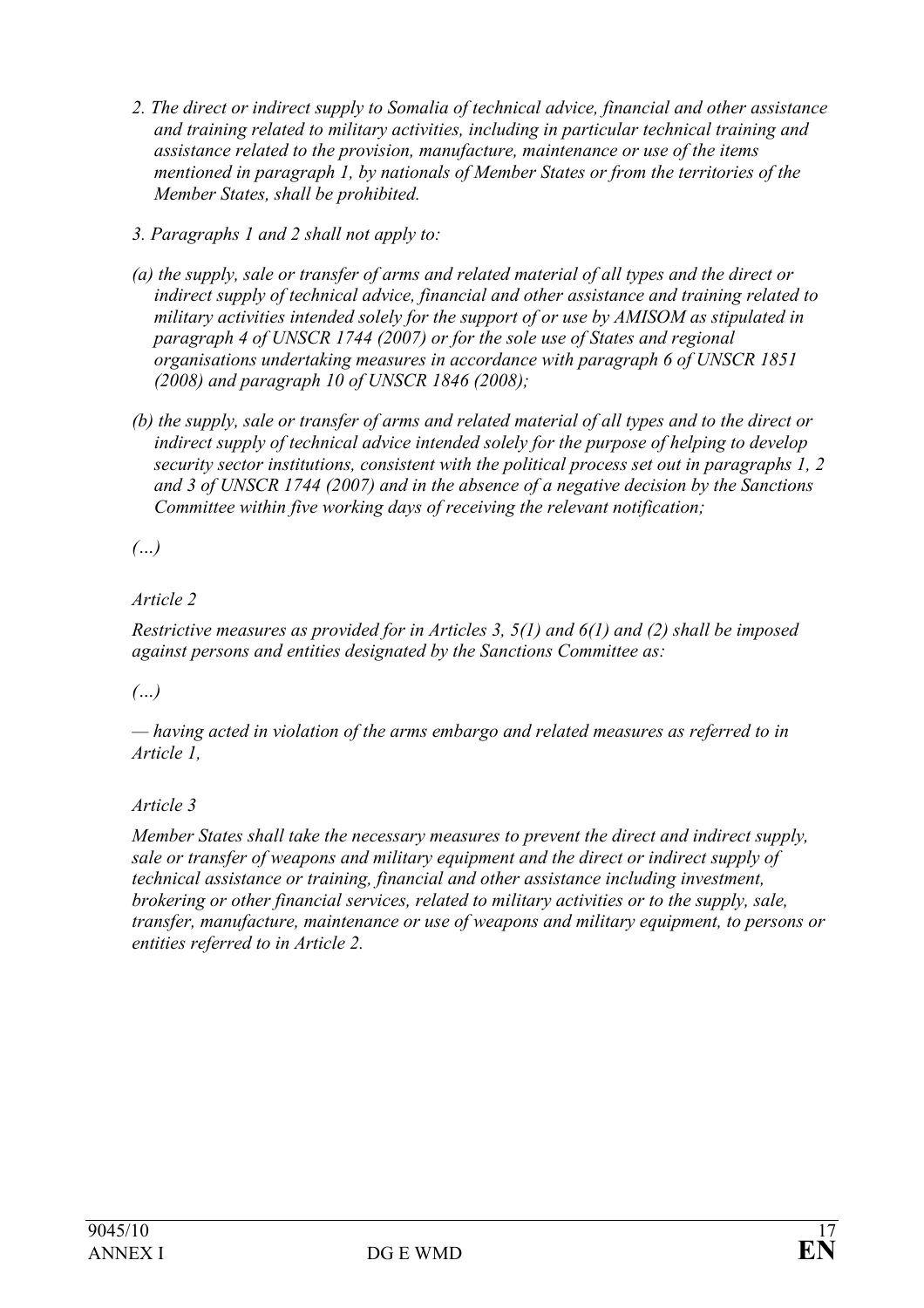Article 4

1. Member States shall inspect, in accordance with their national authorities and legislation and consistent with international law, all cargo to and from Somalia in their territory, including at their airports and seaports, if they have information that provides reasonable grounds to believe that the cargo contains items the supply, sale, transfer or export of which is prohibited under Article 3.

2. Aircrafts and vessels transporting cargo to and from Somalia shall be subject to the requirement of additional pre- arrival or pre-departure information for all goods brought into or out of a Member State.

3. Member States shall, upon discovery, seize and dispose of (either by destroying or rendering inoperable) items the supply, sale, transfer or export of which is prohibited under Article 3.

Article 10

This Decision shall be reviewed, amended or repealed, as appropriate, in accordance with relevant decisions of the Security Council.

## $SUM<sup>11</sup>$

Common Position 2005/411/CFSP of 30 May 2005 (OJ No. L 139 of 26.11.05, p.25). It repeals Common Position 2004/31/CFSP

Resume

Prohibition of the sale, supply, transfer or export of arms and related material of all types including weapons and ammunition, military vehicles and equipment, paramilitary equipment, and spare parts for aforementioned to Sudan by nationals of Member States or using their flag vessels or aircraft, whether originating or not in their territories

Prohibition of sale, supply or transfer of technical assistance, brokering services and other services related to military activities, and to the provision, manufacture, maintenance or use of arms and related materiel of all types, including weapons and ammunition, military vehicles and equipment, paramilitary equipment, and spare parts for the aforementioned, directly or indirectly to any person, entity or body for use in Sudan

Prohibition to provide financing or financial assistance related to the above

Exceptions for:

<sup>11</sup> See UN Security Council Resolutions 1556 (2004) and 1591 (2005), pages 38 and 39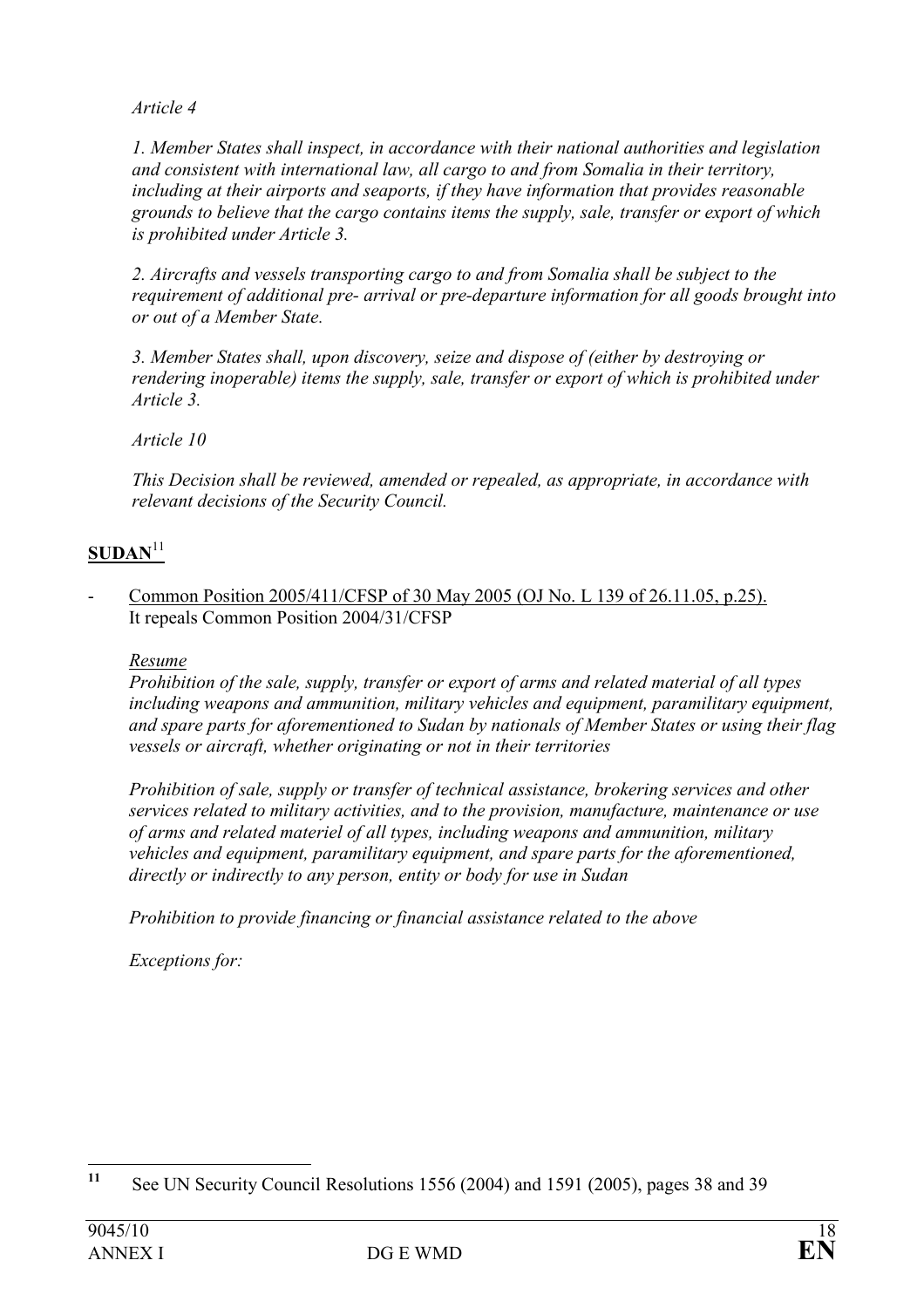- the sale, supply, transfer or export of non-lethal equipment intended for humanitarian, human rights monitoring or protective use, or for institution building programmes of the UN, the African Union, the EU and the Community, or of material intended for EU, UN and African Union crisis management operations;
- technical training and assistance to related to such equipment;
- the sale, supply, transfer or export of de-mining equipment and material for use in demining operations;
- assistance and supplies provided in support of implementation of the Comprehensive Peace Agreement
- protective clothing, including flak jackets and military helmets, temporarily exported to Sudan by UN personnel, personnel of the EU, the Community or its Member States, representatives of the media and humanitarian and development workers and associated personnel for their personal use only.

Deliveries of such equipment to be considered on a case by case basis, taking full account of the criteria of the EU Code of Conduct on Arms Exports. Member States shall require adequate safeguards against misuse of authorisations granted and where appropriate, make provisions for repatriation of the equipment.

### ZIMBABWE

- Common Position 2002/145/CFSP of 18 February 2002 (OJ No. L 50 of 21.2.2002, p. 1).

#### Resume

Prohibition of the supply or sale of arms and related material of all types including weapons and ammunition, military vehicles and equipment, paramilitary equipment, and spare parts for aforementioned to Zimbabwe by nationals of Member States or from the territories of Member States, whether originating or not in their territories; prohibition of provision to Zimbabwe of technical training or assistance related to the provision, manufacture, maintenance or use of the above items. Prohibitions do not apply to supplies of non-lethal military equipment intended solely for humanitarian or protective use, and related technical assistance or training, nor shall they apply to protective clothing, including flack jackets and military helmets, temporarily exported to Zimbabwe by United National personnel, representatives of the media and humanitarian and development workers and associated personnel for their personal use only.

- Common Position 2003/115/CFSP of 18 February 2003 (OJ No. L 46 of 20.2.2003, p. 30).

#### Resume

Extension of Common Position 2002/145/CFSP until 20 February 2004.

- Common Position 2004/161/CFSP of 19 February 2004 (OJ No. L 50 of 20.2.2004, p. 66).

#### Resume

Renewal of restrictive measures against Zimbabwe for a further twelve-month period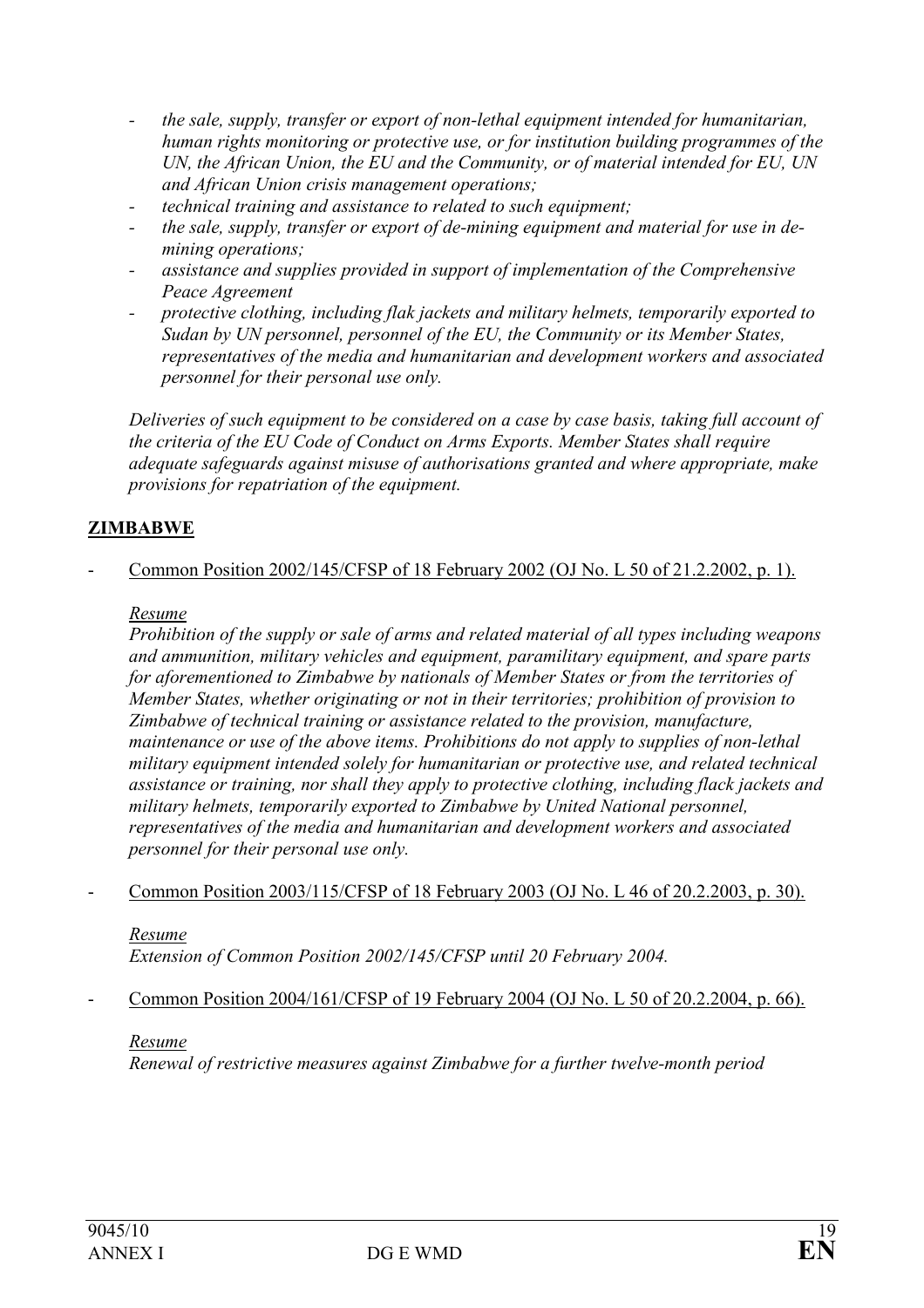### - Common Position 2005/146/CFSP of 21 February 2005 (OJ No. L 49 of 22.2.2005, p. 30).

### Resume

Extension of restrictive measures against Zimbabwe until 20 February 2006

- Common Position 2006/51/CFSP of 30 January 2006 (OJ No. L 26 of 31.1.2006, p. 28).

#### Resume

Renewal of restrictive measures against Zimbabwe until 20 February 2007

Common Position 2007/120/CFSP of 19 February 2007 (OJ No. L 51 of 20.2.2007, p. 25).

### Resume

Renewal of restrictive measures against Zimbabwe until 20 February 2008

- Common Position 2008/135/CFSP of 19 February 2008 (OJ No. L 43 of 19.2.2008, p. 39).

### Resume

Renewal of restrictive measures against Zimbabwe until 20 February 2009

- Common Position 2009/68/CFSP of 26 January 2009 (OJ No. L 23 of 27.1.2009, p.43).

### Resume

Renewal of restrictive measures against Zimbabwe until 20 February 2010

- Council Decision 2010/92/CFSP of 15 February 2010 (OJ No. L 41 of 16.2.2010, p.6).

### Resume

Renewal of restrictive measures against Zimbabwe until 20 February 2011

 $\mathcal{L}_\text{max}$  , which is a set of the set of the set of the set of the set of the set of the set of the set of the set of the set of the set of the set of the set of the set of the set of the set of the set of the set of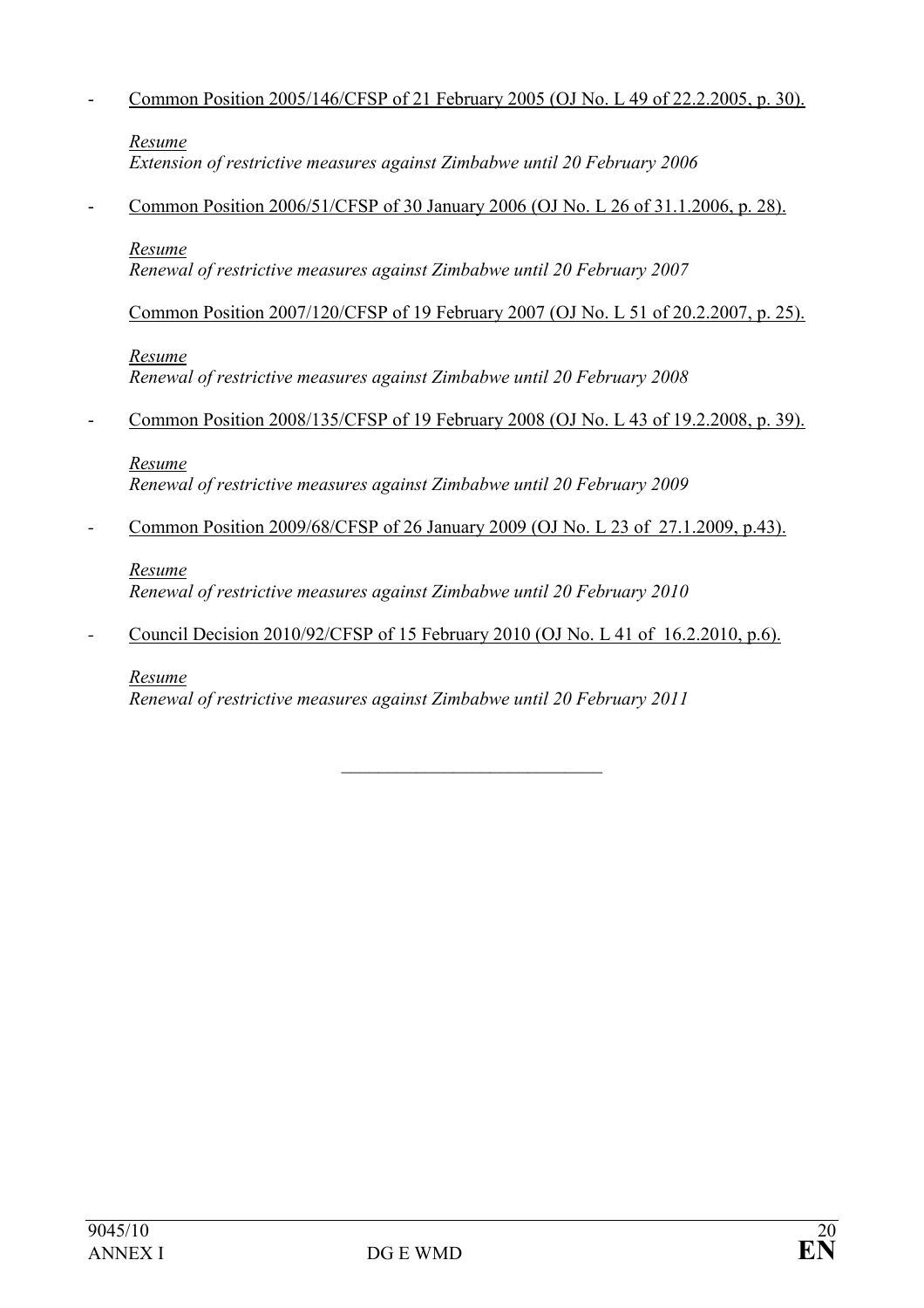### A. LIST OF UNITED NATIONS SECURITY COUNCIL EMBARGOES ON ARMS **EXPORTS**

### (i) Miscellaneous

Direct or indirect supply, etc. to Usama bin Laden, members of Al-Qaida and the Taliban and other individuals, groups, undertakings and entities associated with them

### (ii) List of countries subject to embargoes

 $ARMENIA<sup>(1)</sup>$ AZERBALJAN<sup>(1)</sup> COTE D'IVOIRE DEMOCRATIC PEOPLE'S REPUBLIC OF KOREA DEMOCRATIC REPUBLIC OF CONGO ERITREA IRAN IRAQ LEBANON LIBERIA SIERRA LEONE SOMALIA **SUDAN** 

 $(1)$ Non-mandatory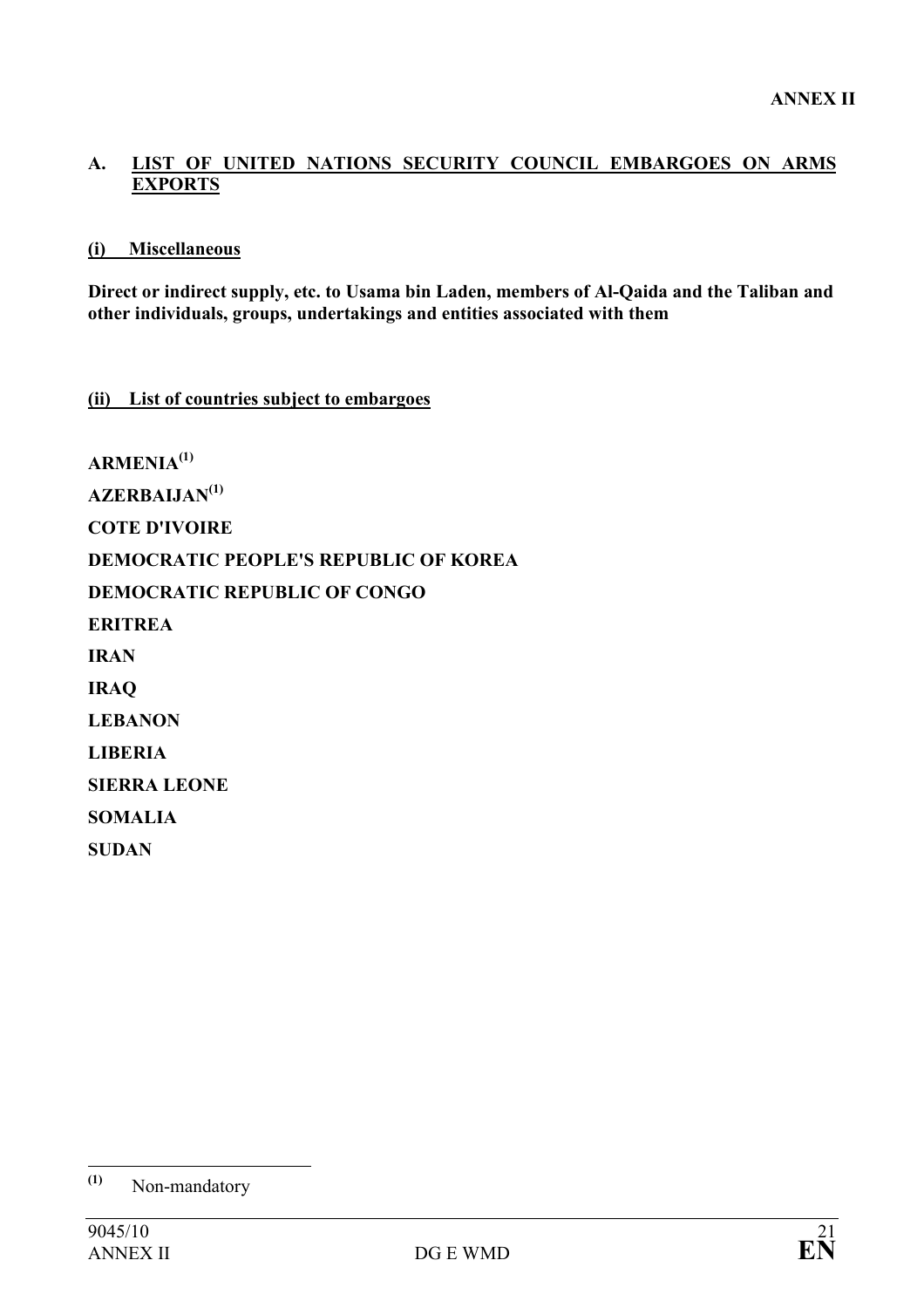## B. DETAILS OF EMBARGOES

### (i) Miscellaneous

Prohibition to supply arms and ammunition to Usama bin Laden, members of Al-Qaida and the Taliban and other individuals, groups, undertakings and entities associated with them.

### UN Security Council Resolution 1390 (16 January 2002)

### Op. Paragraph 2:

"2. Decides that all States shall take the following measures with respect to Usama bin Laden, members of the Al-Qaida organization and the Taliban and other individuals, groups, undertakings and entities associated with them, as referred to in the list created pursuant to resolutions 1267 (1999) and 1333 (2000) to be updated regularly by the Committee established pursuant to resolution 1267 (1999)...;

(c) Prevent the direct or indirect supply, sale and transfer to these individuals, groups, undertakings and entities from their territories or by their national outside their territories, or using their flag vessels or aircraft, of arms and related materiel of all types including weapons and ammunition, military vehicles and equipment, paramilitary equipment, and spare parts for the aforementioned and technical advice, assistance or training related to military activities;"

## Countries

# ARMENIA<sup>(1)</sup>

Urging of States to refrain from the supply of any weapons and munitions.

### UN Security Council Resolution 853 (29 July 1993)

Op. Paragraph 10:

"Urges States to refrain from the supply of any weapons and munitions which might lead to an intensification of the conflict or the continued occupation of territory;".

## $AZERBALIAN<sup>(1)</sup>$

Urging of States to refrain from the supply of any weapons and munitions.

### UN Security Council Resolution 853 (29 July 1993)

Op. Paragraph 10:

"Urges States to refrain from the supply of any weapons and munitions which might lead to an intensification of the conflict or the continued occupation of territory;".

 $(1)$ Non-mandatory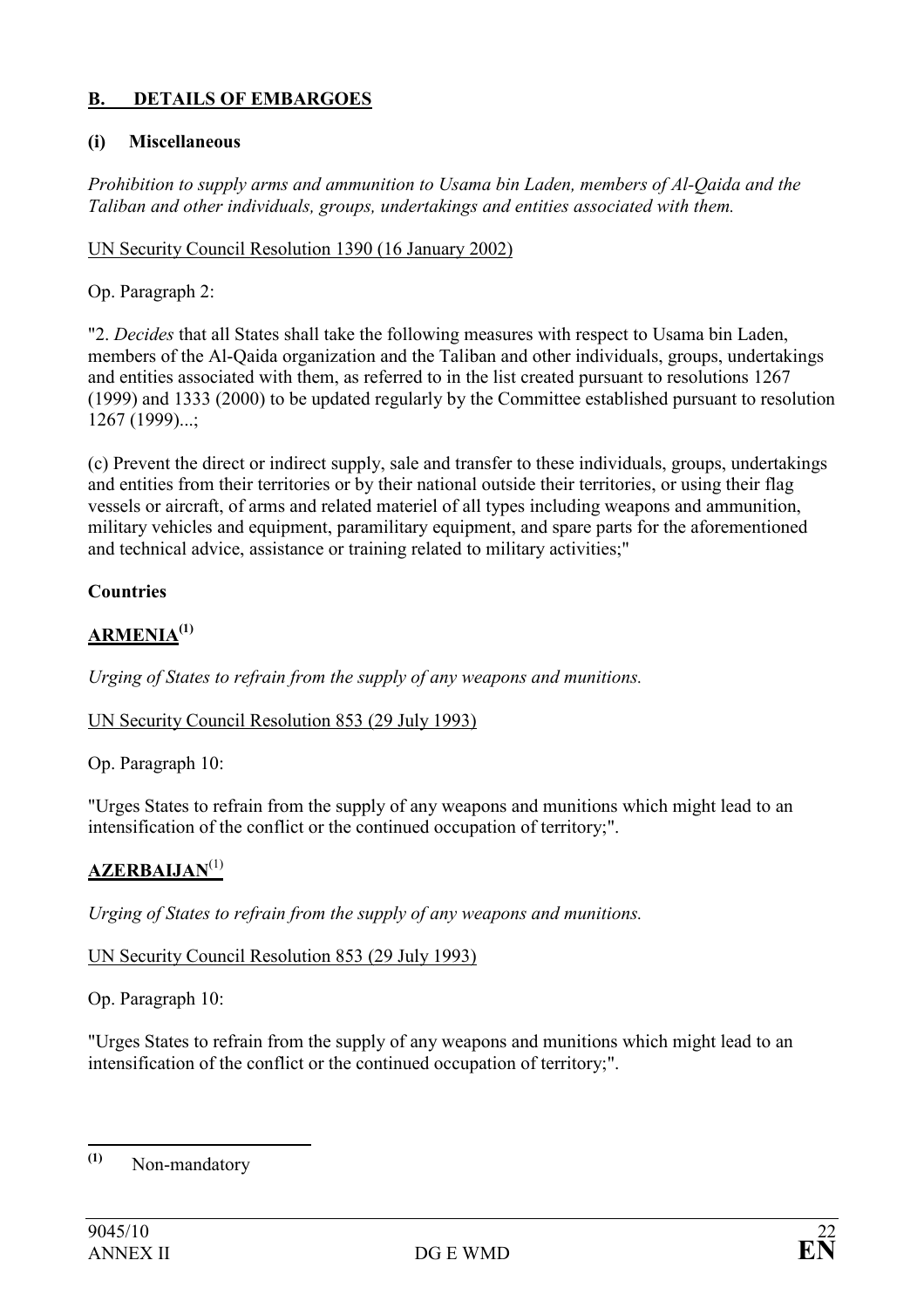## COTE D'IVOIRE

Prevention of sale or supply of arms and related materiel to Côte d'Ivoire

UN Security Council Resolution 1572 (15 November 2004)

Op. Paragraphs 7 and 8:

"7. Decides that all States shall, for a period of thirteen months from the date of adoption of this resolution, take the necessary measures to prevent the direct or indirect supply, sale or transfer to Côte d'Ivoire, from their territories or by their nationals, or using their flag vessels or aircraft, of arms or any related materiel, in particular military aircraft and equipment, whether or not originating in their territories, as well as the provision of any assistance, advice or training related to military activities;

8. Decides that the measures imposed by paragraph 7 above shall not apply to:

(a) supplies and technical assistance intended solely for the support of or use by UNOCI and the French forces who support them,

(b) supplies of non-lethal military equipment intended solely for humanitarian or protective use, and related technical assistance and training, as approved in advance by the Committee established by paragraph 14

(c) supplies of protective clothing, including flak jackets and military helmets, temporarily exported to Côte d'Ivoire by United Nations personnel, representatives of the media and humanitarian and development workers and associated personnel, for their personal use only, …

(e) supplies of arms and related materiel and technical training and assistance intended solely for support of or use in the process of restructuring defence and security forces pursuant to paragraph 3, subparagraph (f) of the Linas-Marcoussis Agreement.."

Renewal of provisions on prevention of sale or supply of arms and related materiel to Côte d'Ivoire until 15 December 2006

UN Security Council Resolution 1643 (15 December 2005)

Op. Paragraph 1:

"1. Decides to renew until 15 December 2006 the provisions of paragraphs 7 to 12 of resolution 1572 (2004);"

UN Security Council Resolution 1727 (15 December 2006)

Op. Paragraph 1:

"1. Decides to renew until 31 October 2007 the provisions of paragraphs 7 to 12 of resolution 1572  $(2004)$ , and of paragraph 6 of resolution 1643  $(2005)$ ;"

UN Security Council Resolution 1782 (29 October 2007)

Op. Paragraph 1:

"1. Decides to renew until 31 October 2008 the provisions of paragraphs 7 to 12 of resolution 1572  $(2004)$  and of paragraph 6 of resolution 1643  $(2005)$ ;"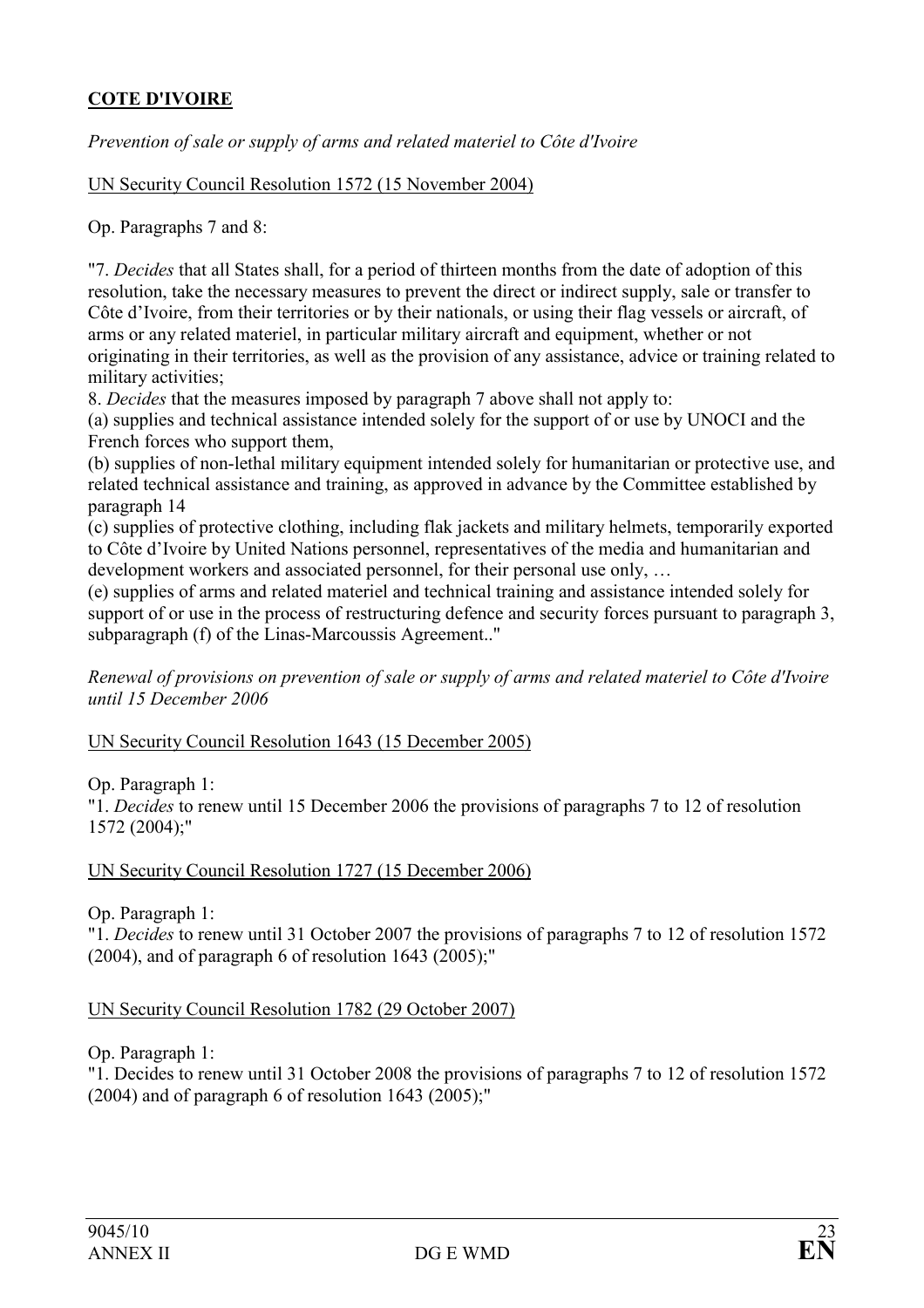## Op. Paragraph 1:

"1. Decides to renew until 31 October 2009 the measures on arms and the financial and travel measures imposed by paragraphs 7 to 12 of resolution 1572 (2004) and the measures preventing the importation by any State of all rough diamonds from Côte d'Ivoire imposed by paragraph 6 of resolution 1643 (2005);"

### UN Security Council Resolution 1893 (29 October 2009)

Op. Paragraph 1:

"1. Decides to renew until 31 October 2010 the measures on arms and the financial and travel measures imposed by paragraphs 7 to 12 of resolution 1572 (2004) and the measures preventing the importation by any State of all rough diamonds from Côte d'Ivoire imposed by paragraph 6 of resolution 1643 (2005);"

## DEMOCRATIC PEOPLE'S REPUBLIC OF KOREA

Prevention of sale or supply of arms and related materiel to DPRK

UN Security Council Resolution 1718 (14 October 2006)

Op. Paragraph 8:

"8. Decides that:

(a) All Member States shall prevent the direct or indirect supply, sale or transfer to the DPRK, through their territories or by their nationals, or using their flag vessels or aircraft, and whether or not originating in their territories, of:

(i) Any battle tanks, armoured combat vehicles, large calibre artillery systems, combat aircraft, attack helicopters, warships, missiles or missile systems as defined for the purpose of the United Nations Register on Conventional Arms, or related materiel including spare parts, or items as determined by the Security Council or the Committee established by paragraph 12 below (the Committee):

(ii) All items, materials, equipment, goods and technology as set out in the lists in documents S/2006/814 and S/2006/815, unless within 14 days of adoption of this resolution the Committee has amended or completed their provisions also taking into account the list in document S/2006/816, as well as other items, materials, equipment, goods and technology, determined by the Security Council or the Committee, which could contribute to DPRK's nuclear-related, ballistic missilerelated or other weapons of mass destruction-related programmes;

… All Member States shall prevent any transfers to the DPRK by their nationals or from their territories, or from the DPRK by its nationals or from its territory, of technical training, advice, services or assistance related to the provision,

manufacture, maintenance or use of the items in subparagraphs (a) (i) and (a) (ii) above;..."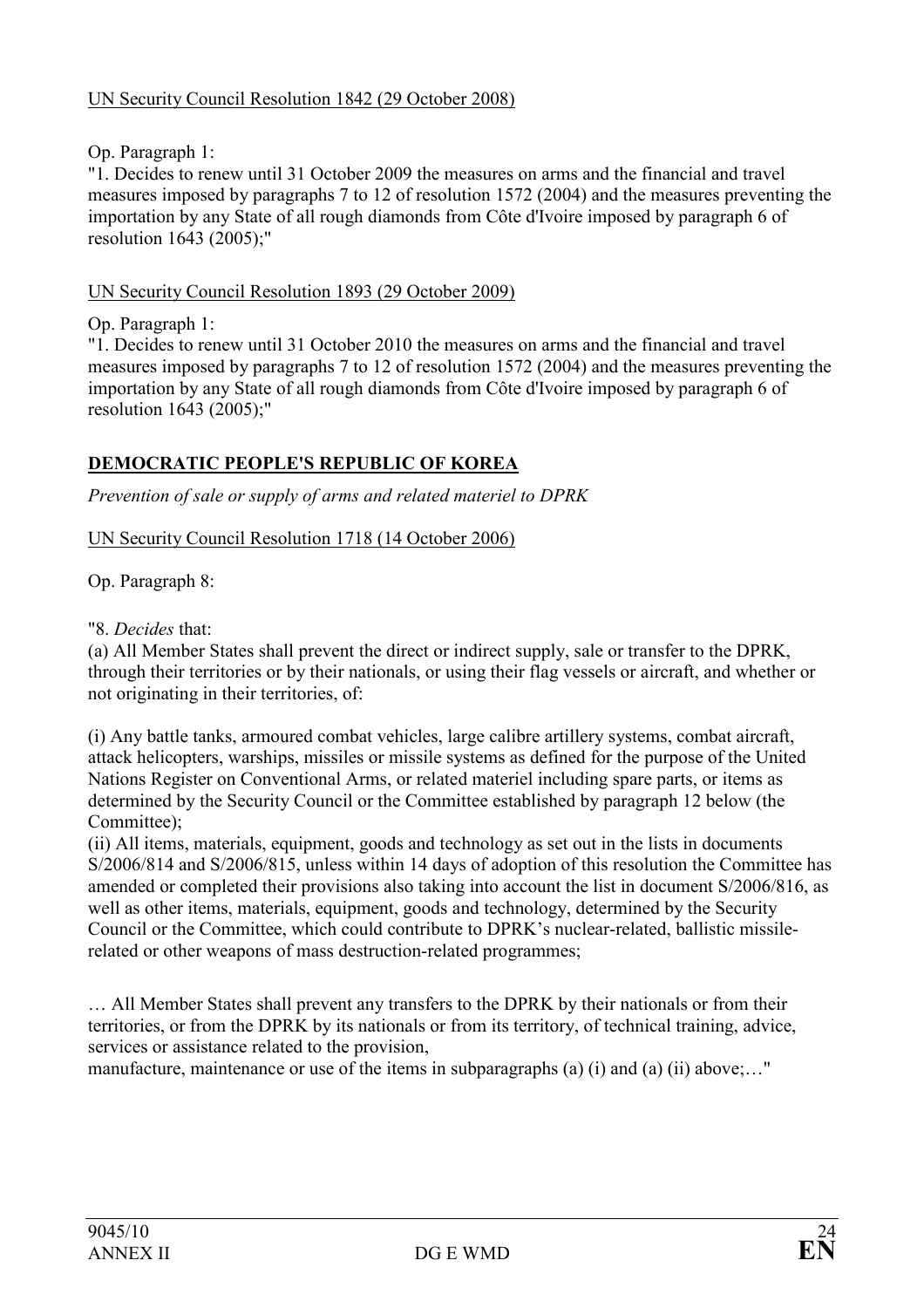Extension of partial arms embargo to all arms and related materiel, except small arms and light weapons, States to exercise vigilance over supply of small arms and light weapons

UN Security Council Resolution 1874 (12 June 2009)

Op. Paragraph 10:

10. Decides that the measures in paragraph 8 (a) of resolution 1718 (2006) shall also apply to all arms and related materiel, as well as to financial transactions, technical training, advice, services or assistance related to the provision, manufacture, maintenance or use of such arms, except for small arms and light weapons and their related materiel, and calls upon States to exercise vigilance over the direct or indirect supply, sale or transfer to the DPRK of small arms or light weapons, and further decides that States shall notify the Committee at least five days prior to selling, supplying or transferring small arms or light weapons to the DPRK;

# DEMOCRATIC REPUBLIC OF CONGO

Prohibition of all sale or supply of any commodities or products, including weapons or any other military equipment.

### UN Security Council Resolution 1493 (28 July 2003)

### Op. Paragraphs 20 and 21 :

"20. Decides that all States, including the Democratic Republic of the Congo, shall, for an initial period of 12 months from the adoption of this resolution, take the necessary measures to prevent the direct or indirect supply, sale or transfer, from their territories or by their nationals or using their flag vessels or aircraft, of arms and any related materiel, and the provision of any assistance, advice or training related to military activities, to all foreign and Congolese armed groups and militias operating in the territory on North and South Kivu and of Ituri, and to groups not party to the Global and All-inclusive agreement, in the Democratic Republic of the Congo;

21. Decides that the measures imposed by paragraph 20 above shall not apply to:

- supplies to MONUC, the Interim Emergency Multinational Force deployed in Bunia and the integrated Congolese national army and police forces;
- supplies of non-lethal military equipment intended solely for humanitarian or protective use, and related technical assistance and training as notified in advance to the Secretary-General through its Special Representative;"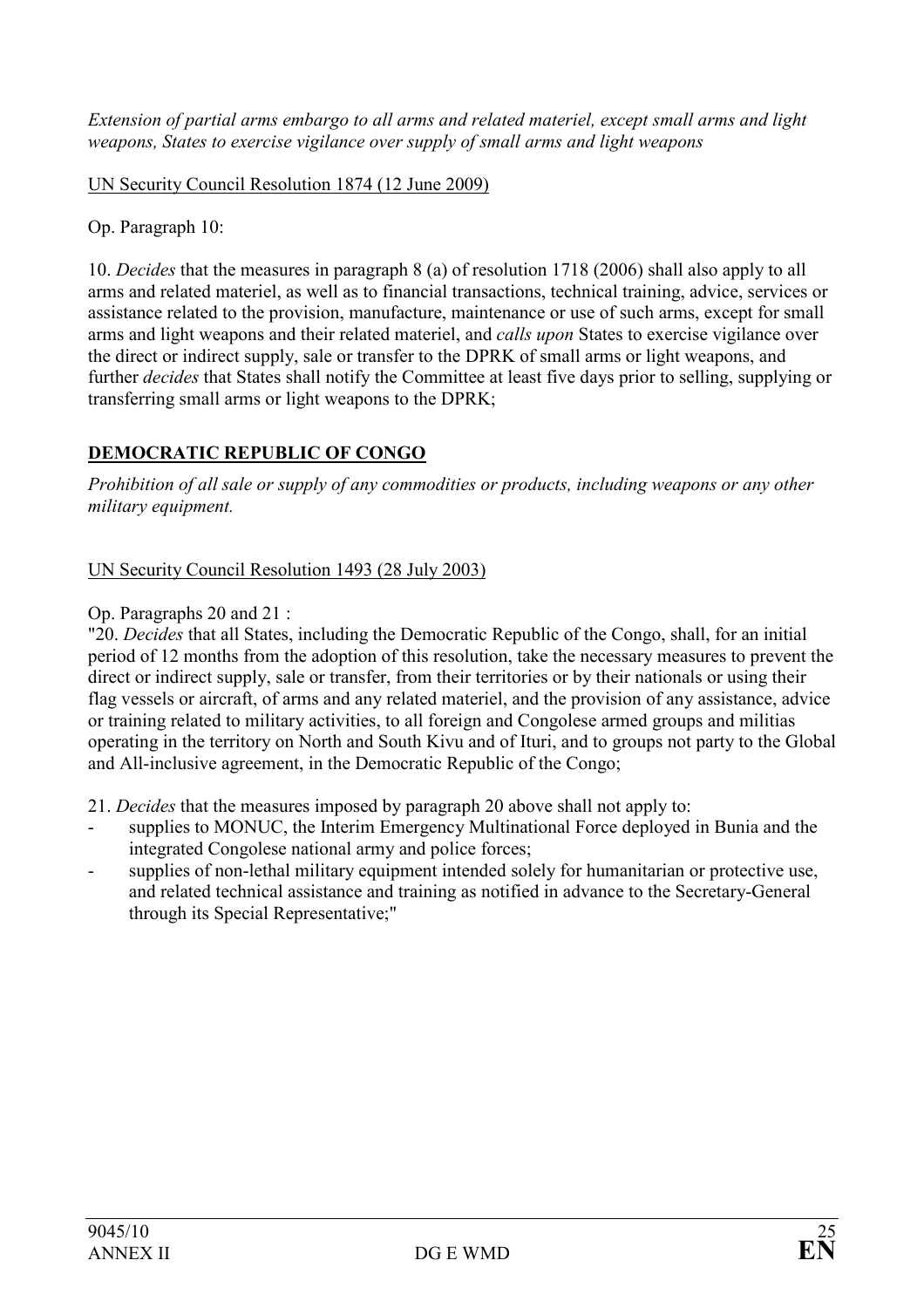### Reaffirmation of operative paragraph 20 of Resolution 1493, and stipulation of additional exceptions

### UN Security Council Resolution 1596 (18 April 2005)

Op. Paragraphs 1, 2 and 4 :

"1. Reaffirms the measures established by paragraph 20 of resolution 1493,dated 28 July 2003, and extended until 31 July 2005 by resolution 1552, dated 27 July 2004, decides that these measures shall from now on apply to any recipient in the territory of the Democratic Republic of the Congo, and reiterates that assistance includes financing and financial assistance related to military activities;

2. Decides that the measures above shall not apply to:

(a) Supplies of arms and related materiel or technical training and assistance intended solely for support of or use by units of the army and police of the Democratic Republic of the Congo, provided that the said units:

– have completed the process of their integration, or

– operate under the command, respectively, of the état-major intégré of the Armed Forces or of the National Police of the Democratic Republic of the Congo, or

– are in the process of their integration, in the territory of the Democratic Republic of the Congo outside the provinces of North and South Kivu and the Ituri district,

(b) Supplies of arms and related materiel as well as technical training and assistance intended solely for support of or use by the United Nations Organization Mission in the Democratic Republic of the Congo (MONUC),

(c) Supplies of non-lethal military equipment intended solely for humanitarian or protective use, and related technical assistance and training, as notified in advance to the Committee in accordance with paragraph 8 (e) of resolution 1533;

….

4. Decides that all future authorized shipments of arms and related materiel consistent with such exemptions noted in paragraph 2 (a) above shall only be made to receiving sites as designated by the Government of National Unity and Transition, in coordination with MONUC, and notified in advance to the Committee;"

New exemption for technical training and assistance for police and army units in DRC in the provinces of North and South Kivu and the Ituri district.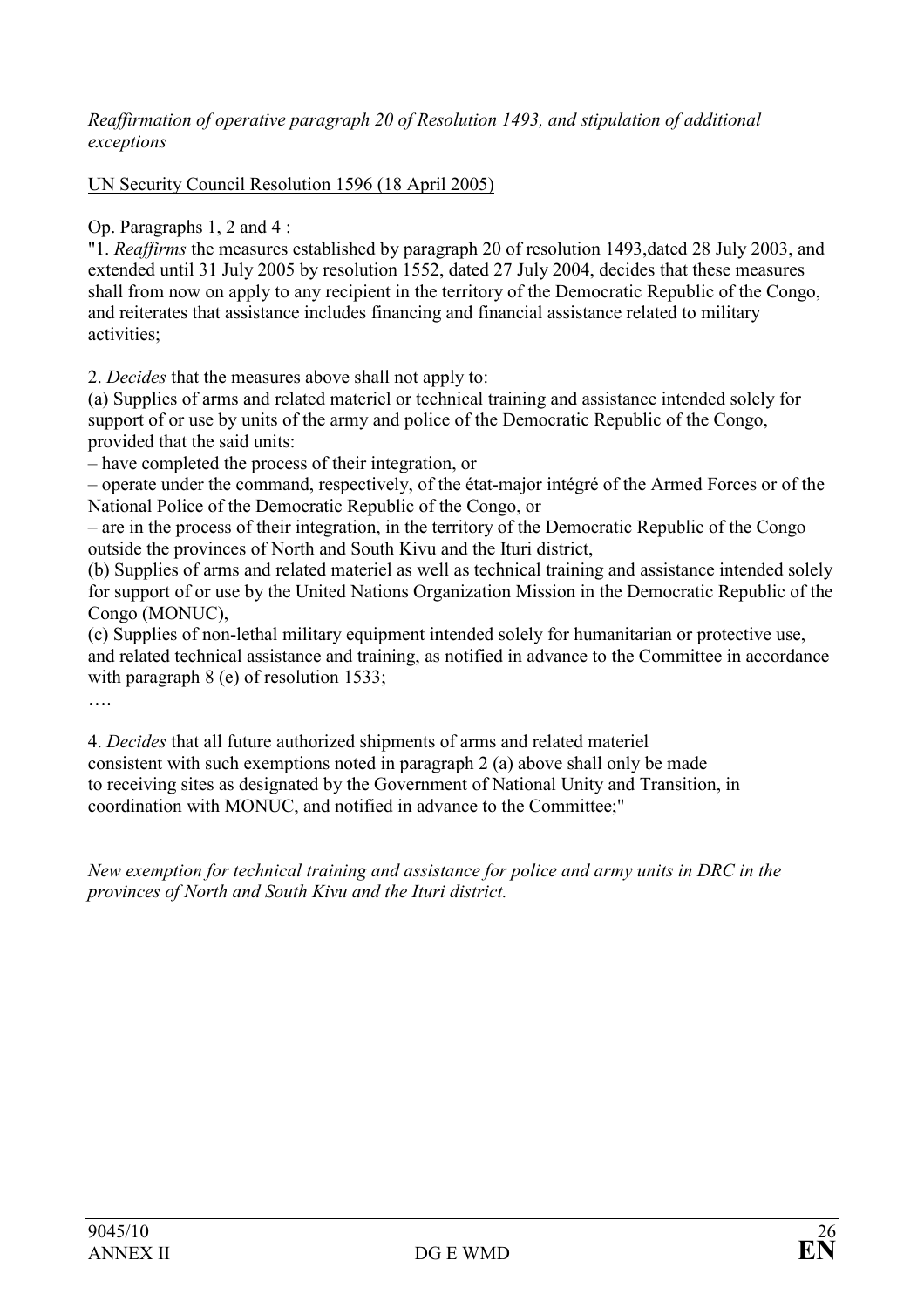## UN Security Council Resolution 1771 (10 August 2007)

Op. paragraphs 1, 2, 3 and 4

"1. Decides to renew until 15 February 2008 the measures on arms imposed by paragraph 20 of resolution 1493 as amended and expanded by paragraph 1 of resolution 1596;

2. Reaffirms paragraph 21 of resolution 1493 and paragraph 2 of resolution 1596, and recalls in particular that the measures referred to in paragraph 1 above shall not apply to supplies of arms and related materiel or technical training and assistance intended solely for support of or use by units of the army and police of the Democratic Republic of the Congo, provided that the said units:

(a) Have completed the process of their integration, or

(b) Operate under the command, respectively, of the état-major intégré of the Armed Forces or of the National Police of the Democratic Republic of the Congo, or

(c) Are in the process of their integration, in the territory of the Democratic Republic of the Congo outside the provinces of North and South Kivu and the Ituri district;

3. Decides further that the measures referred to in paragraph 1 above shall not apply to technical training and assistance agreed to by the Government and intended solely for support of units of the army and police of the Democratic Republic of the Congo that are in the process of their integration in the provinces of North and South Kivu and the Ituri district;

4. Decides that the conditions specified in paragraph 4 of resolution 1596, as now applied to the Government, shall apply to supplies of arms and related materiel as well as technical training and assistance which are consistent with such exemptions noted in paragraph 2 and 3 above and notes in this regard that States have an obligation to notify such supplies in advance to the Committee referred to in paragraph 7;…"

## UN Security Council Resolution 1779 (15 February 2008)

"1. Decides to extend until 31 March 2008 the measures on arms imposed by paragraph 20 of resolution 1493 (2003) as amended and expanded by paragraph 1 of resolution 1596 (2005);

2. Decides to extend, for the period specified in paragraph 1 above, the measures on transport imposed by paragraphs 6, 7 and 10 of resolution 1596;

3. Decides to extend, for the period specified in paragraph 1 above, the financial and travel measures imposed by paragraphs 13 and 15 of resolution 1596, paragraph 2 of resolution 1649 (2005), and paragraph 13 of resolution 1698 (2006);

4. Decides to extend, for the period specified in paragraph 1 above, the mandate of the Group of Experts referred to in paragraph 9 of resolution 1771;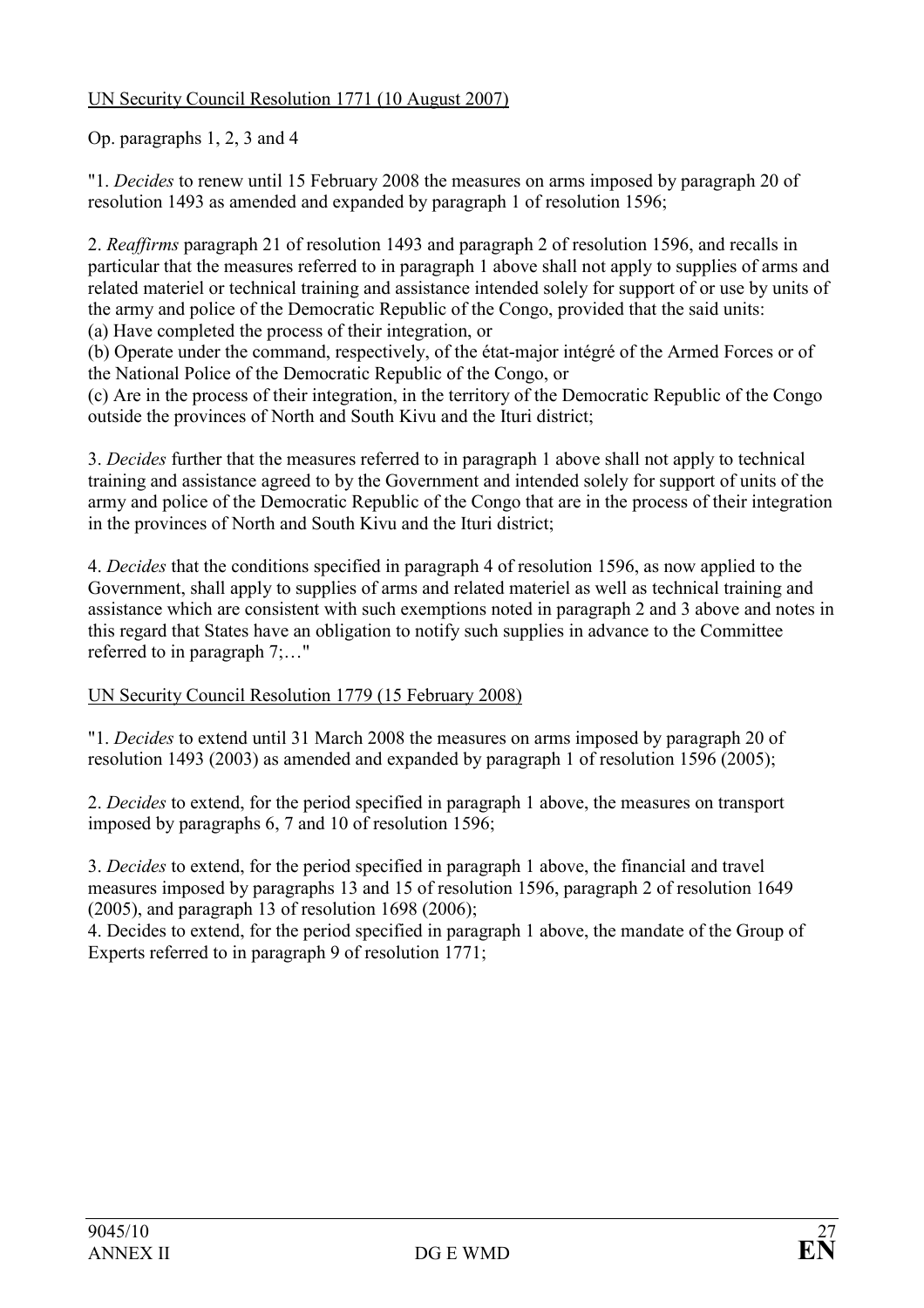### UN Security Council Resolution 1807 (31 March 2008)

"1. Decides, for a further period ending on 31 December 2008, that all States shall take the necessary measures to prevent the direct or indirect supply, sale or transfer, from their territories or by their nationals, or using their flag vessels or aircraft, of arms and any related materiel, and the provision of any assistance, advice or training related to military activities, including financing and financial assistance, to all non-governmental entities and individuals operating in the territory of the Democratic Republic of the Congo;

2. Decides that the measures on arms, previously imposed by paragraph 20 of resolution 1493 and paragraph 1 of resolution 1596, as renewed in paragraph 1 above, shall no longer apply to the supply, sale or transfer of arms and related materiel, and the provision of any assistance, advice or training related to military activities to the Government of the Democratic Republic of the Congo; 3. Decides that the measures in paragraph 1 above shall not apply to:

(a) Supplies of arms and related materiel as well as technical training and assistance intended solely for support of or use by the United Nations Organization Mission in the Democratic Republic of the Congo (MONUC);

(b) Protective clothing, including flack jackets and military helmets, temporarily exported to the Democratic Republic of the Congo by United Nations personnel, representatives of the media and humanitarian and development workers and associated personnel, for their personal use only; (c) Other supplies of non-lethal military equipment intended solely for humanitarian or protective use, and related technical assistance and training, as notified in advance to the Committee in accordance with paragraph 5 below;

4. Decides to terminate the obligations set out in paragraph 4 of resolution 1596 and paragraph 4 of resolution 1771;

5. Decides, for the period referred to in paragraph 1 above, that all States shall notify in advance to the Committee any shipment of arms and related materiel for the Democratic Republic of the Congo, or any provision of assistance, advice or training related to military activities in the Democratic Republic of the Congo, except those referred to in subparagraphs (a) and (b) of paragraph 3 above, and stresses the importance that such notifications contain all relevant information, including, where appropriate, the end-user, the proposed date of delivery and the itinerary of shipments;

### UN Security Council Resolution 1857 (22 December 2008)

"1. Decides to renew until 30 November 2009 the measures on arms imposed by paragraph 1 of resolution 1807 (2008) and reaffirms the provisions of paragraphs 2, 3 and 5 of that resolution;"

## ERITREA

UN Security Council Resolution 1907 (23 December 2009)

Op. Paragraph 1:

"1. Reiterates that all Member States, including Eritrea, shall comply fully with the terms of the arms embargo imposed by paragraph 5 of resolution 733 (1992), as elaborated and amended by resolutions 1356 (2001), 1425 (2002), 1725 (2006), 1744 (2007) and 1772 (2007) on Somalia and the provisions of resolution 1844 (2008);"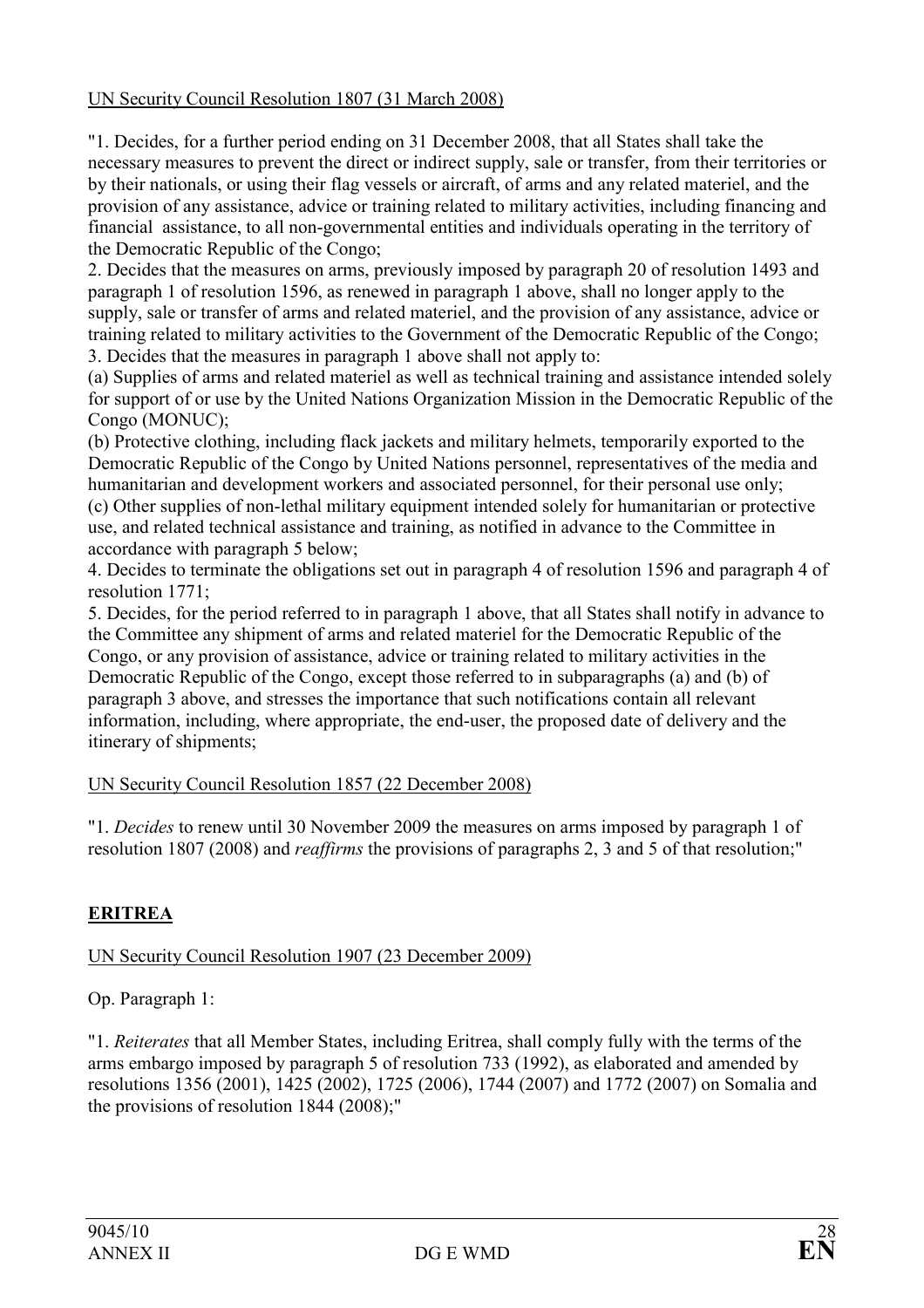Op. Paragraphs 5 and 7:

5. Decides that all Member States shall immediately take the necessary measures to prevent the sale or supply to Eritrea by their nationals or from their territories or using their flag vessels or aircraft, of arms and related materiel of all types, including weapons and ammunition, military vehicles and equipment, paramilitary equipment, and spare parts for the aforementioned, and technical assistance, training, financial and other assistance, related to the military activities or to the provision, manufacture, maintenance or use of these items, whether or not originating in their territories;

7. Calls upon all Member States to inspect, in their territory, including seaports and airports, in accordance with their national authorities and legislation, and consistent with international law, all cargo to and from Somalia and Eritrea, if the State concerned has information that provides reasonable grounds to believe the cargo contains items the supply, transfer, or export of which is prohibited by paragraphs 5 and 6 of this resolution or the general and complete arms embargo to Somalia established pursuant to paragraph 5 of resolution 733 (1992) and elaborated and amended by subsequent resolutions for the purpose of ensuring strict implementation of those provisions;

## IRAN

Prohibition of all sale or supply of any commodities or products, including weapons or any other military equipment.

### UN Security Council Resolution 1747 (24 March 2007)

Op. Paragraph 6:

"6. Calls upon all States to exercise vigilance and restraint in the supply, sale or transfer directly or indirectly from their territories or by their nationals or using their flag vessels or aircraft of any battle tanks, armoured combat vehicles, large calibre artillery systems, combat aircraft, attack helicopters, warships, missiles or missile systems as defined for the purpose of the United Nations Register on Conventional Arms to Iran, and in the provision to Iran of any technical assistance or training, financial assistance, investment, brokering or other services, and the transfer of financial resources or services, related to the supply, sale, transfer, manufacture or use of such items in order to prevent a destabilizing accumulation of arms;"

## IRAQ

Prohibition of all sale or supply of any commodities or products, including weapons or any other military equipment.

UN Security Council Resolution 661 (6 August 1990)

Op. Paragraph 3 :

"decides that all States shall prevent :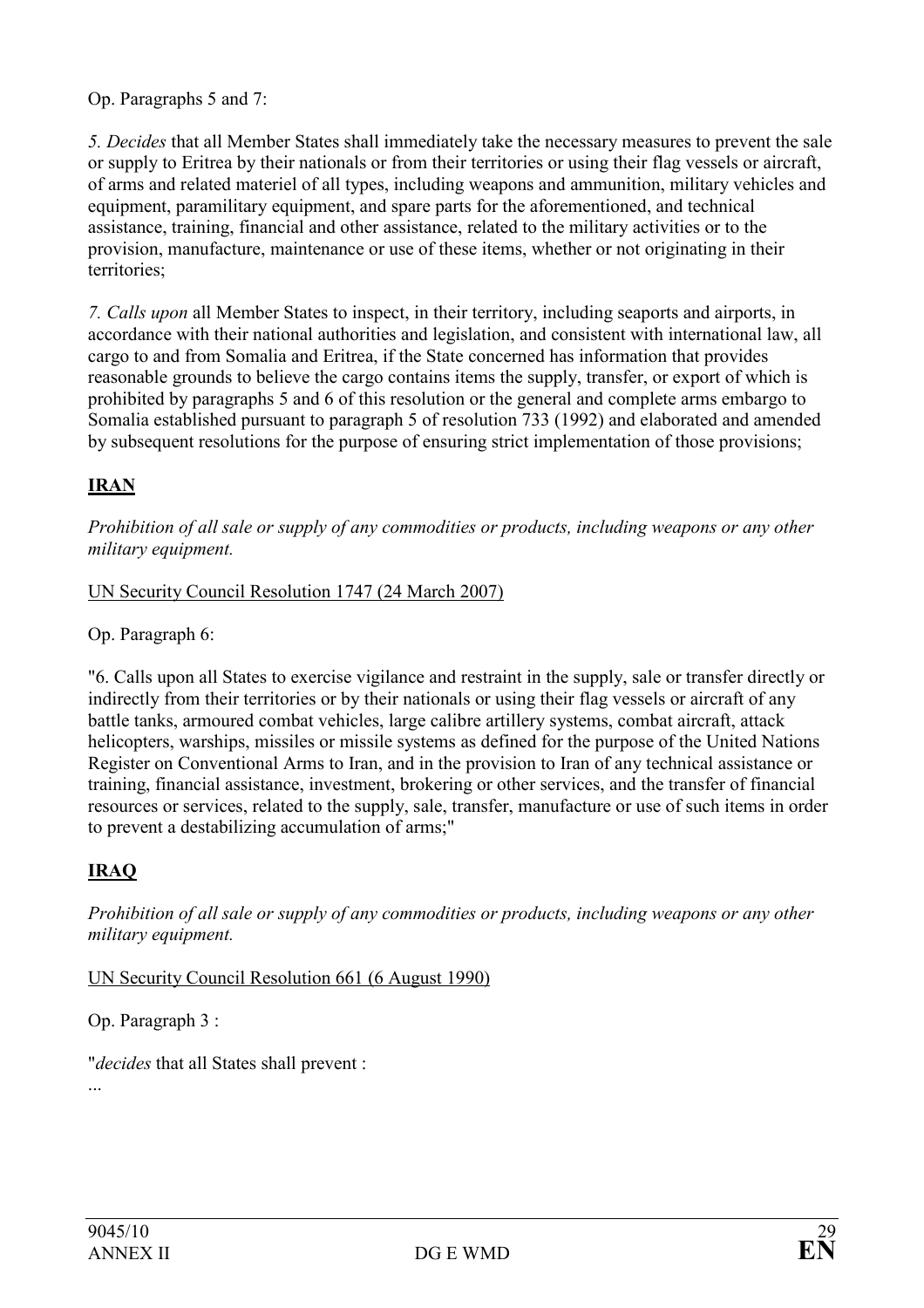(c) The sale or supply by their nationals or from their territories or using their flag vessels of any commodities or products, including weapons or any other military equipment, whether or not originating in their territories but not including supplies intended strictly for medical purposes, and, in humanitarian circumstances, foodstuffs, to any person or body in Iraq or Kuwait or to any person or body for the purposes of any business carried on in or operated from Iraq or Kuwait, and any activities by their nationals or in their territories which promote or are calculated to promote such sale or supply of such commodities or products.".

Exception to arms embargo for arms and related material required by 'the Authority' to serve the purposes of Security Council Resolution 1483 (2003) and other related Security Council Resolutions.

UN Security Council Resolution 1483 (22 May 2003)

Op. Paragraph 10:

"10. Decides, that with the exception of prohibitions related to the sale or supply to Iraq of arms and related materiel other than those arms and related materiel required by the Authority to serve the purposes of this and other related resolutions, all prohibitions related to trade with Iraq…shall no longer apply;"

Exemption from arms embargo for arms and related material required by the Government of Iraq or the multinational force to serve the purposes of Resolution 1546 (2004)

UN Security Council Resolution 1546 (8 June 2004)

Op. Paragraph 21:

"21. Decides that the prohibitions related to the sale or supply to Iraq of arms and related materiel under previous resolutions shall not apply to arms or related materiel required by the Government of Iraq or the multinational force to serve the purposes of this resolution, stresses the importance for all States to abide strictly by them, and notes the significance of Iraq's neighbours in this regard; and call upon the Government of Iraq and the multinational force each to ensure that appropriate implementation procedures are in place;"

## LEBANON

Prevention of sale or supply of arms and related materiel to any entity or individual in Lebanon

### UN Security Council Resolution 1701 (11 August 2006)

Op. Paragraph 15:

"15. Decides further that all States shall take the necessary measures to prevent, by their nationals or from their territories or using their flag vessels or aircraft:

(a) The sale or supply to any entity or individual in Lebanon of arms and related materiel of all types, including weapons and ammunition, military vehicles and equipment, paramilitary equipment, and spare parts for the aforementioned, whether or not originating in their territories; and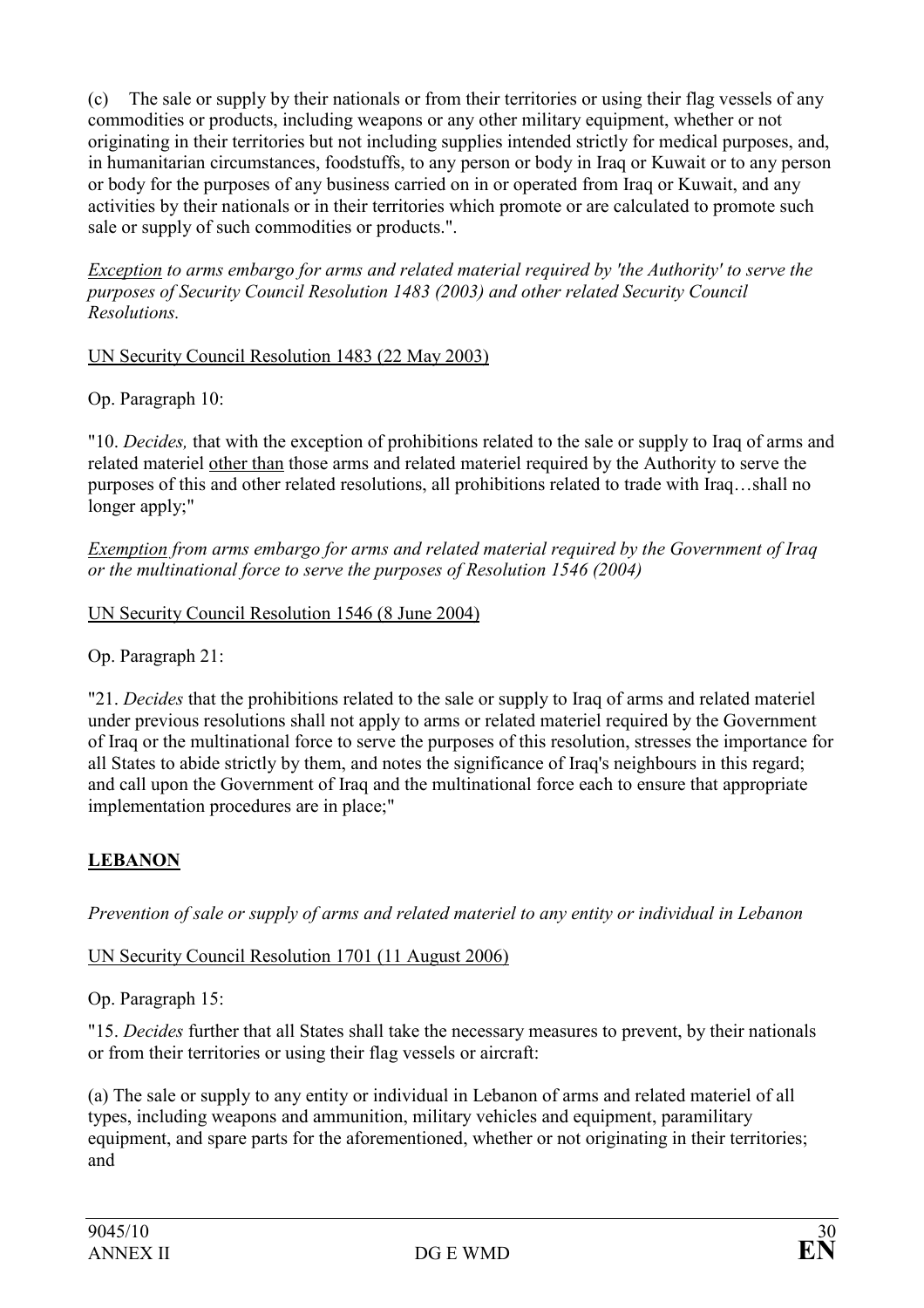(b) The provision to any entity or individual in Lebanon of any technical training or assistance related to the provision, manufacture, maintenance or use of the items listed in subparagraph (a) above;

except that these prohibitions shall not apply to arms, related material, training or assistance authorized by the Government of Lebanon or by UNIFIL…"

# LIBERIA

Prevention of sale or supply of arms and related materiel to Liberia

### UN Security Council Resolution 1343 (7 March 2001)

Op. Paragraph B 5:

"(a) Decides that all States shall take the necessary measures to prevent the sale or supply to Liberia, by their nationals or from their territories or using their flag vessels or aircraft, of arms and related materiel or all types, including weapons and ammunition, military vehicles and equipment, paramilitary equipment and spare parts for the aforementioned, whether or not originating their territories;

(b) Decides that all States shall take the necessary measures to prevent any provision to Liberia by their nationals or from their territories of technical training or assistance related to the provision, manufacture, maintenance or use of the items in subparagraph (a) above;

(c) Decides that the measures imposed by subparagraphs (a) and (b) above shall not apply to supplies of non-lethal military equipment intended solely for humanitarian or protective use, and related technical assistance or training, as approved in advance by the Committee established in paragraph 14 below;

(d) Affirms that the measures imposed by subparagraph (a) above do not apply to protective clothing, including flak jackets and military helmets, temporarily exported to Liberia by United Nations personnel, representatives of the media and humanitarian and development workers and associated personnel, for their personal use only;"

Extension of measures for a further period of twelve months

### UN Security Council Resolution 1478 (6 May 2003)

Op. Paragraph 10:

"Decides that the measures imposed by paragraphs 5-7 of resolution 1343 (2001) shall be extended for a further period of 12 months…"

Exemption for arms and materiel intended for use by the Multinational force

UN Security Council Resolution 1497 (1 August 2003)

Op. Paragraph 8: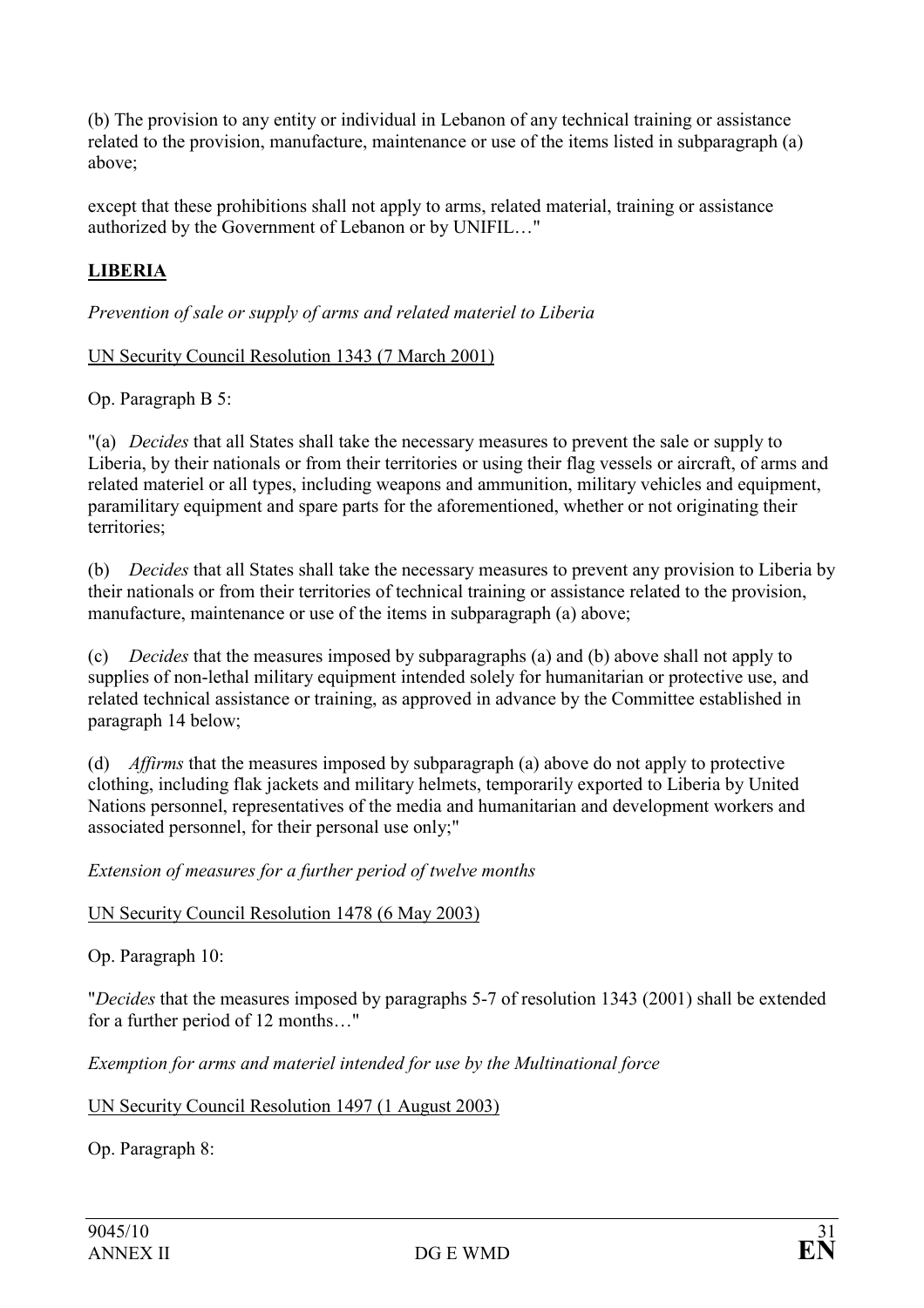"Decides that the measures imposed by paragraphs 5(a) and 5(b) of resolution 1434 (2001) shall not apply to supplies of arms and related materiel and technical training and assistance intended solely for support of or use by the Multinational Force;"

Exemption for arms and materiel intended for use by UNMIL

UN Security Council Resolution 1509 (19 September 2003)

Op. Paragraph 8:

"Decides that the measures imposed by paragraphs 5(a) and 5(b) of resolution 1434 (2001) shall not apply to supplies of arms and related materiel and technical training and assistance intended solely for support of or use by the UNMIL;"

UN Security Council Resolution 1521 (22 December 2003)

Op. Paragraph B.2

"(a) Decides that all States shall take the necessary measures to prevent the sale or supply to Liberia, by their nationals or from their territories or using their flag vessels or aircraft, of arms and related materiel of all types, including weapons and ammunition, military vehicles and equipment, paramilitary equipment and spare parts for the aforementioned, whether or not originating in their territories;

(b) Decides that all States shall take the necessary measures to prevent any provision to Liberia by their nationals or from their territories of technical training or assistance related to the provision, manufacture, maintenance or use of the items in subparagraph (a) above;

(c) Reaffirms that the measures in subparagraphs (a) and (b) above apply to all sales or supply of arms and related materiel destined for any recipient in Liberia, including all non-State actors, such as LURD and MODEL, and to all former and current militias and armed groups;

(d) Decides that the measures imposed by subparagraphs (a) and (b) above shall not apply to supplies of arms and related materiel and technical training and assistance intended solely for support of or use by UNMIL;

 (e) Decides that the measures imposed by subparagraphs (a) and (b) above shall not apply to supplies of arms and related materiel and technical training and assistance intended solely for support of or use in an international training and reform programme for the Liberian armed forces and police, as approved in advance by the Committee established by paragraph 21 below ("the Committee");

(f) Decides that the measures imposed by subparagraphs (a) and (b) above shall not apply to supplies of non-lethal military equipment intended solely for humanitarian or protective use, and related technical assistance or training, as approved in advance by the Committee;

(g) Affirms that the measures imposed by subparagraph (a) above do not apply to protective clothing, including flak jackets and military helmets, temporarily exported to Liberia by United Nations personnel, representatives of the media and humanitarian and development workers and associated personnel, for their personal use only;"

Renewal of measures on arms for a further period of twelve months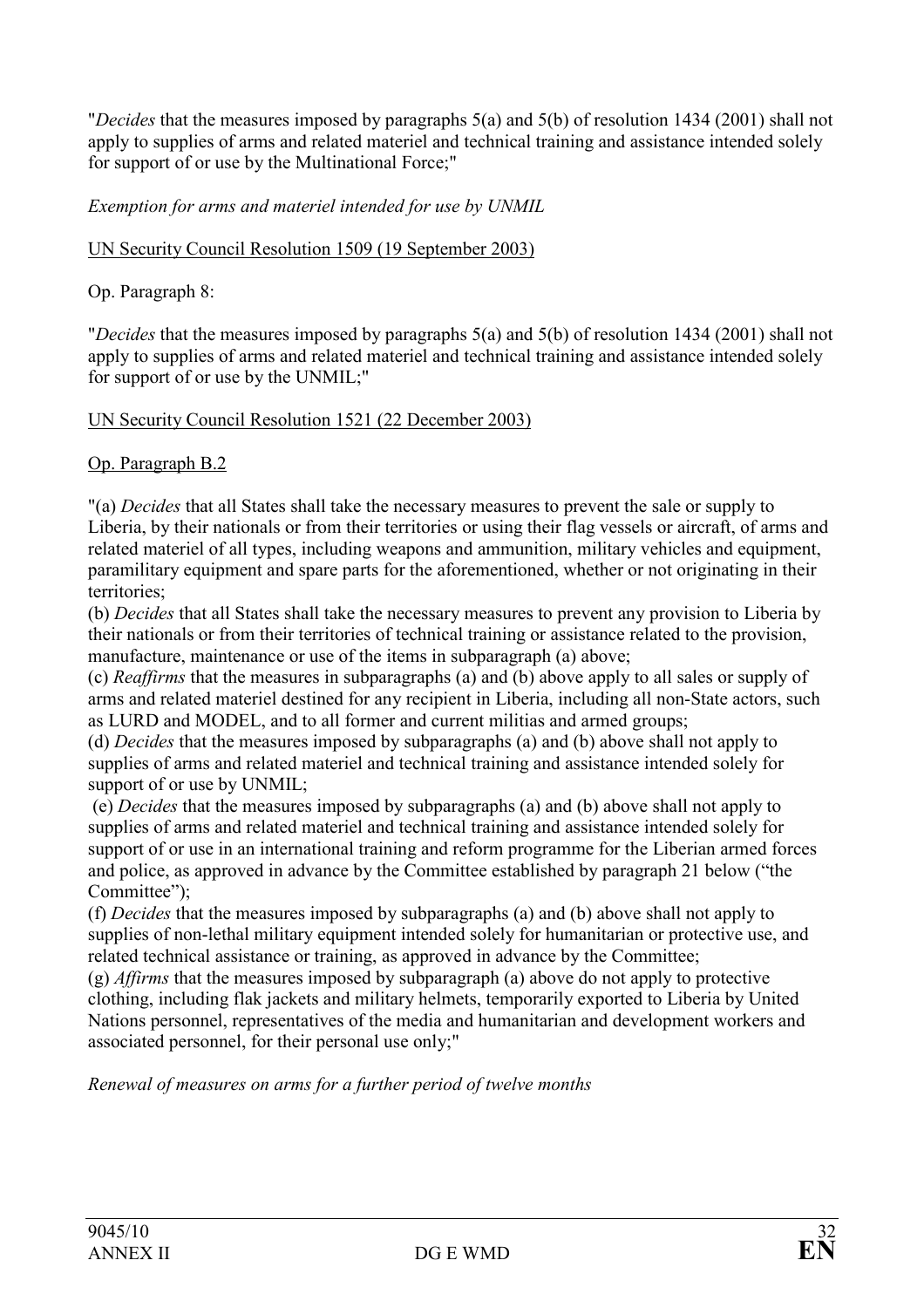## UN Security Council Resolution 1647 (20 December 2005)

# Op. Paragraph 1 (a)

"1. Decides, on the basis of its assessment of progress made to date towards meeting the conditions for lifting the measures imposed by resolution 1521 (2003):

(a) To renew the measures on arms and travel imposed by paragraphs 2 and 4 of resolution 1521 (2003) for a further period of 12 months from the date of adoption of this resolution;

Exemptions for weapons and ammunitions already provided to members of the SSS nor to limited supplies of weapons and ammunitions for use by members of the police and security forces

### UN Security Council Resolution 1683 (13 June 2006)

### Op. Paragraphs 1 and 2

"1. Decides that the measures imposed by paragraph 2 (a) and (b) of resolution 1521 (2003) shall not apply to the weapons and ammunition already provided to members of the Special Security Service (SSS) for training purposes pursuant to advance approval under paragraph 2 (e) by the Committee established by paragraph 21 of that resolution and that those weapons and ammunition may remain in the custody of the SSS for unencumbered operational use;

2. Further decides that the measures imposed by paragraph 2 (a) and (b) of resolution 1521 (2003) shall not apply to limited supplies of weapons and ammunition, as approved in advance on a caseby-case basis by the Committee, intended for use by members of the Government of Liberia police and security forces who have been vetted and trained since the inception of the United Nations Mission in Liberia (UNMIL) in October 2003;

### Renewal for a further twelve months and additional exemptions

### UN Security Council Resolution 1731 (20 December 2006)

### Op. Paragraphs 1(a) and (b)

"1. Decides, on the basis of its assessment of progress made to date towards meeting the conditions for lifting the measures imposed by resolution 1521 (2003):

(a) To renew the measures on arms imposed by paragraph 2 of resolution 1521 (2003) and modified by paragraphs 1 and 2 of resolution 1683 (2006) and to renew the measures on travel imposed by paragraph 4 of resolution 1521 (2003) for a further period of 12 months from the date of adoption of this resolution;

(b) That the measures on arms imposed by paragraph 2 (a) and (b) of resolution 1521 (2003) shall not apply to supplies of non-lethal military equipment, excluding non-lethal weapons and ammunition, as notified in advance to the Committee established by paragraph 21 of resolution 1521 (2003), intended solely for use by members of the Government of Liberia police and security forces who have been vetted and trained since the inception of the United Nations Mission in Liberia (UNMIL) in October 2003;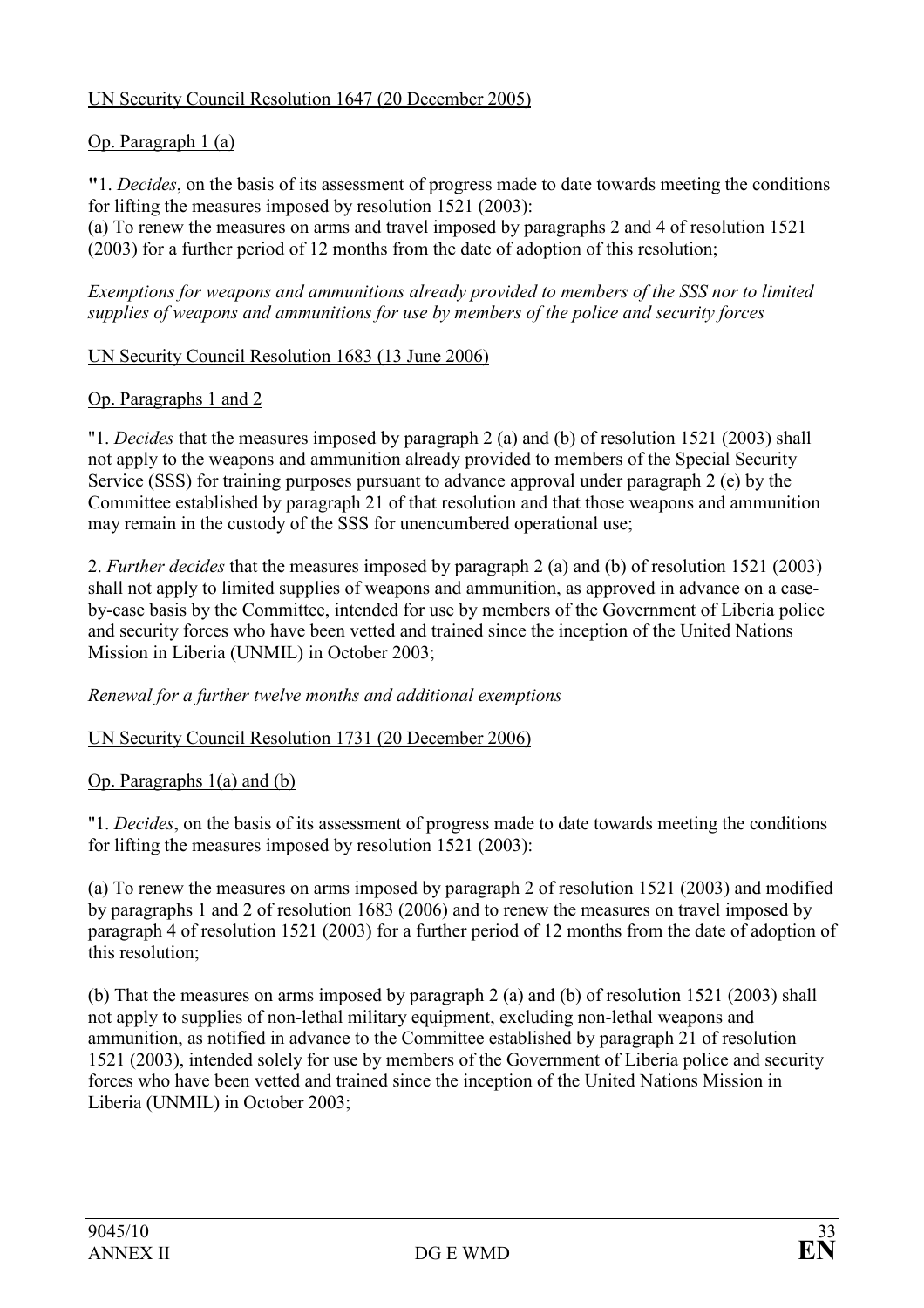### UN Security Council Resolution 1792 (19 December 2007)

1. Decides, on the basis of its assessment of progress made to date towards meeting the conditions for lifting the measures imposed by resolution 1521 (2003):

(a) To renew the measures on arms imposed by paragraph 2 of resolution 1521 (2003) and modified by paragraphs 1 and 2 of resolution 1683 (2006) and by paragraph 1 (b) of resolution 1731 (2006) and to renew the measures on travel imposed by paragraph 4 of resolution 1521 (2003) for a further period of 12 months from the date of adoption of this resolution;

(b) That Member States shall notify the Committee established by paragraph 21 of resolution 1521 (2003) ("the Committee") upon delivery of all arms and related materiel supplied in accordance with paragraph 2 (e) or 2 (f) of resolution 1521 (2003), paragraph 2 of resolution 1683 (2006), or paragraph 1 (b) of resolution 1731;

### UN Security Council Resolution 1854 (19 December 2008)

"1. Decides, on the basis of its assessment of progress made to date towards meeting the conditions for lifting the measures imposed by resolution 1521 (2003):

(a) To renew the measures on arms imposed by paragraph 2 of resolution 1521 (2003) and modified by paragraphs 1 and 2 of resolution 1683 (2006) and by paragraph 1 (b) of resolution 1731 (2006) and to renew the measures on travel imposed by paragraph 4 of resolution 1521 (2003) for a further period of 12 months from the date of adoption of this resolution;

(b) That Member States shall notify the Committee established by paragraph 21 of resolution 1521 (2003) ("the Committee") upon delivery of all arms and related materiel supplied in accordance with paragraph 2 (e) or 2 (f) of resolution 1521 (2003), paragraph 2 of resolution 1683 (2006), or paragraph 1 (b) of resolution 1731;"

### UN Security Council Resolution 1903 (17 December 2009)

"1. Decides to renew the measures on travel imposed by paragraph 4 of resolution 1521 (2003) for a period of 12 months from the date of adoption of this resolution;

4. Decides that all States shall take the necessary measures to prevent the direct or indirect supply, sale or transfer, from their territories or by their nationals, or using their flag vessels or aircraft, of arms and any related materiel and the provision of any assistance, advice or training related to military activities, including financing and financial assistance, to all non-governmental entities and individuals operating in the territory of Liberia for a period of 12 months from the date of adoption of this resolution;"

## SIERRA LEONE

Embargo on the sale or supply of arms and related materiel to non-governmental forces in Sierra Leone.

UN Security Council Resolution 1171 (5 June 1998)

Op. Paragraphs 2 and 3: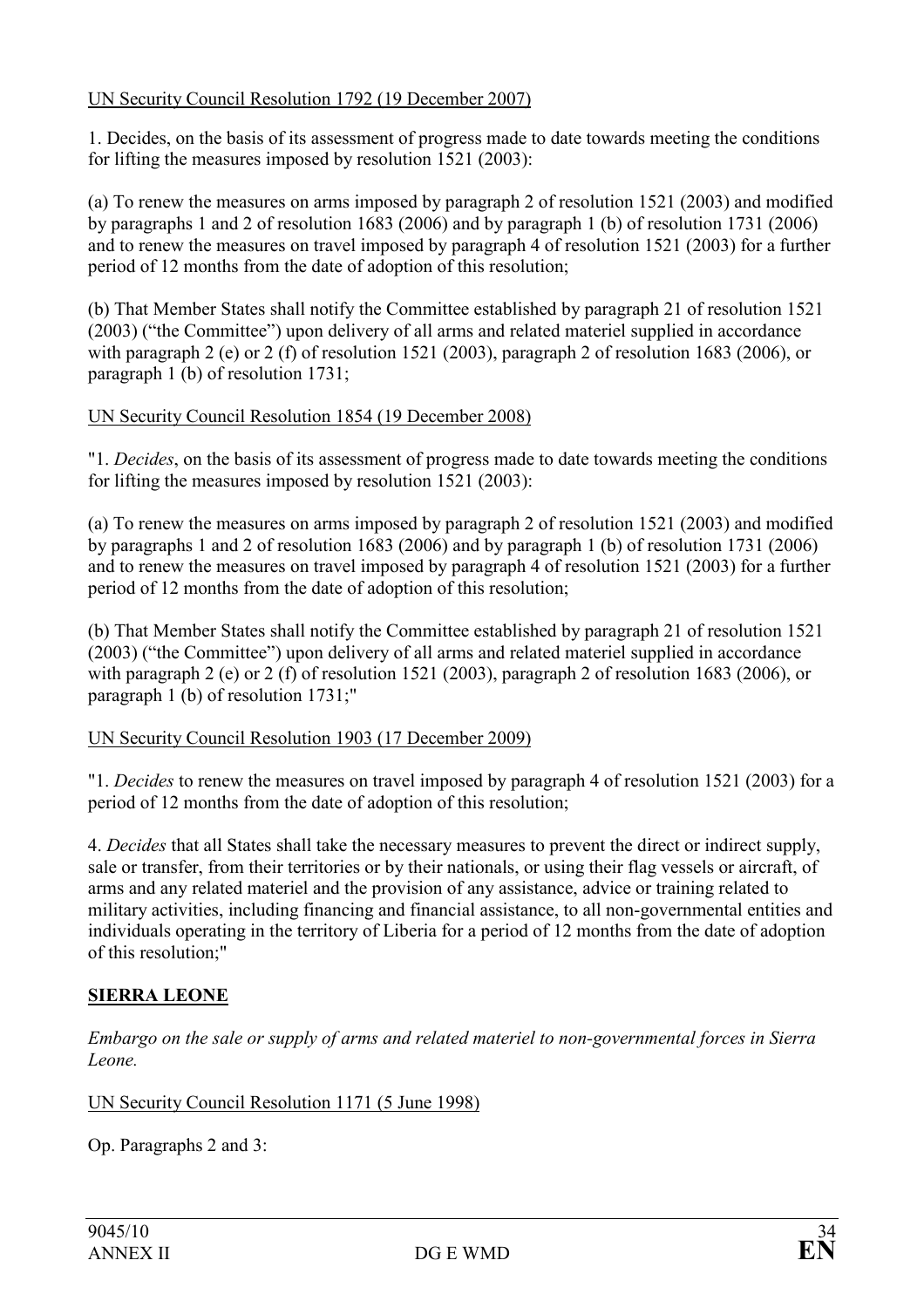"2. Further decides, with a view to prohibiting the sale and supply of arms and related materiel to non-governmental forces in Sierra Leone, that all States shall prevent the sale or supply, by their nationals or from their territories, or using their flag vessels or aircraft, of arms and related materiel of all types, including weapons and ammunition, military vehicles and equipment, paramilitary equipment and spare parts for the aforementioned, to Sierra Leone other than to the Government of Sierra Leone through named points of entry on a list to be supplied by that Government to the Secretary-General, who shall promptly notify all Members of the United Nations of the list;

3. Decides also that the restrictions referred to in paragraph 2 above shall not apply to the sale or supply of arms and related materiel for the sole use in Sierra Leone of the Military Observer Group of the Economic Community of West African States (ECOMOG) or the United Nations;". Exemption for Member States cooperating with UNASMIL and the Government of Sierra Leone UN Security Council Resolution 1299 (19 May 2000)

Op. Paragraph 3:

"Decides, acting under Chapter VII of the Charter of the United Nations, that the restrictions set out in paragraph 2 of its resolution 1711 (1998) of 5 June 1998 do not apply to the sale or supply of arms and related materiel for the sole use in Sierra Leone of the Member States cooperating with UNASMIL and the Government of Sierra Leone;"

## SOMALIA

General and complete embargo on all deliveries of weapons and military equipment.

UN Security Council Resolution 733 (23 January 1992)

Op. Paragraph 5 :

"Decides, under Chapter VII of the Charter of the United Nations, that all States shall, for the purposes of establishing peace and stability in Somalia immediately implement a general and complete embargo on all deliveries of weapons and military equipment to Somalia until the Security Council decides otherwise.".

Reiteration of obligation to comply with measures imposed by resolution 733 (1992) and introduction of exceptions in certain circumstances for protective clothing and non-lethal military equipment intended solely for humanitarian or protective use.

## UN Security Council Resolution 1356 (19 June 2001)

Op. Paragraphs 1, 2 and 3:

"1. Reiterates to all States their obligation to comply with the measures imposed by resolution 733 (1992), and urges each States to take the necessary steps to ensure full implementation and enforcement of the mars embargo;

2. Decides that the measures imposed by paragraph 5 of resolution 733 (1992) shall not apply to protective clothing, including flak jackets and military helmets, temporarily exported to Somalia by United Nations personnel, representatives of the media and humanitarian and development workers and associated personnel for their personal use only;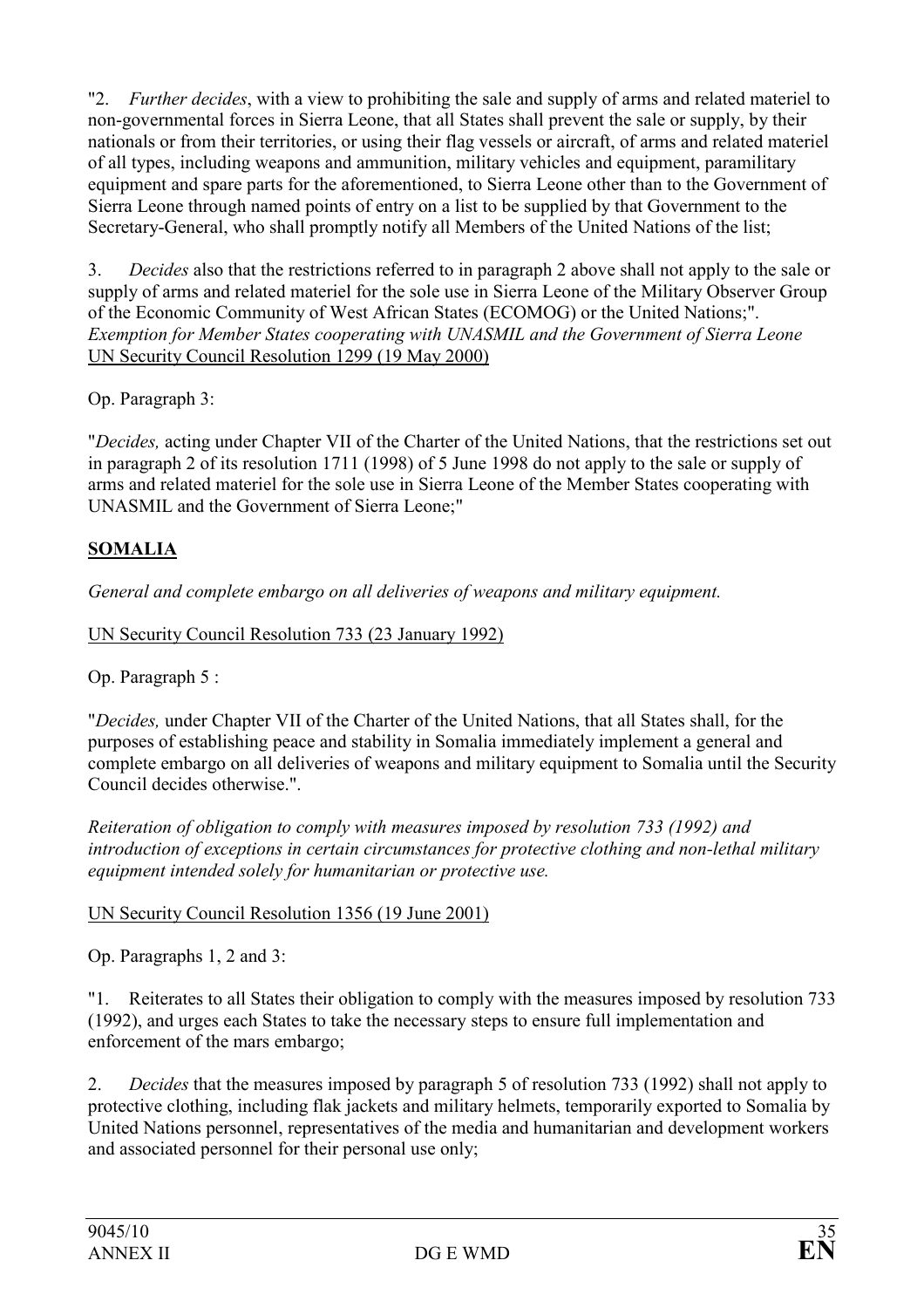3. Decides also that the measures imposed by paragraph 5 of resolution 733 (1992) shall not apply to supplies of non-lethal military equipment intended solely for humanitarian or protective use, as approved in advance by the Committee established pursuant to resolution 751 (1992) (the Committee);"

Reiteration of call on all States to comply scrupulously with arms embargo, and decision that the arms embargo prohibits the direct or indirect supply of technical advice .. and other assistance and training related to military activities

UN Security Council Resolution 1425 (22 July 2002)

Op. Paragraph 2:

"2. Decides that the arms embargo prohibits the direct or indirect supply to Somalia of technical advice, financial and other assistance, and training relating to military activities;"

Exemption for supplies of weapons, military equipment and technical training and assistance solely for use by IGAD

UN Security Council Resolution 1725 (6 December 2006)

Op. Paragraph 5:

" 5. Decides that the measures imposed by paragraph 5 of resolution 733 (1992) and further elaborated in paragraphs 1 and 2 of resolution 1425 (2002) shall not apply to supplies of weapons and military equipment and technical training and assistance intended solely for the support of or use by the force referred to in paragraph 3 above;"

Exemptions for military equipment and technical training and assistance to African Union mission established in accordance with paragraph 4 of the resolution

UN Security Council Resolution 1744 (20 February 2007)

Op. Paragraphs 6 and 7:

"6. Decides that the measures imposed by paragraph 5 of resolution 733 (1992) and further elaborated in paragraphs 1 and 2 of resolution 1425 (2002) shall not apply to: (a) Supplies of weapons and military equipment, technical training and assistance intended solely for the support of or use by the mission referred to in paragraph 4 above; or

(b) Such supplies and technical assistance by States intended solely for the purpose of helping develop security sector institutions, consistent with the political process set out in paragraphs 1, 2 and 3 above and in the absence of a negative decision by the Committee established pursuant to resolution 751 (1992) within five working days of receiving the notification described in paragraph 7 below;

7. Decides that States providing supplies or technical assistance in accordance with paragraph 6 (b) above shall notify the Committee established pursuant to resolution 751 (1992) in advance and on a case-by-case basis;"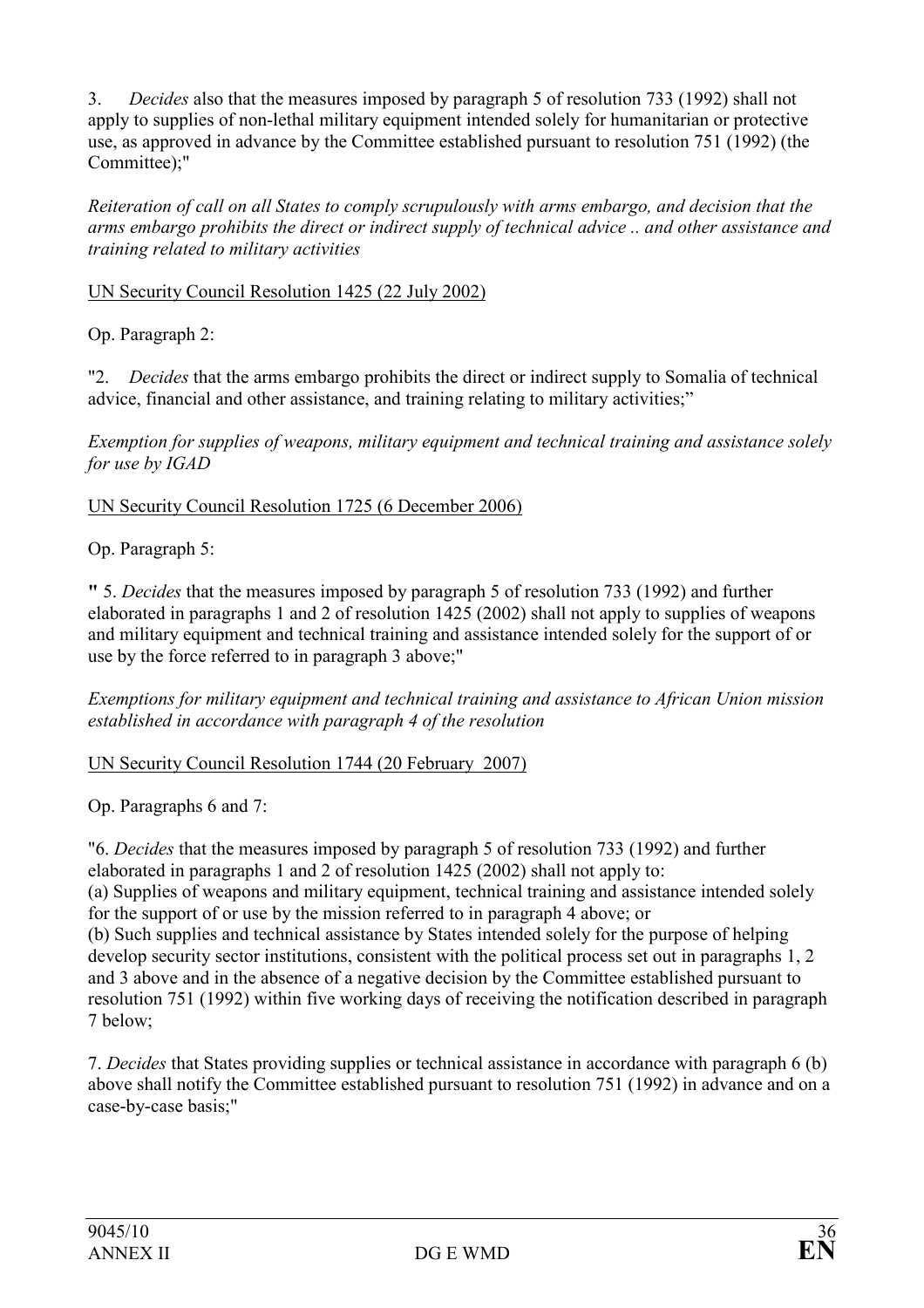## UN Security Council Resolution 1772 (20 August 2007)

# Op. Paragraph 13:

"13. Emphasizes the continued contribution made to Somalia's peace and security by the arms embargo, demands that all Member States, in particular those of the region, fully comply with it, reiterates its intention to consider urgently ways to strengthen its effectiveness, including through targeted measures in support of the arms embargo, and requests that the Committee established pursuant to resolution 751 (1992) report to the Council within 60 days of the adoption of this resolution on possible measures that might be taken and how they might be implemented;"

### UN Security Council Resolution 1801 (20 February 2008)

Op. Paragraph 11:

11. Emphasizes the continued contribution made to Somalia's peace and security by the arms embargo imposed by resolution 733 (1992), as elaborated and amended by subsequent resolutions, demands that all Member States, in particular those of the region, comply fully with it, and reiterates its intention to consider ways to strengthen its effectiveness;

### UN Security Council Resolution 1811 (29 April 2008)

Op. Paragraph 3:

"3. Decides to extend the mandate of the Monitoring Group referred to in paragraph 3 of resolution 1558 (2004), and requests the Secretary-General to take the necessary administrative measures as expeditiously as possible to re-establish the Monitoring Group for a further six months, drawing, as appropriate, on the expertise of the members of the Monitoring Group established pursuant to resolution 1766 (2007) and appointing new members as necessary in consultation with the Committee, this mandate being as follows:

## $($ )

(b) to continue to investigate, in coordination with relevant international agencies, all activities, including in the financial, maritime and other sectors, which generate revenues used to commit arms embargo violations;

(c) to continue to investigate any means of transport, routes, seaports, airports and other facilities used in connection with arms embargo violations;

## (…)

(f) to work closely with the Committee on specific recommendations for additional measures to improve overall compliance with the arms embargo;

(g) to assist in identifying areas where the capacities of States in the region can be strengthened to facilitate the implementation of the arms embargo;

(…)

6. Requests the Committee, in accordance with its mandate and in consultation with the Monitoring Group and other relevant United Nations entities, to consider the recommendations in the reports of the Monitoring Group dated 5 April 2006, 16 October 2006, 17 July 2007 and 24 April 2008 and recommend to the Council ways to improve implementation of and compliance with the arms embargo, in response to continuing violations;"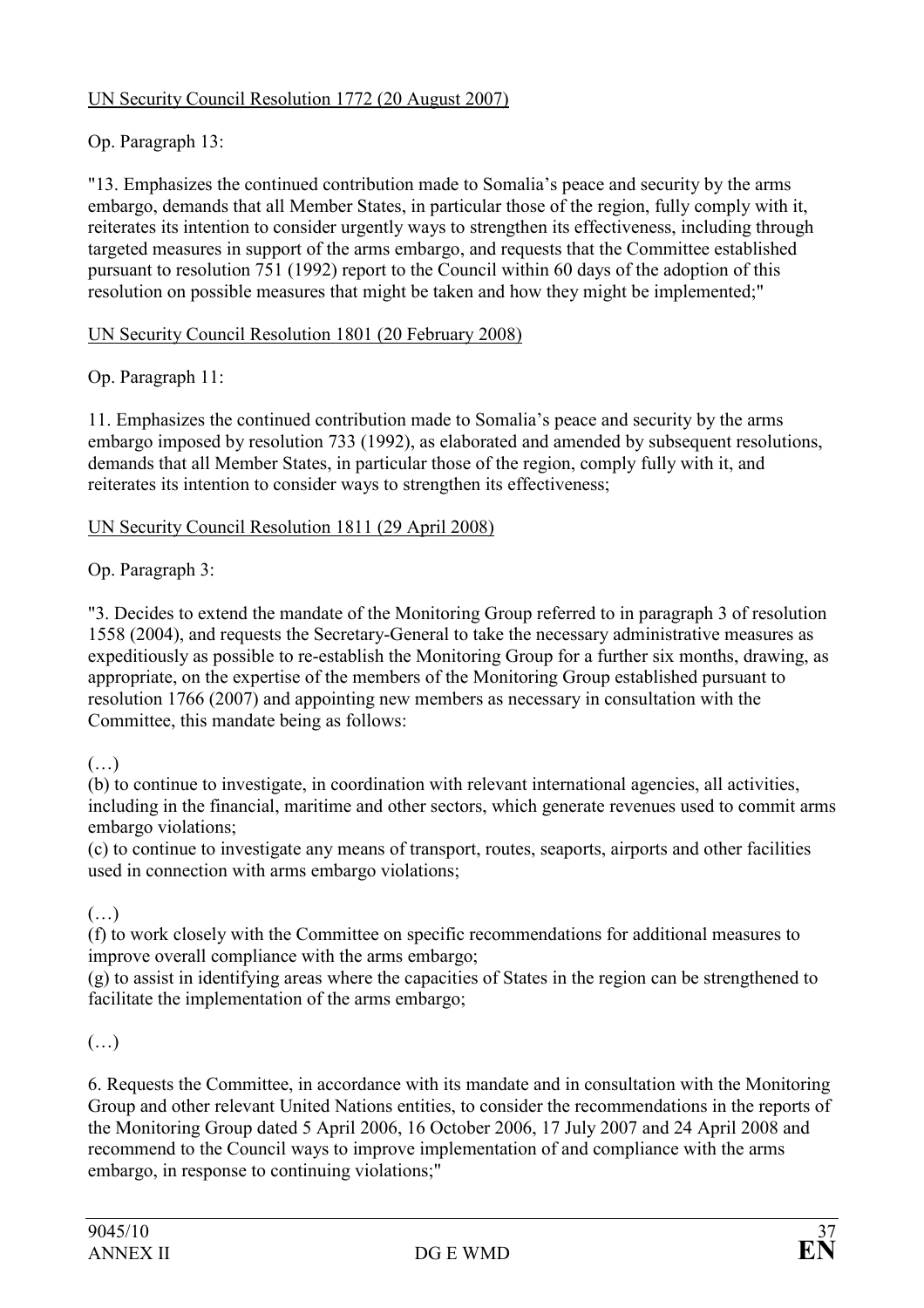## UN Security Council Resolution 1844 (20 November 2008)

## Op. Paragraph 6:

"6. Reaffirms the general and complete arms embargo against Somalia imposed by resolution 733 (1992), as elaborated and amended by resolutions 1356 (2001), 1425 (2002), 1725 (2006), 1744 (2007) and 1772 (2007);"

UN Security Council Resolution 1907 (23 December 2009)

" Recalling its resolution 1844 (2008) in which it decided to impose measures against individuals or entities designated as engaging in or providing support to acts that threaten peace, security and stability in Somalia, acting in violation of the arms embargo or obstructing the flow of humanitarian assistance to Somalia,"

Op. Paragraphs 1 and 7:

1. Reiterates that all Member States, including Eritrea, shall comply fully with the terms of the arms embargo imposed by paragraph 5 of resolution 733 (1992), as elaborated and amended by resolutions 1356 (2001), 1425 (2002), 1725 (2006), 1744 (2007) and 1772 (2007) on Somalia and the provisions of resolution 1844 (2008);

7. Calls upon all Member States to inspect, in their territory, including seaports and airports, in accordance with their national authorities and legislation, and consistent with international law, all cargo to and from Somalia and Eritrea, if the State concerned has information that provides reasonable grounds to believe the cargo contains items the supply, transfer, or export of which is prohibited by paragraphs 5 and 6 of this resolution or the general and complete arms embargo to Somalia established pursuant to paragraph 5 of resolution 733 (1992) and elaborated and amended by subsequent resolutions for the purpose of ensuring strict implementation of those provisions;"

### UN Security Council Resolution 1916 (19 March 2010)

Op. Paragraphs 1 and 3:

1. Stresses the obligation of all States to comply fully with the measures imposed by resolution 733 (1992) as elaborated and amended by subsequent relevant resolutions, as well as resolution 1844 (2008) and resolution 1907 (2009);

3. Decides that paragraphs 11 (b) and 12 of resolution 1772 (2007) also apply to supplies and technical assistance by international, regional and subregional organizations;

## SUDAN

Embargo on sale or supply of weapons and military equipment to non-governmental entities and individuals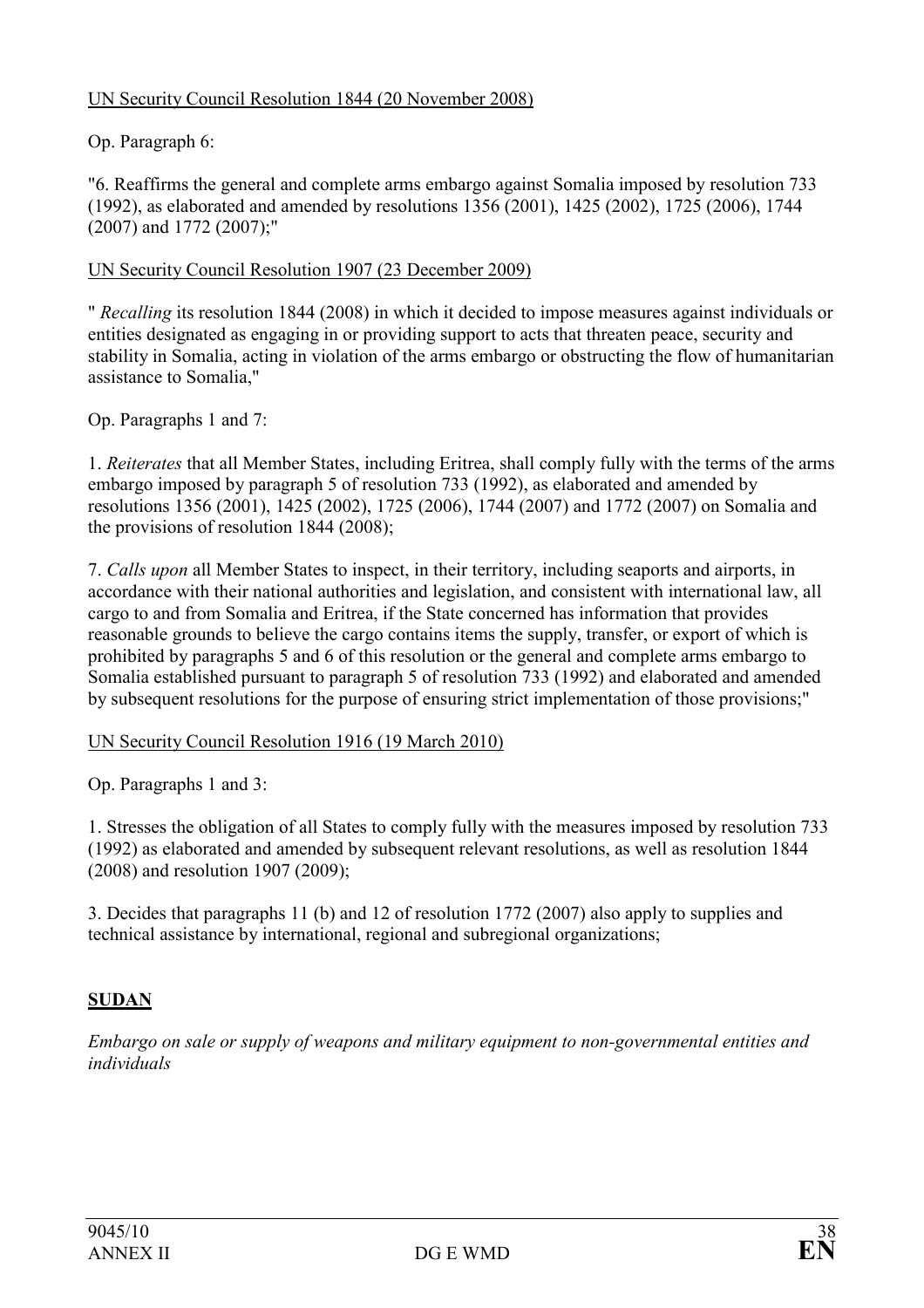## UN Security Council Resolution 1556 (30 July 2004)

Op. Paragraphs 7, 8 and 9:

"7. Decides that all states shall take the necessary measures to prevent the sale or supply, to all nongovernmental entities and individuals, including the Janjaweed, operating in the states of North Darfur, South Darfur and West Darfur, by their nationals or from their territories or using their flag vessels or aircraft, of arms and related materiel of all types, including weapons and ammunition, military vehicles and equipment, paramilitary equipment, and spare parts for the aforementioned, whether or not originating in their territories;

8. Decides that all states shall take the necessary measures to prevent any provision to the nongovernmental entities and individuals identified in paragraph 7 operating in the states of North Darfur, South Darfur and West Darfur by their nationals or from their territories of technical training or assistance related to the provision, manufacture, maintenance or use of the items listed in paragraph 7 above;

9. Decides that the measures imposed by paragraphs 7 and 8 above shall not apply to: – supplies and related technical training and assistance to monitoring, verification or peace support operations, including such operations led by regional organizations, that are authorized by the United Nations or are operating with the consent of the relevant parties;

– supplies of non-lethal military equipment intended solely for humanitarian, human rights monitoring or protective use, and related technical training and assistance; and

– supplies of protective clothing, including flak jackets and military helmets, for the personal use of United Nations personnel, human rights monitors, representatives of the media and humanitarian and development workers and associated personnel;"

Reaffirmation and extension of embargo on sale or supply of weapons and military equipment to non-governmental entities and individuals

## UN Security Council Resolution 1591 (29 March 2005)

Op. paragraph 7:

7. Reaffirms the measures imposed by paragraphs 7 and 8 of resolution 1556 (2004), and decides that these measures shall immediately upon adoption of this resolution, also apply to all the parties to the N'djamena Ceasefire Agreement and any other belligerents in the states of North Darfur, South Darfur and West Darfur; decides that these measures shall not apply to the supplies and related technical training and assistance listed in paragraph 9 of resolution 1556 (2004); decides that these measures shall not apply with respect to assistance and supplies provided in support of implementation of the Comprehensive Peace Agreement; further decides that these measures shall not apply to movements of military equipment and supplies into the Darfur region that are approved in advance by the Committee established under paragraph 3 (a) upon a request by the Government of Sudan; and invites the African Union Ceasefire Commission to share pertinent information as appropriate in this regard with the Secretary-General, the Committee, or the Panel of Experts established under paragraph 3 (b);"

 $\frac{1}{2}$  ,  $\frac{1}{2}$  ,  $\frac{1}{2}$  ,  $\frac{1}{2}$  ,  $\frac{1}{2}$  ,  $\frac{1}{2}$